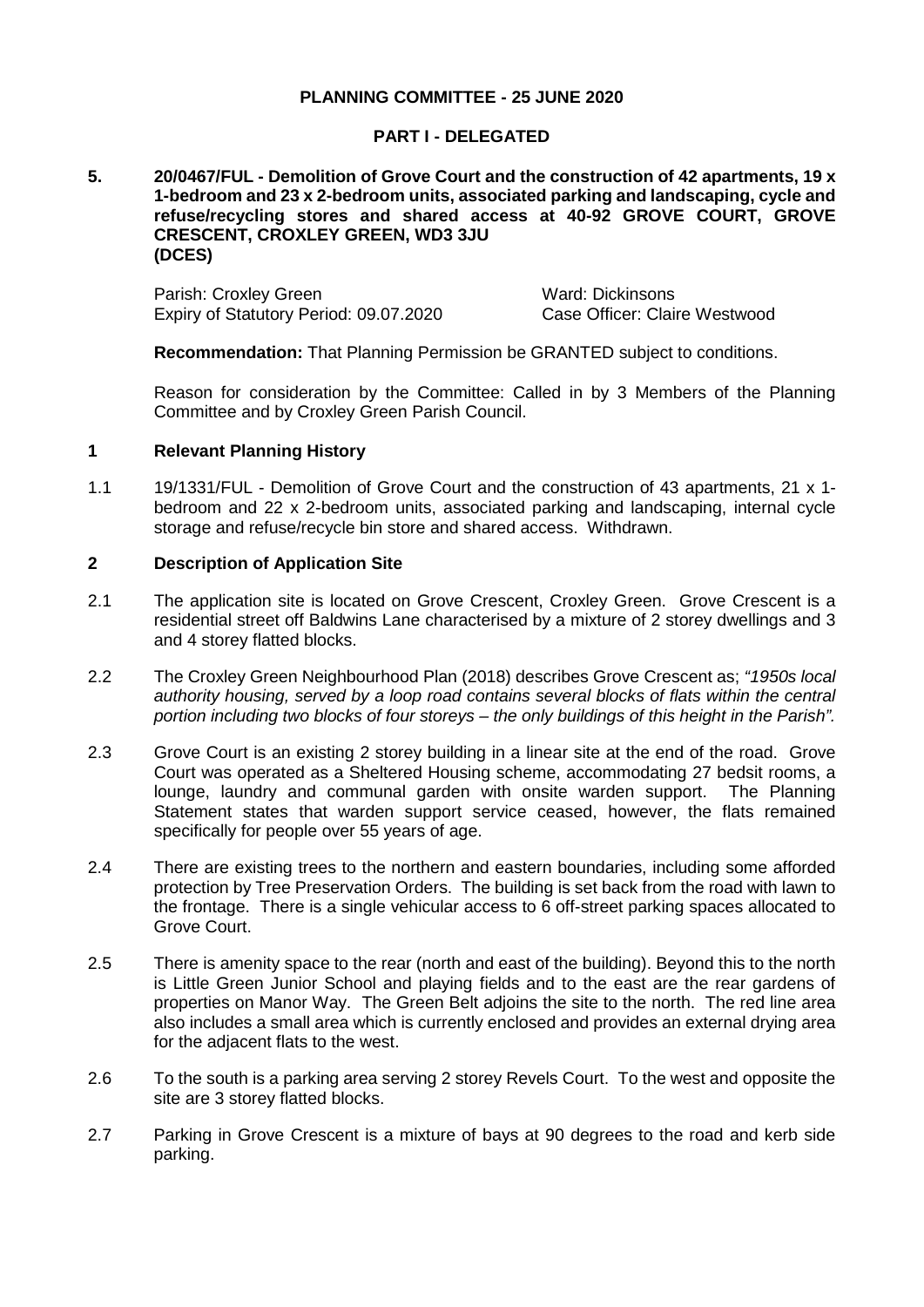2.8 There is a small parade of shops within short walking distance (approximately 300 metres) on Baldwins Lane where there are also bus links. Croxley Station is approximately 20 minutes walk (1 mile).

# **3 Description of Proposed Development**

- 3.1 Planning permission is sought for the demolition of Grove Court and the construction of 42 apartments, 19 x 1-bedroom and 23 x 2-bedroom units, associated parking and landscaping, cycle storage and refuse/recycle bin store and shared access.
- 3.2 The proposed layout consists of two blocks (Block A to the north and Block B to the south) increasing in height from 2 storeys to the south to 4 storeys to the north.
- 3.3 Block A to the north would have a maximum width (west to east) of approximately 28 metres and maximum depth (north to south) of 16 metres. The south west front corner of the building would be set back approximately 21 metres from the access to the site. The western flank would be sited approximately 14 metres from the western boundary. The rear elevation would be sited between 16-18 metres from the northern boundary and the eastern elevation would be sited between 12.5-14 metres from the eastern boundary.
- 3.4 Block A would be accessed via a single central access within the front elevation. It would be part 3, part 4 storey, with the height increasing from east to west. The eastern flank would have a maximum height of 10.1 metres and western flank would have a maximum height of 12.1 metres. Block A would have a maximum height of 13.7 metres. The design includes a mixture of flat sections and angled mono pitched roofs.
- 3.5 Block B to the south would be sited with its stepped front elevation roughly parallel with Grove Crescent, set back between 1.8-7 metres from the front boundary. Block B would have a maximum width (north to south) of approximately 38 metres and maximum depth (west to east) of approximately 22 metres. The southern elevation would be sited between 0.5-5.5 metres off the southern boundary. The rear elevation would be located between 9.5-21.5 metres from the eastern boundary. A distance of between 12-15 metres would separate the northern flank elevation of Block B and front elevation of Block A.
- 3.6 Access to Block B is provided via the front and northern flank elevations, with an additional access to the rear serving the internal bicycle store. Block B would range from 2 – 4 storeys in height, increasing from south to north. Like Block A, the design would include a mixture of flat and mono pitched roof forms. Block B would have a height of 6.1 metres to the southern flank elevation (2 storeys), stepping up to 9.1 metres (flat roof 3 storeys) and 12.1 metres (flat roof 4 storeys). Block B would have a maximum height of 13.7 metres.
- 3.7 Materials proposed include a mix of brown and buff facing brick. Pitched roofs are proposed to be tiled, with a mid-grey ply membrane to flat roofed areas. Balconies, handrails and privacy screens would be steel and mid grey in colour. The balconies to the eastern elevations include screening comprising of 1.7 metre steel screens backed by opaque glazed screens. Fenestration is proposed to all elevations and would be dark grey PVC. Windows to the eastern elevation are proposed to be opaque glazed below 1.7 metres.
- **1 bed 2 person 2 bed 3 person 2 bed 4 person Total flats Total beds** Ground | 7 | 2 | 4 | 13 | 19 First 6 3 4 13 20 Second | 4 | 3 | 4 | 11 | 18 Third | 2 | 1 | 2 | 5 | 8 Total 19 9 14 **42** 65
- 3.8 The breakdown of unit sizes proposed is indicated in the table below: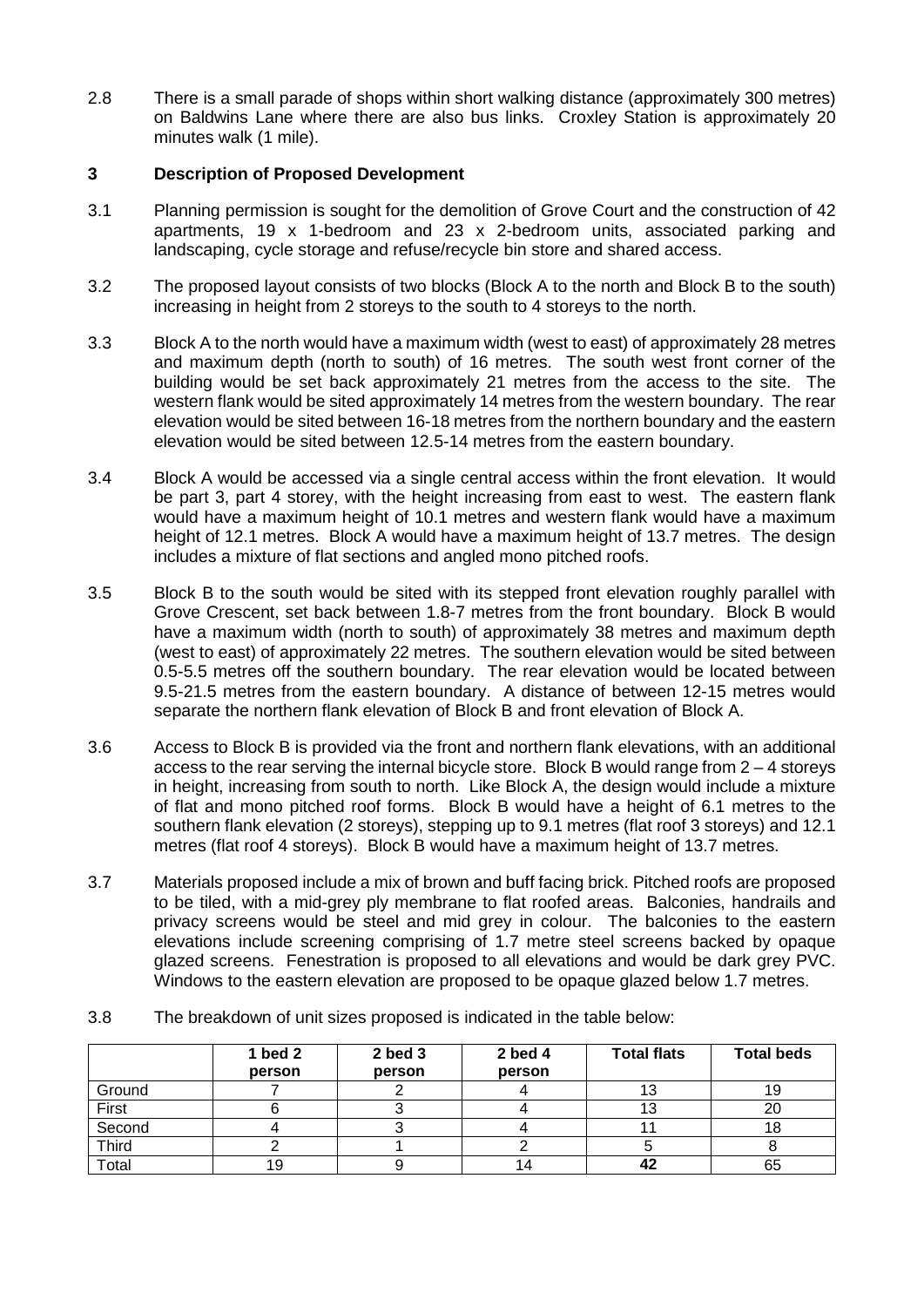- 3.9 The application details indicate that 100% of the dwellings would be affordable, with 18 Affordable Rented units (Block A) and 24 Shared Ownership Units (Block B).
- 3.10 The existing vehicular access would be retained and would serve an access road extending to the north along the western site boundary where it would return around the rear (north) of Block A, continuing south to the rear (east) of Block B accessing parking to the rear of both blocks. In total 47 car parking spaces are proposed, including 4 disabled spaces and 5 visitor spaces. A turning area is also indicated between the two blocks.
- 3.11 A cycle store and bin store are proposed to the west of the site adjacent to the boundary with 96-106 Grove Crescent. These would be brick built single storey structures to match the external appearance of the proposed Blocks, with a combined width of 8 metres, depth of 8.5 metres and height of 3.4 metres to a flat roof. The cycle store would have space for 18 bicycles. A further bin store is proposed adjacent to the site access. An additional cycle shelter is proposed centrally within the site between Blocks A and B (15 spaces) with further cycle storage to the ground floor of Block B (6 spaces). 8 spaces are also proposed at the entrance to Block A. In total space for 47 bicycles is proposed.
- 3.12 A landscaped buffer is provided to the northern site boundary. Additional soft landscaping is proposed between the two blocks, to the front of Block B and to the south-east boundary to the rear of Block B. A narrow landscaped buffer is also proposed for the length of the eastern site boundary where the site adjoins the rear gardens of properties in Manor Way.
- 3.13 The building and external areas are proposed to be lit with low level bollard lighting (way finding) and wall mounted security lighting at entrances.
- 3.14 The application is accompanied by:
	- Planning Statement
	- Design and Access Statement
	- **Biodiversity Checklist**
	- Preliminary Ecological Appraisal & Preliminary Roost Assessment
	- Bat Emergence and Re-entry Surveys
	- Transport Statement
	- Travel Plan
	- Topographical Survey
	- Drainage Report
	- Energy and Sustainability Report
	- Tree Survey Report
	- Arboricultural Impact Plan
	- Tree Protection Plan
	- Affordable Housing Statement
	- Sunlight Analysis
	- **Balcony Detail**
	- Perspective Views
	- 3.15 Amended plans have been submitted in relation to the cycle store and to provide additional balcony screening.

# **4 Consultation**

# **4.1 Statutory Consultation**

| <b>Affinity Water</b>        | 4.1.1 | No objection.         |
|------------------------------|-------|-----------------------|
| Croxley Green Parish Council | 4.1.2 | Objection.            |
| Local Plans                  | 4.1.3 | Advisory comments.    |
| <b>Environmental Health</b>  | 4.1.4 | No response received. |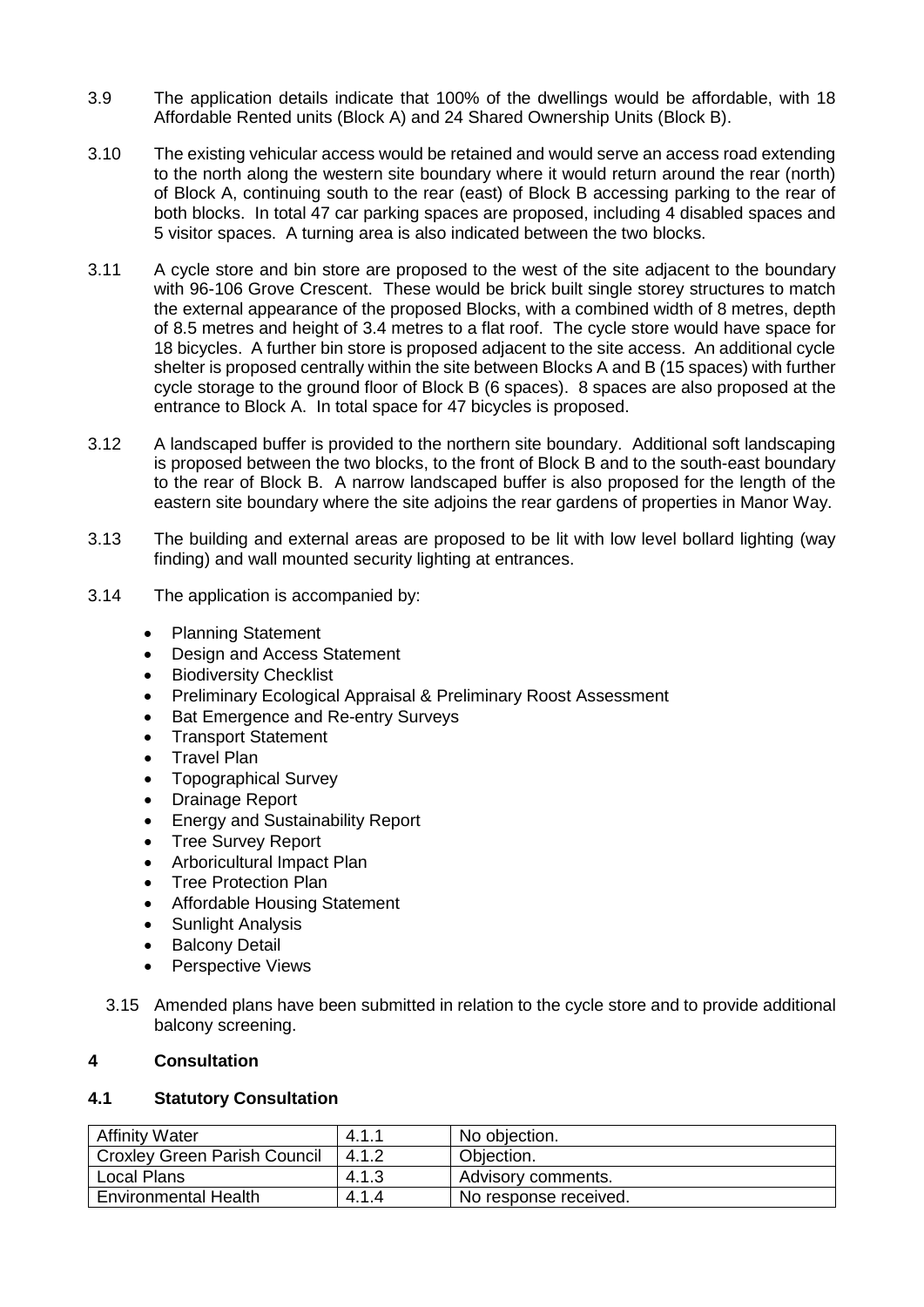| <b>Environmental Protection</b> | 4.1.5  | No response received.      |
|---------------------------------|--------|----------------------------|
| <b>HCC Highways</b>             | 4.1.6  | No objection (conditions). |
| <b>HCC Lead Local Flood</b>     | 4.1.7  | No objection (conditions). |
| Authority                       |        |                            |
| <b>HCC Waste &amp; Minerals</b> | 4.1.8  | No objection (conditions). |
| <b>Herts Constabulary</b>       | 4.1.9  | No objection.              |
| <b>Herts Ecology</b>            | 4.1.10 | No objection (conditions). |
| <b>Herts Property Services</b>  | 4.1.11 | No objection.              |
| Housing                         | 4.1.12 | Advisory comments.         |
| Landscape                       | 4.1.13 | No objection.              |
| <b>National Grid</b>            | 4.1.14 | No response received.      |
| <b>Thames Water</b>             | 4.1.15 | No objection.              |

# 4.1.1 Affinity Water: [No objection]

Thank you for notification of the above planning application. Planning applications are referred to us where our input on issues relating to water quality or quantity may be required.

You should be aware that the proposed development site is located within an Environment Agency defined groundwater Source Protection Zone (GPZ) corresponding to Eastbury Pumping Station. This is a public water supply, comprising a number of Chalk abstraction boreholes, operated by Affinity Water Ltd.

The construction works and operation of the proposed development site should be done in accordance with the relevant British Standards and Best Management Practices, thereby significantly reducing the groundwater pollution risk. It should be noted that the construction works may exacerbate any existing pollution. If any pollution is found at the site then the appropriate monitoring and remediation methods will need to be undertaken.

For further information we refer you to CIRIA Publication C532 "Control of water pollution from construction - guidance for consultants and contractors".

### 4.1.2 Croxley Green Parish Council: [Objection]

Croxley Green Parish Council objects to the application for the following reasons:-

- 1. CA1 of the Croxley Green Neighbourhood Plan has not been met
- 2. Over development of the Site

3. Privacy concerns for the neighbours in Manor Way as the building will go from 2 to 4 storeys. We believe that there is not sufficient distance between the buildings and homes in Manor Way due to their height.

4. Loss of sunlight/overshadowing

If the planning officer is minded to approve the application then Croxley Green Parish Council request that it be considered by the TRDC Planning Committee. If the application is considered by the TRDC Planning Committee, Croxley Green Parish Council strongly encourage all members of the Planning Committee to conduct a site visit to fully understand the neighbours concerns.

### 4.1.3 Development Plans: [Advisory comments]

The application proposes the redevelopment of an existing flatted development to provide 42 apartments (19 one-bedroom dwellings and 23 two-bedroom dwellings). The development would result in a net gain of 16 dwellings. The application site has not been allocated as a housing site by the Site Allocations Local Development Document and as such is not currently identified as part of the District's housing supply. The site should therefore be considered as a windfall site. Policy CP2 of the adopted Core Strategy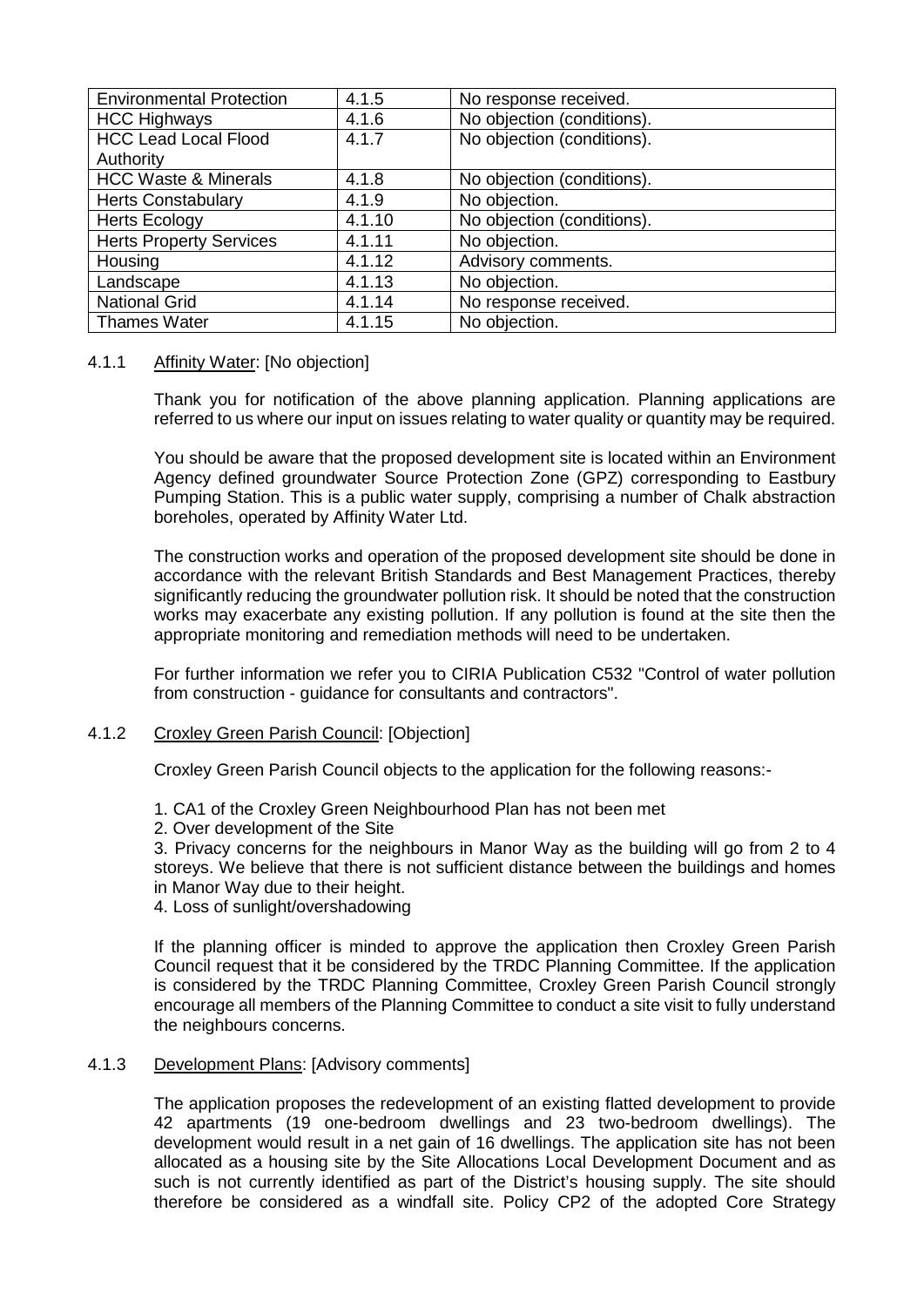(adopted 2011) states that applications for windfall sites will be considered on a case by case basis having regard to:

- the location of the proposed development, taking into account the Spatial Strategy
- the sustainability of the development and its contribution to meeting local housing needs
- infrastructure requirements and the impact on the delivery of allocated housing sites
- monitoring information relating to housing supply and the Three Rivers housing target.

The Spatial Strategy states that new development will be directed towards previously developed land and appropriate infilling opportunities in the urban areas of the Principal Town and Key Centres, which are identified as the most sustainable locations in the District. This strategy is supported by Policy PSP2 in the Core Strategy which states that future development will predominately be focused on sites within the urban area. The application is on previously developed land and is located in the Key Centre of Croxley Green, which the Core Strategy identifies as one of the most sustainable locations in the District. The sustainable and urban location complies with the approach set out in Spatial Strategy and with Policy PSP2. As stated, the development would result in a net gain of 17 dwellings and would subsequently make a positive contribution to meeting the District's current housing target of 620 dwellings per year.

The National Planning Policy Framework (NPPF) (2019) states that planning decisions should give substantial weight to the value of using suitable brownfield land within settlements for homes. The redevelopment of the existing properties on the application site would result in a net gain in dwellings and would therefore make a more effective use of land, as required by the NPPF.

Policy CP4 of the Core Strategy requires an overall provision of around 45% of all new housing as affordable housing. The application proposes 100% affordable housing, therefore proposing 55% above the requirement of Policy CP4. This would make a positive contribution to meeting the pressing need for affordable housing in the District.

Policy CP4 goes on to state that as a guide, the Council seek 70% of all affordable housing provided to be social rented and 30% to be intermediate. The application proposes 70% of the affordable dwellings are for rent and 30% are for intermediate affordable housing, therefore complying with Policy CP4.

- 4.1.4 Environmental Health: No response received.
- 4.1.5 Environmental Protection: No response received.
- 4.1.6 Hertfordshire County Council Highway Authority: [No objection subject to conditions]

Notice is given under article 18 of the Town and Country Planning (Development Management Procedure) (England) Order 2015 that the Hertfordshire County Council as Highway Authority does not wish to restrict the grant of permission subject to the following conditions:

1. No development shall commence until full details have been submitted to, and approved in writing by the Local Planning Authority, the following:

a. Approval from Hertfordshire Fire and Rescue (I have forwarded the application details onto them for their attention).

Reason: To ensure satisfactory development of the site and a satisfactory standard of highway design and construction in accordance with Policy 5 of Hertfordshire's Local Transport Plan (adopted 2018).

2. Provision of Parking & Servicing Areas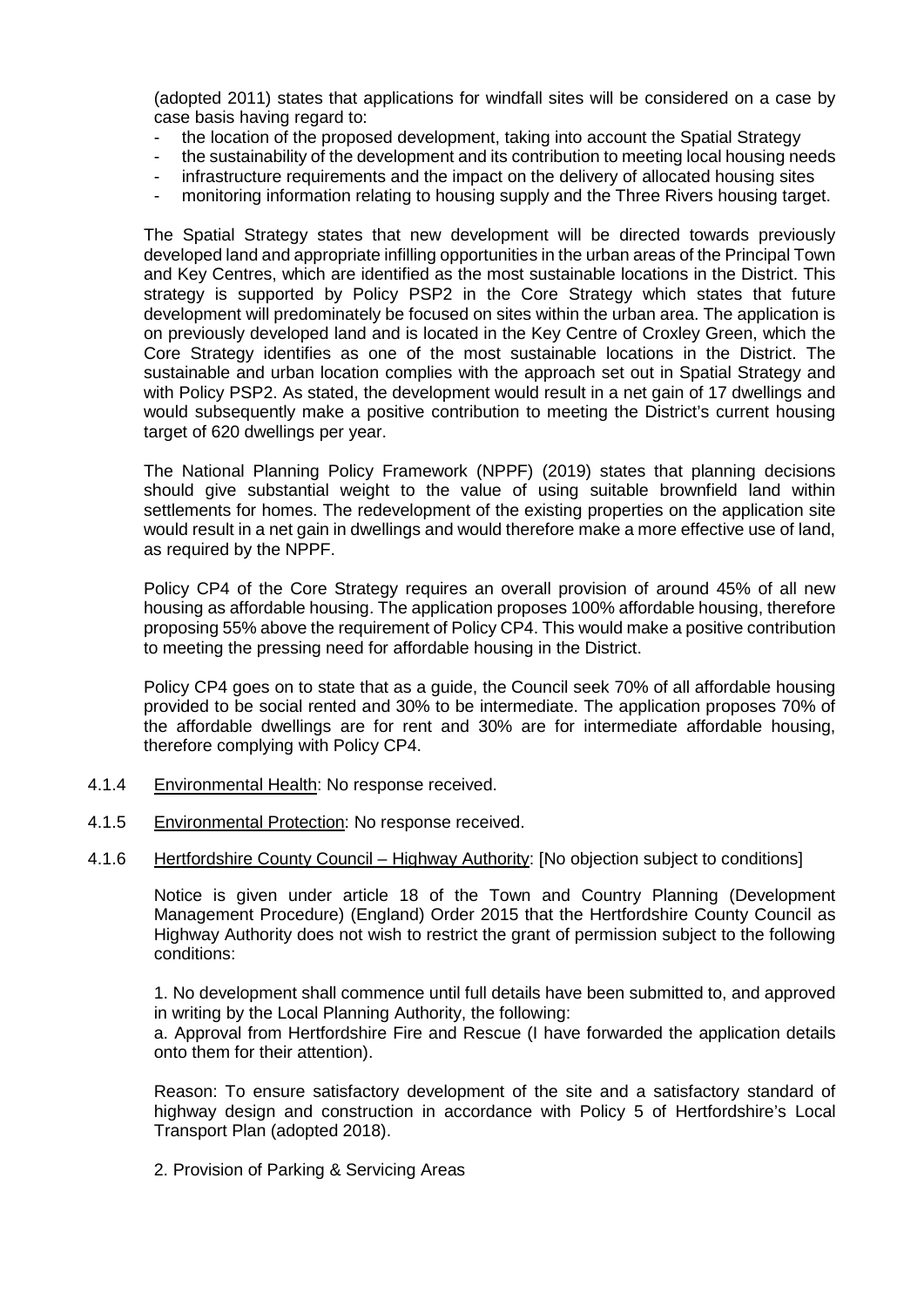Prior to the first occupation of the development hereby permitted the proposed access, onsite car parking and turning areas shall be laid out, demarcated, levelled, surfaced and drained in accordance with the approved plans and retained thereafter available for that specific use.

Reason: To ensure construction of a satisfactory development and in the interests of highway safety in accordance with Policy 5 of Hertfordshire's Local Transport Plan (adopted 2018).

## 3. Travel Plan

The approved Travel Plan shall be implemented in accordance with the timetable contained therein and shall continue to be implemented as long as any part of the development is occupied.

Reason: To ensure that sustainable travel options associated with the development are promoted and maximised to be in accordance with Policies 3, 5, 7, 8, 9 and 10 of Hertfordshire's Local Transport Plan (adopted 2018).

## 4. Construction Management Plan

No development shall commence until a Construction Management Plan has been submitted to and approved in writing by the Local Planning Authority. Thereafter the construction of the development shall only be carried out in accordance with the approved Plan. The Construction Management Plan shall include details of:

a. Construction vehicle numbers, type, routing;

- b. Access arrangements to the site;
- c. Traffic management requirements

d. Construction and storage compounds (including areas designated for car parking, loading/unloading and turning areas);

e. Siting and details of wheel washing facilities;

f. Cleaning of site entrances, site tracks and the adjacent public highway;

g. Timing of construction activities (including delivery times and removal of waste);

h. Provision of sufficient on-site parking prior to commencement of construction activities;

i. Post construction restoration/reinstatement of the working areas and temporary access to the public highway;

Reason: In order to protect highway safety and the amenity of other users of the public highway and rights of way in accordance with Policies 5, 12, 17 and 22 of Hertfordshire's Local Transport Plan (adopted 2018).

### HIGHWAY INFORMATIVE:

Hertfordshire County Council (HCC) recommends inclusion of the following highway informative / advisory note (AN) to ensure that any works within the public highway are carried out in accordance with the provisions of the Highway Act 1980:

AN) Obstruction of public highway land: It is an offence under section 137 of the Highways Act 1980 for any person, without lawful authority or excuse, in any way to wilfully obstruct the free passage along a highway or public right of way. If this development is likely to result in the public highway or public right of way network becoming routinely blocked (fully or partly) the applicant must contact the Highway Authority to obtain their permission and requirements before construction works commence.

Further information is available via the website

http://www.hertfordshire.gov.uk/services/transtreets/highways/ or by telephoning 0300 1234047

### **COMMENTS / ANALYSIS:**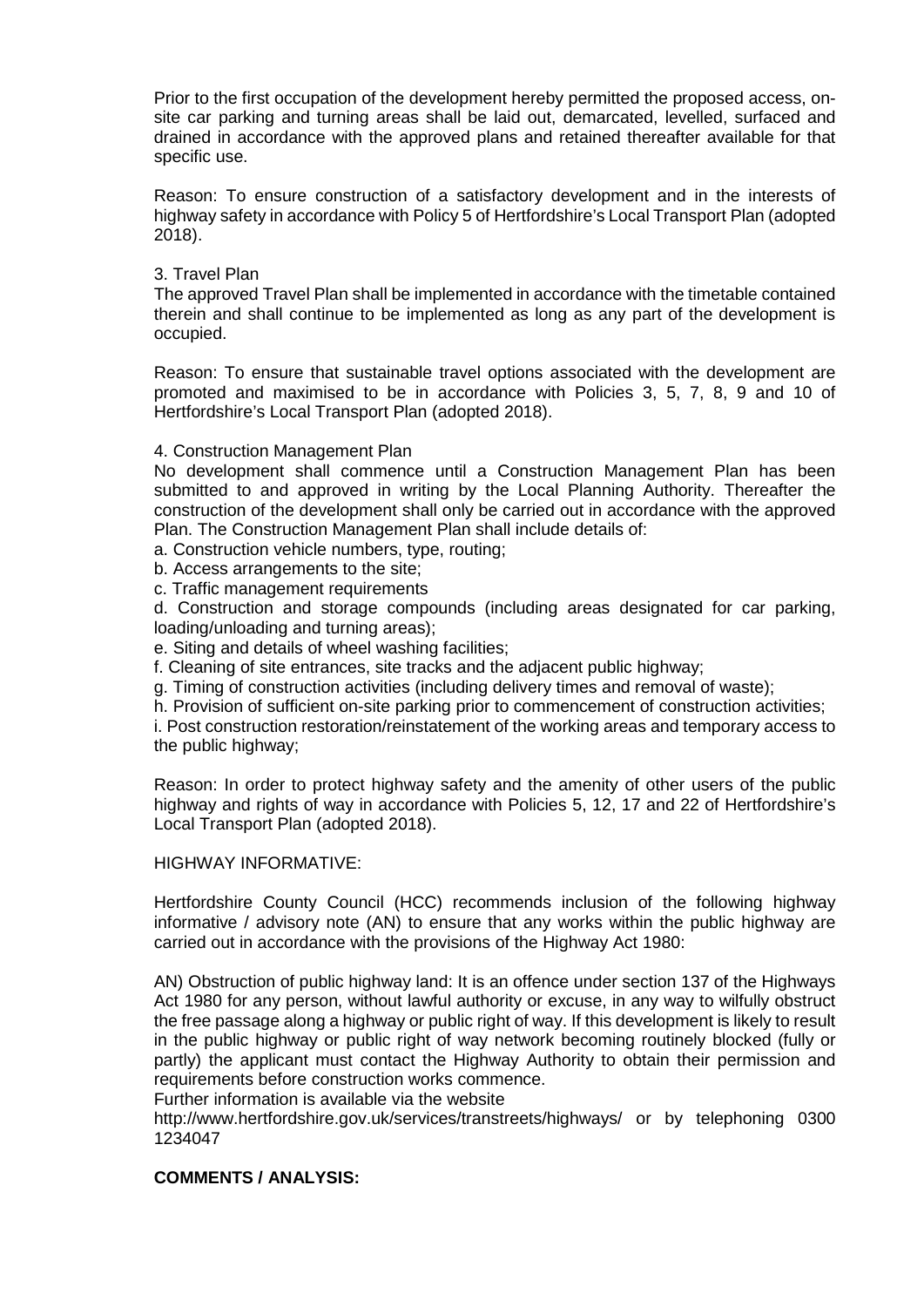The application comprises of the demolition of an existing sheltered housing block and erection of two apartment blocks comprising of 42 apartments at 40 to 92 Grove Court, Croxley Green. Grove Court is designated as an unclassified local access road, subject to a speed limit of 30mph and is highway maintainable at public expense.

A Transport Assessment and Travel Plan Statement have been submitted as part of the application.

### ACCESS & PARKING:

There is an existing bellmouth access into the site, which is to be retained. The proposals include using this existing access leading to a private access road and parking area (between 5.5m and 6m in carriageway width), the details of which are shown on submitted drawing no. 100 P9. The proposed access design is of an acceptable width to enable two vehicles to pass one another and the designs are in accordance with design criteria as laid out in Roads in Hertfordshire: Highway Design Guide and Manual for Streets.

Visibility splays of 2.4m by 43m on either side of the proposed access point are shown to be available as shown on drawing number Y131-PL-DR-200 P02. Although it is acknowledged that parked vehicles on Grove Court may impact on the available visibility, any effects would not be considered to have a highway safety impact when taking into consideration that it is an existing access with double yellow lines to either side and the local access nature of the surrounding highway.

The application includes the provision of 47 car parking spaces including four disabled car parking spaces. The proposed layout is shown on drawing no. 100 P9 and the size of the parking spaces (2.5m by 5m) and carriage width (6m) between them are considered to be acceptable and in accordance with Manual for Streets (MfS) (Section 8.3.48/8.3.48). A swept path analysis has been included for a large car using some of the car parking spaces, the details of which are sufficient to illustrate that vehicles would be able to turn around safely on site and egress to the highway in forward gear.

The level of car parking is less than the provision for a development of this scale (as outlined in Three Rivers District Council's parking standards). HCC as Highway Authority's main concern would be any negative effect the proposal would have on the safe flow of the surrounding highway due to the level of car parking. However it is unlikely that any effects would be significant enough to recommend refusal from a highway point of view, particularly when taking into consideration the nature of the highway as a local access road, the potential for on-street parking demand to be less than the for the previous sheltered housing (which had only 3 allocated car parking spaces) and the promotion and maximisation of alternative sustainable forms of travel (as outlined in the submitted Transport Statement and Travel Plan Statement). The applicant is reminded that TRDC is the parking authority for the district and therefore ultimately should be satisfied with the level of proposed parking.

### EMERGENCY AND SERVICE ACCESS:

The proposals include a turning area, which would be necessary to ensure that all vehicles using the site would need to be able to easily and safely turn around on site and egress in forward gear to the highway. Swept path analysis for a 7.5t delivery lorry and a fire tender have been included as part of the application (drawing no. Y131-PL-DR-202 P04 and Y131- PL-DR-203 P04), the details of which are considered to be acceptable by HCC as Highway Authority.

Due to the size of the proposals, as part of the highway authority's assessment of this planning application we have identified emergency access issues which may benefit from input from Herts Fire and Rescue. Therefore, details of the proposal have been passed to them for attention. This is to ensure that the proposals are in accordance with guidelines as outlined in MfS, Roads in Hertfordshire; A Design Guide and Building Regulations 2010: Fire Safety Approved Document B Vol 1 – Dwellinghouses.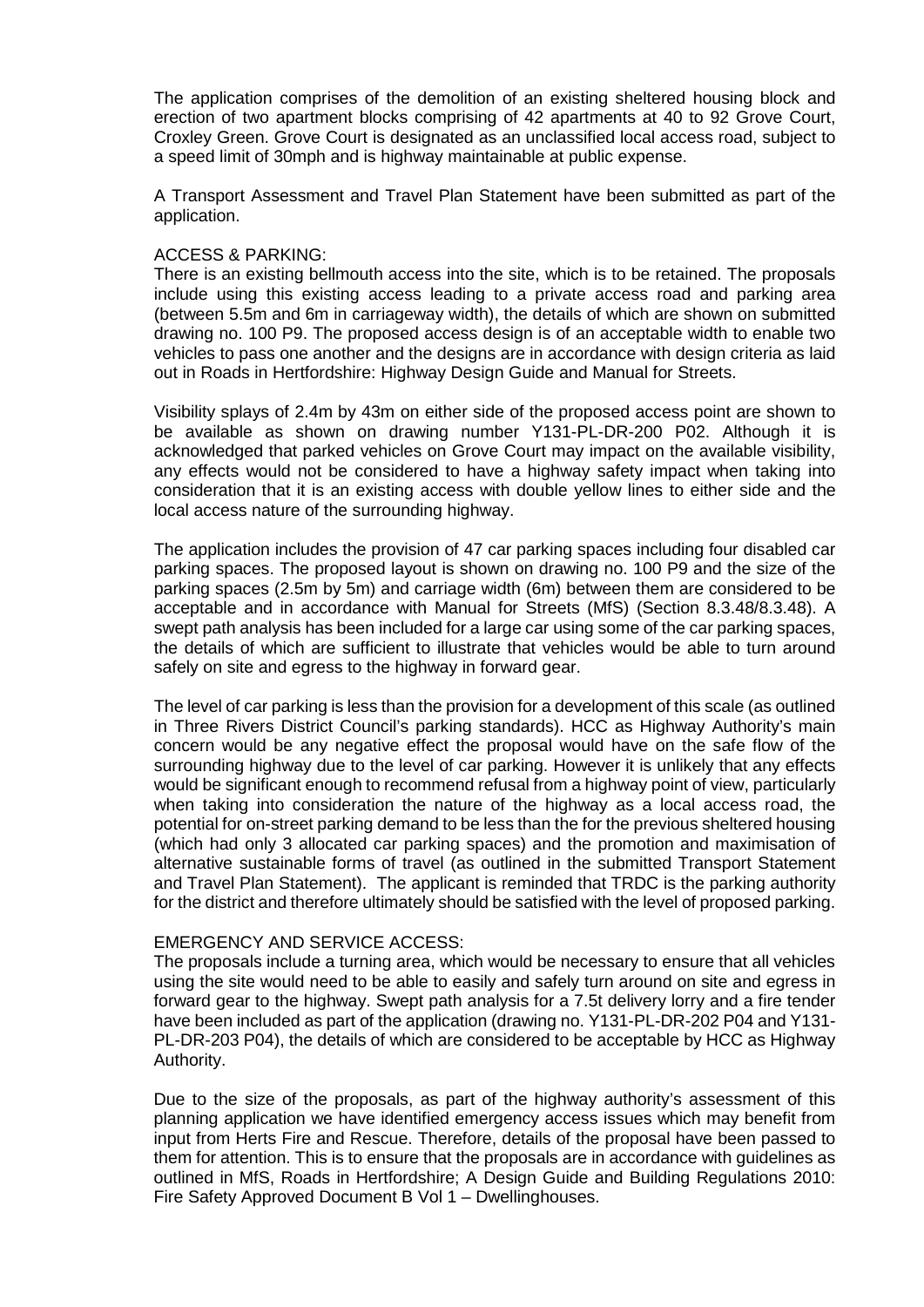## REFUSE / WASTE COLLECTION:

An on-site bin/recycling store has been proposed within 25m of the collection point from the highway, which is acceptable and in accordance with MfS and Roads in Hertfordshire. TRDC as waste collection authority would need to approve the proposed collection arrangements.

# TRIP GENERATION:

The number of vehicular trips generated by the development has been assessed using data from the nationally recognised TRICS database. Following consideration of the size of the proposals and compared to the existing trip generation, the expected trip generation in peak hours and any associated impacts would be small and not significant enough to recommend refusal from a highways perspective.

# SUSTAINABLE TRAVEL & ACCESSIBILITY:

The site lies in the town of Rickmansworth, approximately 1km from the town centre and accessible via existing pedestrian footways and footpaths. Croxley Green underground railway station is located approximately 1.5km from the site and within a reasonable walking and cycling distance. The nearest bus stops to the site are approximately 350m to 40mm from the nearest bus stops, which is within the 400m accessibility zone and provides bus services to Hemel Hempstead, Maple Cross and Rickmansworth.

47 cycle parking places have been provided as part of the proposals through the provision of a cycle storage area and cycle parking area, the arrangements of which are acceptable to encourage cycling as a travel option for residents of the new dwellings.

A car club has been included as part of the proposals, which HCC as Highway Authority would support to assist in reducing the number of privately owned vehicles and provide more sustainable motor vehicle usage. This and the other submitted details as outlined in the Travel Plan Statement are considered to be acceptable for a development of this size and sufficient to ensure that the development promotes and maximises sustainable travel options and is provided in accordance with Hertfordshire's Local Transport Plan 4.

# PLANNING OBLIGATIONS:

This development is situated within TRDC's Community Infrastructure Levy (CIL) area. Therefore contributions towards local transports schemes as outlined in HCC's Growth & Transport Plan would be sought via CIL if appropriate.

# CONCLUSION:

HCC as Highway Authority has considered that the proposal would not have an unreasonable or significant impact on the safety and operation of the nearest highway. HCC has no objections or further comments on highway grounds to the proposed development, subject to the inclusion of the above highway informatives, conditions and comments in relation to emergency vehicle access.

4.1.7 HCC Lead Local Flood Authority: [No objection subject to conditions]

# 4.1.7.1 Initial comments 28 April 2020 (Objection):

### LLFA position

In the absence of an acceptable surface water drainage assessment we object to the grant of planning permission and recommend refusal on this basis for the following reasons:

### Reason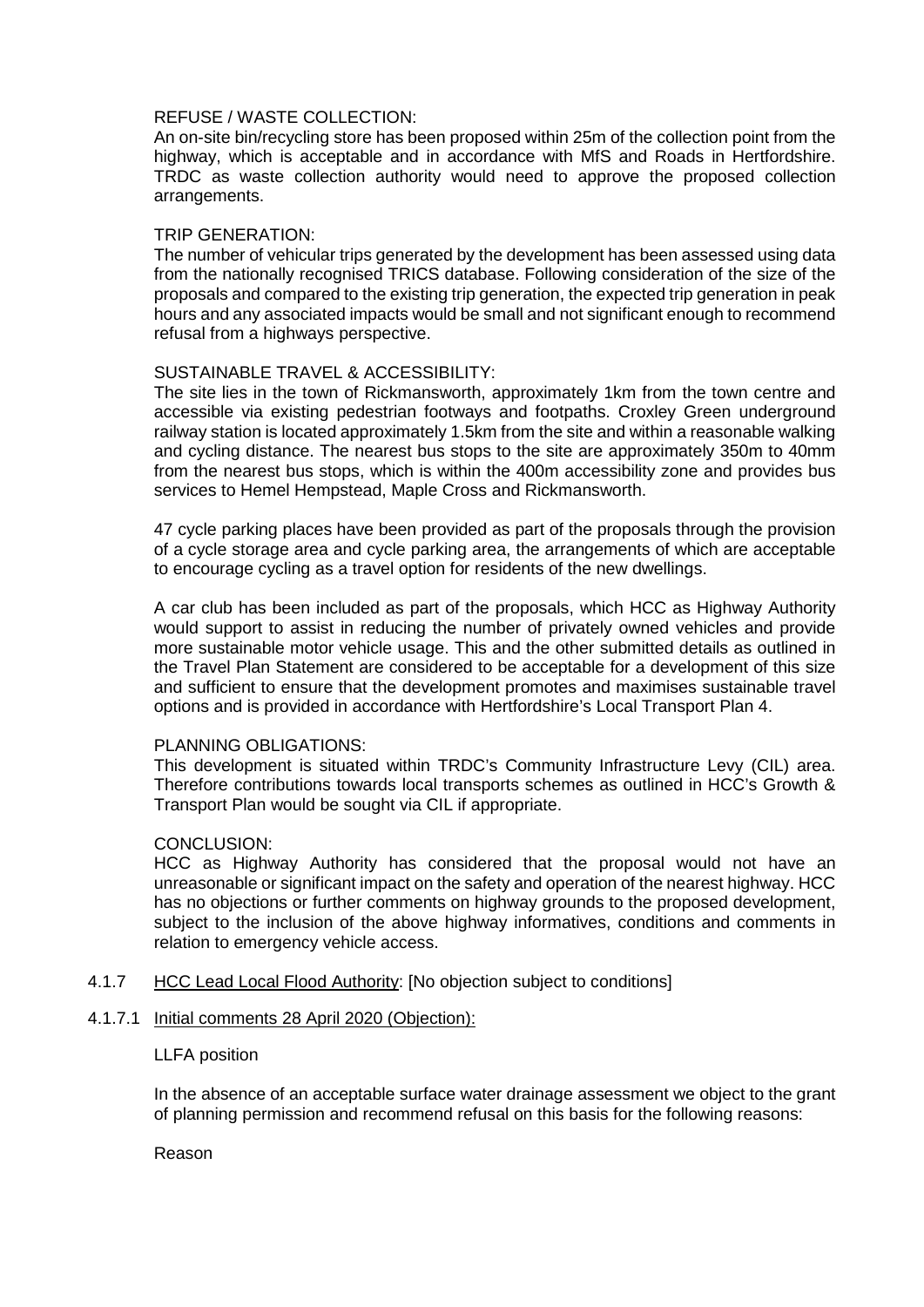The Flood Risk Statement and surface water drainage assessment carried out by Earth Environmental and Geotechnical dated February 2020 Revision H submitted with this application does not comply with the requirements set out in paragraph 9 the Technical Guide to the National Planning Policy Framework. The submitted FRA does not therefore, provide a suitable basis for assessment to be made of the flood risks arising from the proposed development.

In particular, the submitted FRA fails to;

1. Demonstrate sufficient surface water attenuation up to the 1 in 100 year + climate change (40%) rainfall event.

## Overcoming our objection

1. We have reviewed the FRA and Surface Water Drainage Assessment Revision H and it is stated that 227.13m3 of surface water attenuation storage is required in order to provide sufficient storage for up to the 1 in 100 year + climate change event. Drawing 430 DR-100 P5 of the proposed drainage scheme quotes a volume of 198m3 in relation to the proposed infiltration tank. We are therefore not clear where the remaining 30m3 is provided if the calculated overall volumes to be provided is correct. We assume that this may be provided within the other proposed drainage SuDS features such as the permeable paving, however this should be confirmed, quantified and annotated on the drainage strategy drawing to demonstrate how the surface water attenuation volume will be distributed across the site. This information was requested within our surface water advisory response dated 29 January 2020.

Once this information has been provided, we will be in a position to remove our objection and recommend appropriate conditions to the LPA.

### Other comments

Subject to planning permission being granted by the LPA, the LLFA will recommend a post demolition and pre-commencement condition for additional infiltration testing to be carried out at the exact location of the proposed infiltration tank to confirm the exact infiltration rates at this location. The infiltration tests carried out so far have demonstrated that infiltration is a feasible method of surface water disposal in principle and will provide a betterment to the existing drainage arrangement which currently discharges to a combined sewer. The drainage strategy is also proposing a cascading SuDS strategy including source control measures such as permeable paving and rain gardens which will provide a water quality and amenity benefit. It is also proposing ponds/swales to cater for any exceedance rainfall events above the 1 in 100 year + climate change event.

Please note if the LPA decide to grant planning permission, we wished to be notified for our records should there be any subsequent surface water flooding that we may be required to investigate as a result of the new development.

### 4.1.7.2 Further comments 19 May 2020 (No objection subject to conditions):

Thank you for re-consulting the LLFA on the above planning application for the demolition of Grove Court and the construction of 42 apartments, 19 x 1-bedroom and 23 x 2-bedroom units, associated parking and landscaping, cycle and refuse/recycling stores and shared access.

The applicant has provided a letter from Earth Environmental and Geotechnical dated 4 May 2020 to address our previous response dated 28 April 2020. Based on the clarification contained within the letter, we can confirm we are in a position to remove our objection.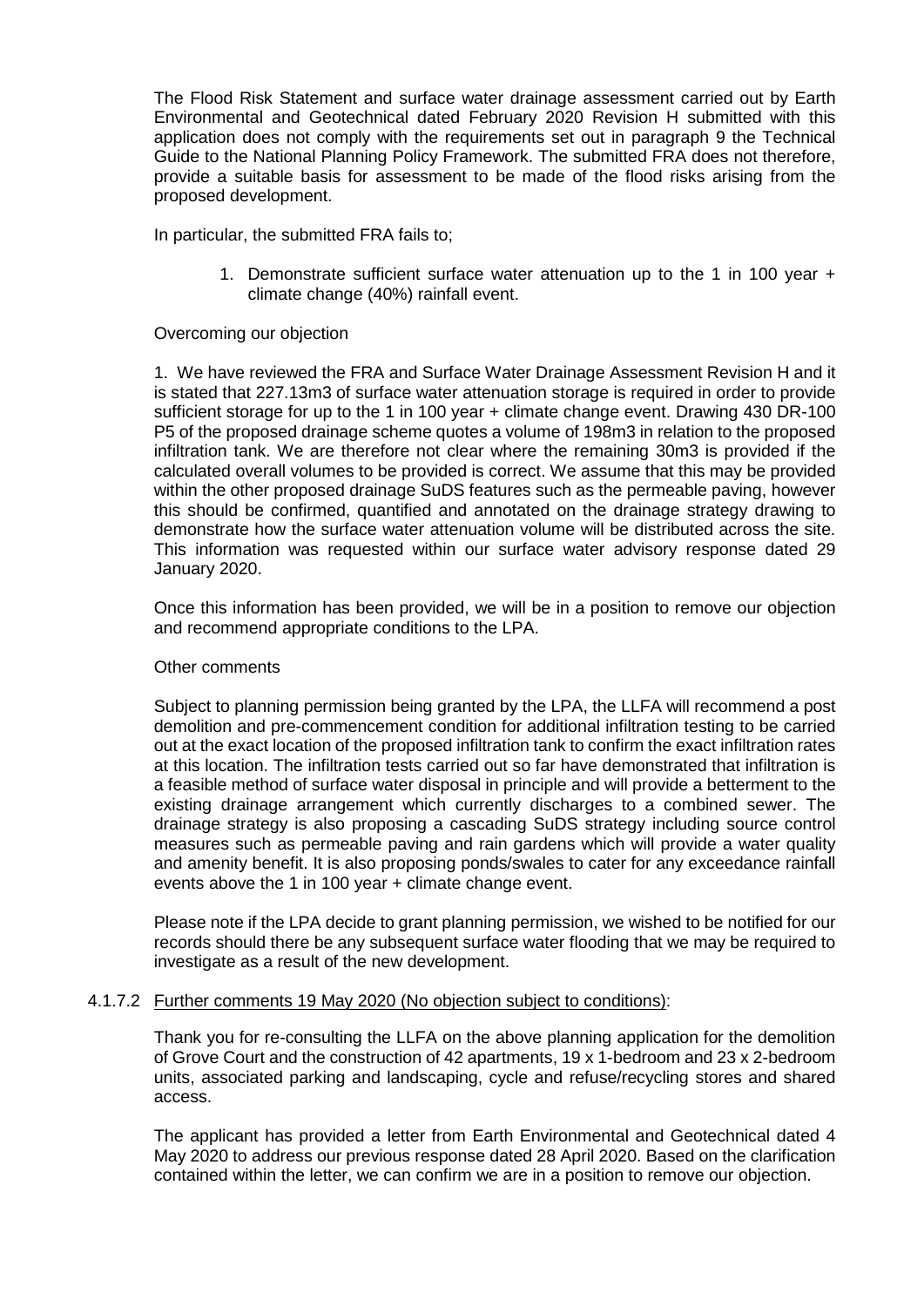The proposed drainage strategy will provide a betterment to the existing drainage arrangement which currently discharges to a combined sewer. The drainage strategy is also proposing a cascading SuDS strategy including source control measures such as permeable paving and rain gardens which will provide a water quality and amenity benefit. It is also proposing ponds/swales to cater for any exceedance rainfall events above the 1 in 100 year + climate change event.

As stated in our previous response dated 28 April 2020, due to current site access constraints, the applicant will be required to carry further infiltration testing at the location of the proposed infiltration tank to confirm the exact infiltration rates to ensure the size of the tank will cater for the design rainfall event. This will need to be carried out post demolition and prior to the commencement of the development.

We therefore recommend the following conditions to the LPA should planning permission be granted:

# **LLFA position**

The proposed development will only meet the requirements of the National Planning Policy Framework if the following measure(s) as detailed in the Flood Risk Statement and surface water drainage assessment carried out by Earth Environmental and Geotechnical dated February 2020 Revision H submitted with this application are implemented and secured by way of a planning condition on any planning permission.

# **Condition 1**

The development permitted by this planning permission shall be carried out in accordance with the approved the Flood Risk Statement and surface water drainage assessment carried out by Earth Environmental and Geotechnical dated February 2020 Revision H and the following mitigation measures detailed within the FRA:

1. Limiting the surface water run-off generated by the 1 in 100 year + climate change critical storm so that it will not exceed the run-off from the undeveloped site and not increase the risk of flooding off-site.

2. Provide a cascading SuDS scheme by implementing source control measures with permeable paving and rain gardens and an attenuation measure through the use of an infiltration tank.

3. Managing surface water exceedance through the use of above ground ponds and swales

The mitigation measures shall be fully implemented prior to occupation and subsequently in accordance with the timing / phasing arrangements embodied within the scheme, or within any other period as may subsequently be agreed, in writing, by the local planning authority.

Reason:

1. To prevent flooding by ensuring the satisfactory storage of surface water from the site.

2. To prevent flooding by ensuring the satisfactory disposal of surface water from the site and water quality betterment.

3. To reduce the risk of flooding to the proposed development, future occupants and the surrounding area.

# **LLFA Position**

The proposed development will be acceptable if a planning condition is included requiring the following drainage details.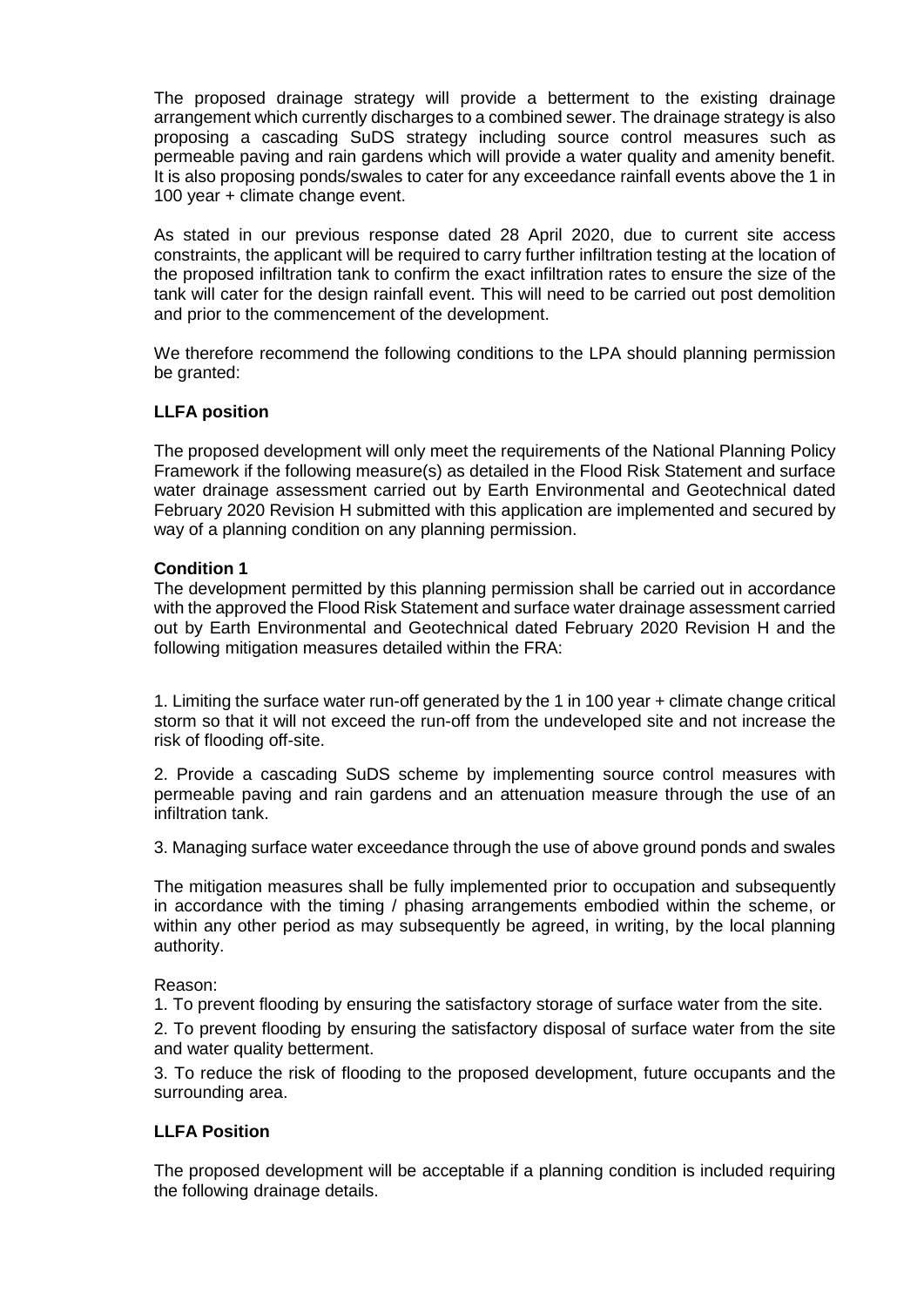# **Condition 2**

No development shall take place until a surface water drainage scheme for the site, based on sustainable drainage principles and an assessment of the hydrological and hydro geological context of the development, has been submitted to and approved in writing by the local planning authority. The drainage strategy should demonstrate the surface water run-off generated up to and including the 1 in 100 year + climate change critical storm will not exceed the run-off from the undeveloped site following the corresponding rainfall event. The scheme shall subsequently be implemented in accordance with the approved details before the development is completed.

The scheme shall specifically include:

- Infiltration testing in accordance with BRE Digest 365 to be undertaken at the location of the proposed infiltration tank as shown in the flood risk statement and surface water drainage assessment carried out by Earth Environmental and Geotechnical dated February 2020 Revision H to confirm the rates of infiltration which will determine the size and dimensions of the proposed infiltration tank.

Reason: To prevent the increased risk of flooding, both on and off site.

## **LLFA Position**

The proposed development will be acceptable if a planning condition is included requiring the following drainage details.

## **Condition 3**

Upon completion of the drainage works a management and maintenance plan for the SuDS features and drainage network must be submitted to and approved in writing by the Local Planning Authority. The scheme shall include maintenance and operational activities; arrangements for adoption and any other measures to secure the operation of the scheme throughout its lifetime.

Reason: To reduce the risk of flooding to the proposed development and future occupants.

# 4.1.8 HCC Waste & Minerals: [No objection subject to condition]

### **Minerals**

In relation to minerals, the site falls entirely within the 'Sand and Gravel Belt' as identified in Hertfordshire County Council's Minerals Local Plan 2002 – 2016. The Sand and Gravel Belt', is a geological area that spans across the southern part of the county and contains the most concentrated deposits of sand and gravel throughout Hertfordshire. In addition the site falls entirely within the sand and gravel Mineral Safeguarding Area within the Proposed Submission Minerals Local Plan, January 2019. Area within the Proposed Submission Minerals Local Plan, January 2019. It should be noted that British Geological Survey (BGS) data identifies that there may be Superficial sand/gravel deposits in the area on which the application falls.

Adopted Minerals Local Plan Policy 5 (Minerals Policy 5: Mineral Sterilisation) encourages the opportunistic extraction of minerals for use on site prior to non-mineral development. Opportunistic extraction refers to cases where preparation of the site for built development may result in the extraction of suitable material that could be processed and used on site as part of the development. This may include excavating the foundations and footings or landscaping works associated with the development. Policy 8: Mineral Safeguarding, of the Proposed Submission document relates to the full consideration of using raised sand and gravel material on site in construction projects to reduce the need to import material as opportunistic use.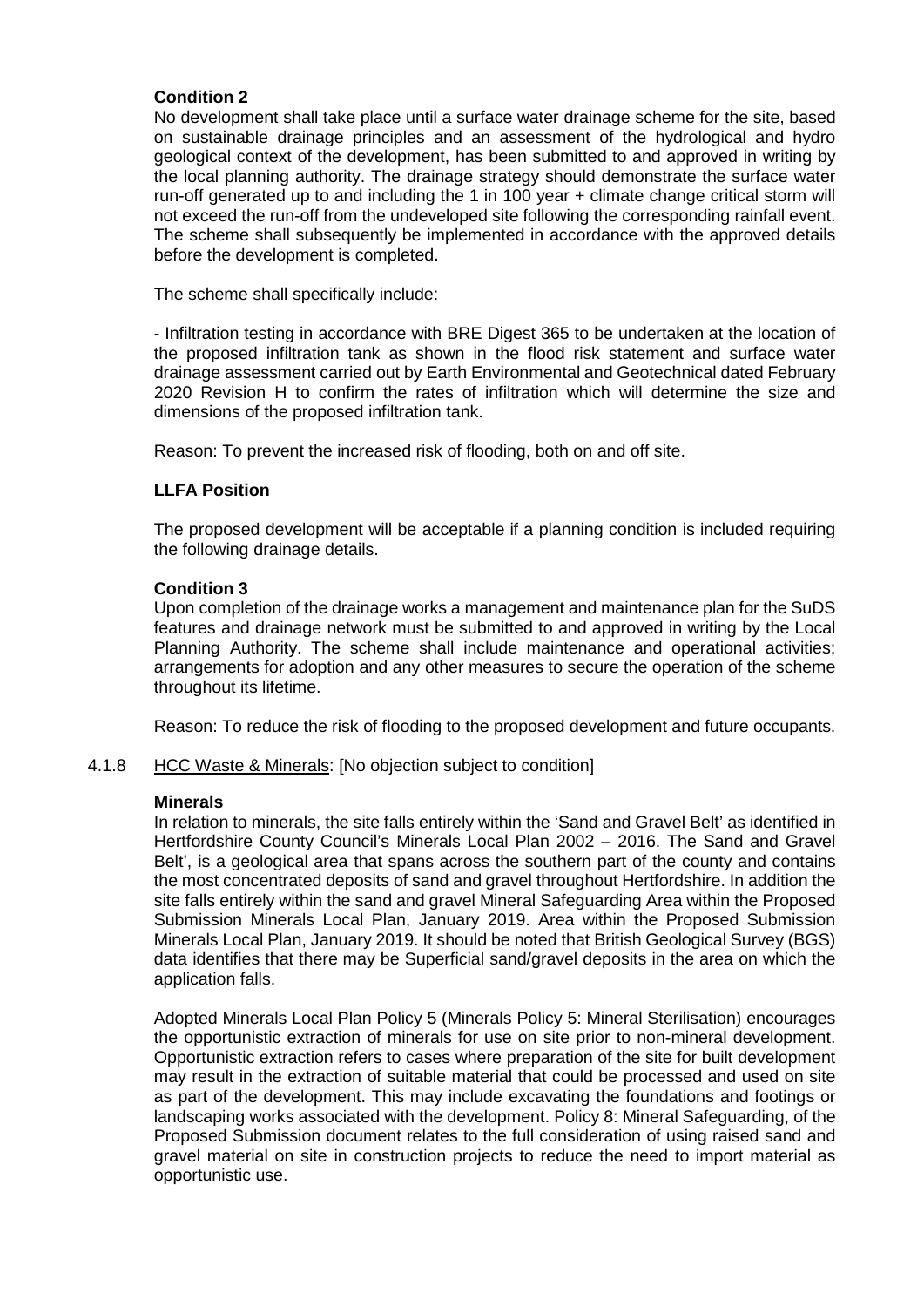The county council, as the Minerals Planning Authority, would like to encourage the opportunistic use of these deposits within the developments, should they be found when creating the foundations/footings. Opportunistic use of minerals will reduce the need to transport sand and gravel to the site and make sustainable use of these valuable resources.

### **Waste**

Government policy seeks to ensure that all planning authorities take responsibility for waste management. This is reflected in the County Council's adopted waste planning documents. In particular, the waste planning documents seek to promote the sustainable management of waste in the county and encourage Districts and Boroughs to have regard to the potential for minimising waste generated by development.

Most recently, the Department for Communities and Local Government published its *National Planning Policy for Waste (October 2014)* which sets out the following:

*'When determining planning applications for non-waste development, local planning authorities should, to the extent appropriate to their responsibilities, ensure that:*

- *the likely impact of proposed, non- waste related development on existing waste management facilities, and on sites and areas allocated for waste management, is acceptable and does not prejudice the implementation of the waste hierarchy and/or the efficient operation of such facilities;*
- *new, non-waste development makes sufficient provision for waste management and promotes good design to secure the integration of waste management facilities with the rest of the development and, in less developed areas, with the local landscape. This includes providing adequate storage facilities at residential premises, for example by ensuring that there is sufficient and discrete provision for bins, to facilitate a high quality, comprehensive and frequent household collection service;*
- *the handling of waste arising from the construction and operation of development maximises reuse/recovery opportunities, and minimises off-site disposal.'*

This includes encouraging re-use of unavoidable waste where possible and the use of recycled materials where appropriate to the construction. In particular, you are referred to the following policies of the adopted Hertfordshire County Council Waste Core Strategy and Development Management Policies Development Plan Document 2012 which forms part of the Development Plan. The policies that relate to this proposal are set out below:

Policy 1: Strategy for the Provision for Waste Management Facilities. This is in regards to the penultimate paragraph of the policy; Policy 2: Waste Prevention and Reduction; &

Policy 12: Sustainable Design, Construction and Demolition.

In determining the planning application the District Council is urged to pay due regard to these policies and ensure their objectives are met. Many of the policy requirements can be met through the imposition of planning conditions.

Waste Policy 12: Sustainable Design, Construction and Demolition requires all relevant construction projects to be supported by a Site Waste Management Plan (SWMP). This aims to reduce the amount of waste produced on site and should contain information including types of waste removed from the site and where that waste is being taken to. Good practice templates for producing SWMPs can be found at: http://www.smartwaste.co.uk/ or

[http://www.wrap.org.uk/category/sector/waste-management.](http://www.wrap.org.uk/category/sector/waste-management)

The county council would expect detailed information to be provided within a SWMP. The SWMP should cover both waste arisings during the demolition and construction phases. The waste arising from construction will be of a different composition to that arising from the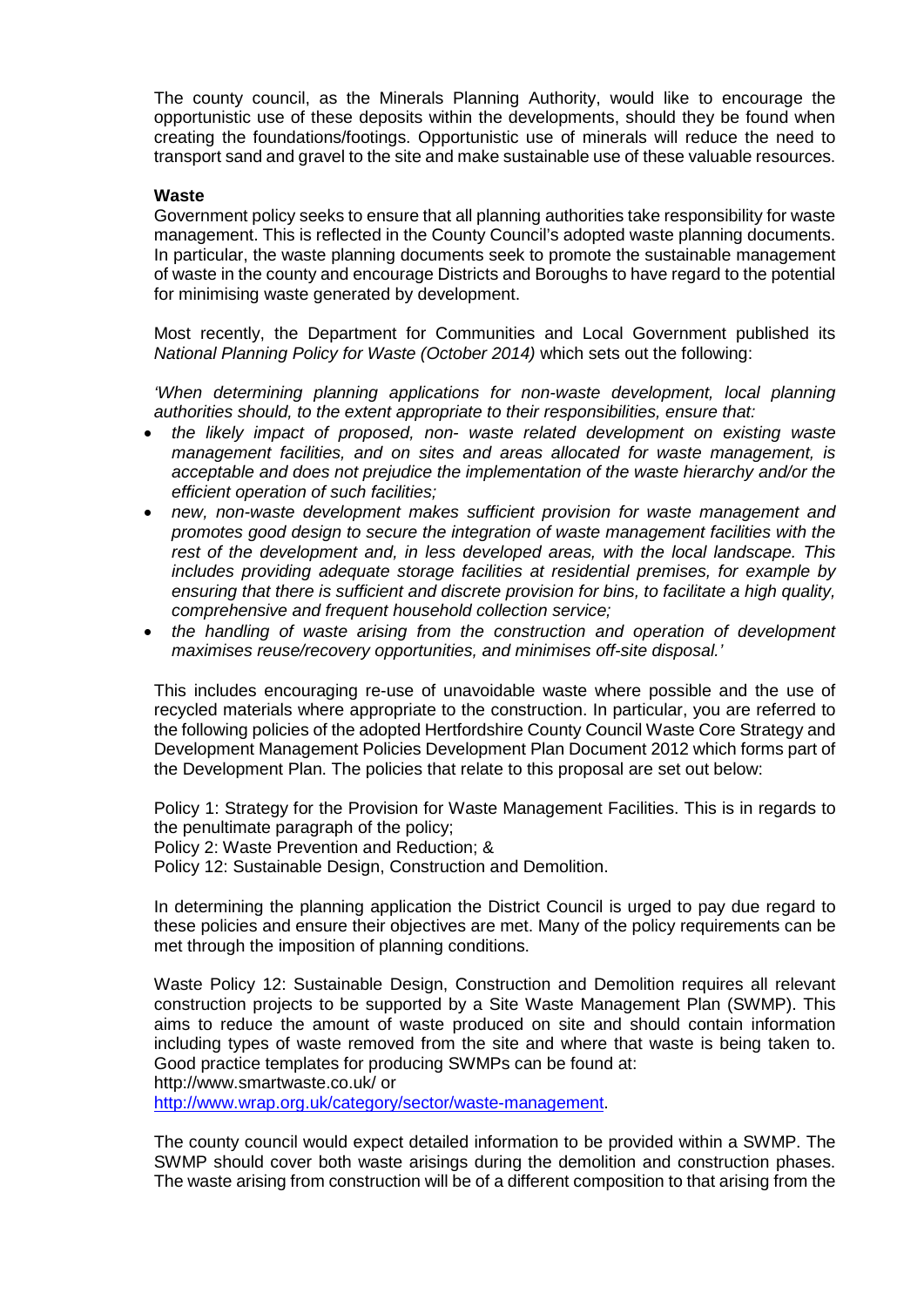demolition. As a minimum the waste types should be defined as inert, non-hazardous and hazardous.

It is encouraging to see that the applicant has considered waste management within 'Energy and Sustainability Statement' submitted alongside the application. This provides detail on how household waste will be managed for future residents of the proposed development and also how construction waste is proposed to be managed. The applicant has mentioned that the Demolition and Construction contractor will be required to produce and implement a SWMP/Resource Management Plan (RMP).

The SWMP/RMP or Circular Economy Statement should be set out as early as possible so that decisions can be made relating to the management of waste arisings during demolition and construction stages, whereby building materials made from recycled and secondary sources can be used within the development. This will help in terms of estimating what types of containers/skips are required for the stages of the project and when segregation would be best implemented for various waste streams. It will also help in determining the costs of removing waste for a project. The total volumes of waste during enabling works (including demolition) and construction works should also be summarised.

SWMPs should be passed onto the Waste Planning Authority to collate the data. The county council as Waste Planning Authority would be happy to assess any SWMP that is submitted as part of this development either at this stage or as a requirement by condition, and provide comment to the District Council.

## 4.1.9 Herts Constabulary: [No objection]

In relation to crime prevention and security, I am pleased to see that it is the applicants intention to build the development to the Police minimum security standard Secured by Design as detailed in section 3 (3.7) of the Design and Access Statement.

### 4.1.10 Herts Ecology: [No objection subject to condition]

Herts Ecology has already provided a number of responses on a similar application at this address (19/1331/FUL). The current application is supported by the original Bat Emergence and Re-entry Surveys ('Activity' Survey) (Arbtech, 8 September 2019) provided previously, and an updated Preliminary Ecological Appraisal and Preliminary Roost Assessment Survey (PEA+PRA) (Arbtech, 7 February 2020) which supersedes that of 26 July 2019.

In ecological terms, little has changed; there is no evidence that bats currently occupy the building, though there is evidence that small numbers forage nearby. However, there is evidence that birds nest within the fabric of the building and that badgers may forage in the garden. The development also still provides the opportunity to meet the expectations of existing and emerging policy and law to deliver a modest net gain of biodiversity.

Evidence provided in the report suggest s that there will be no net loss of biodiversity from the development but this positive outcome is dependent on the implementation of a number of mitigation and compensation measures in terms of breeding birds, badgers and hedgehogs as described in the Executive Summary of the updated PEA+PRA on February 2020.

Whilst suitable, however, there is no guarantee these will be implemented and the accompanying 'Landscape/External Works' Plan lacks detail. Therefore, they cannot be relied upon to secure a net gain.

To achieve this, I recommend the adoption of the following measures:

Bats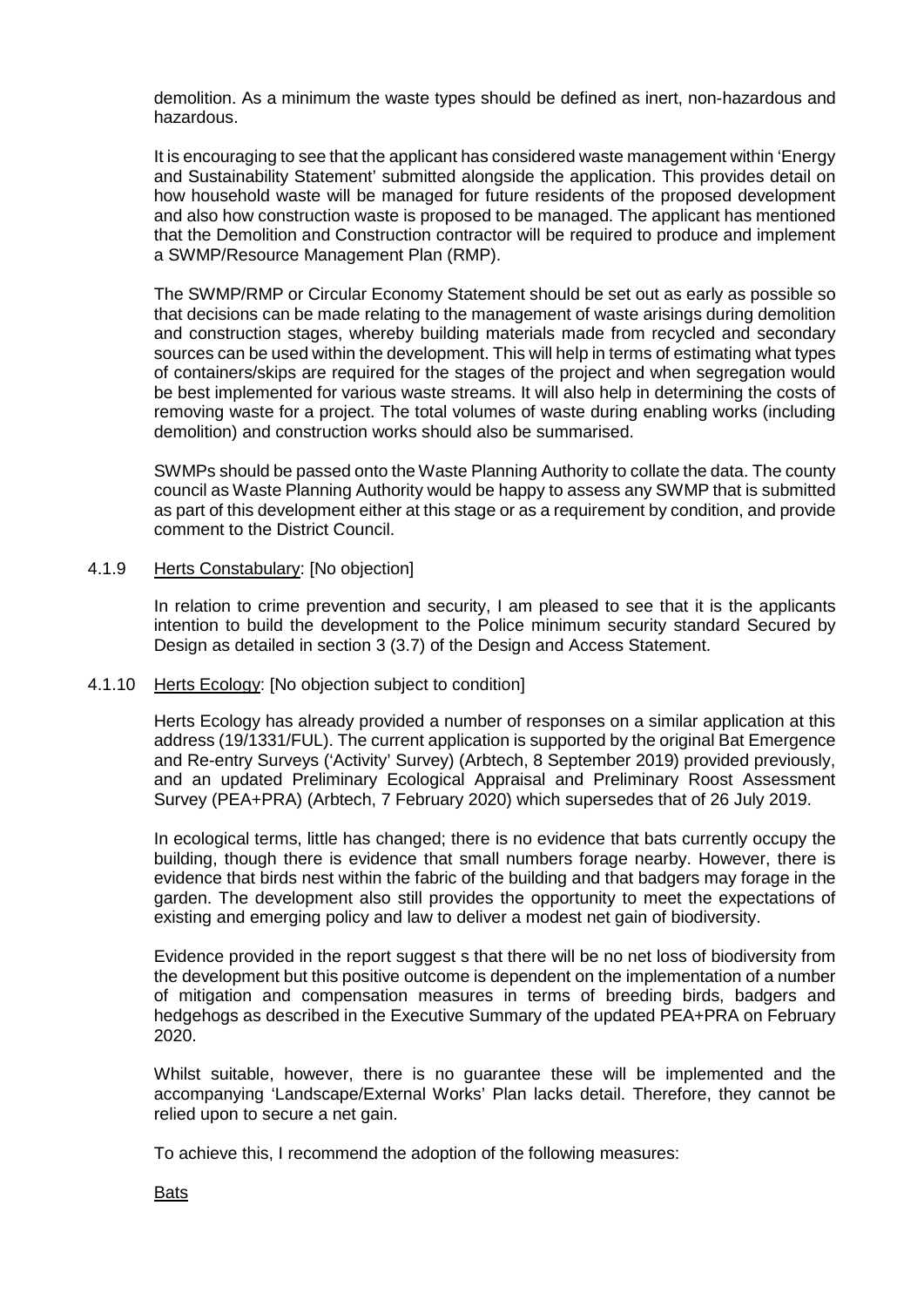Although there is no evidence that bats currently rely on the building, circumstances can always change, especially if there is considerable delay between the granting of consent and demolition actually taking place. Therefore, a precautionary approach to demolition remains appropriate and so I recommend the following **Informative** is added to any consent:

**"Bats and their roosts are protected at all times under domestic and European law. Works should proceed with caution, and in the event of bats or evidence of them being found, work must stop immediately and advice taken on how to proceed lawfully from an appropriately qualified and experienced Ecologist or Natural England."** 

Drawing on the advice provided in previous correspondence, I re-affirm the following advice provided previously (though modified slightly):

## **Badgers**

No badger sets were found on site although the site is unlikely to be used by badgers for this purpose. However, evidence of use of the site by badgers was evident in the form of snuffle holes, and both a gap in the fence and under a gate. Therefore, I advise the following **Condition** is attached to any consent:

**"Any excavations left open overnight should be covered or have mammal ramps (reinforced plywood board >60cm wide set at an angle of no greater than 30 degrees to the base of the pit) to ensure that any animals that enter can safely escape. Any open pipework with an outside diameter of greater than 120mm must be covered at the end of each working day to prevent animals entering / becoming trapped."** 

### **Hedgehogs**

The report identified the gardens and hedgerows as potential habitat for hedgehogs though no hedgehogs were found during the survey. In order to ensure these animals are safeguarded the following **Informative** should be in incorporated in any consent:

**"To avoid killing or injuring of hedgehogs it is best practice for any brash piles to be cleared by hand. Any trenches on site should be covered at night or have mammal ramps to ensure that any animals that enter can safely escape - this is particularly important if holes fill with water.** 

### Nesting birds

Evidence of a nests was found at the top of the Northern gable end of the building the trees and hedgerow also provide potential nesting sites. Since the building is being demolished the following **Informative** should be included with any consent:

**"Any demolition of buildings or clearance of vegetation should be undertaken outside the nesting bird season (March to August inclusive) to protect breeding birds, their nests, eggs and young. If this is not practicable, a search of the area should be made no more than two days in advance of vegetation clearance by a competent Ecologist and if active nests are found, works should stop until the birds have left the nest."** 

### Biodiversity net gain

The planning system should aim to deliver overall net gains for biodiversity where possible as laid out in the National Planning Policy Framework and other planning policy documents.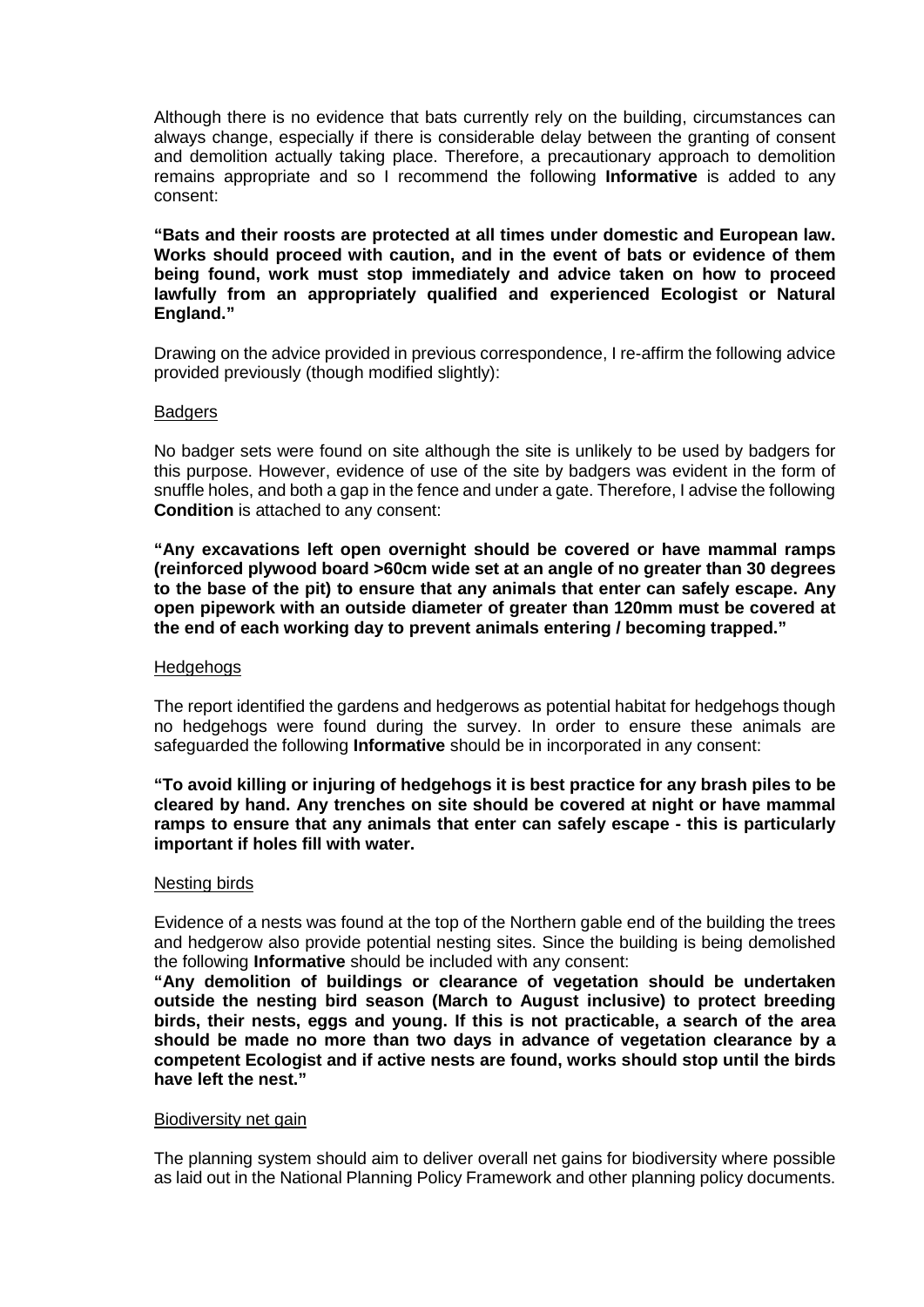The Landscape/External Works Plan includes the planting of a new hedgerow along the eastern boundary. This should comprise predominantly native species, particularly those that bear blossom and fruit (berries) to support local wildlife. Where non-native species are used they should also be beneficial to biodiversity.

Further enhancements are recommended within section 4.2 of both reports but are not consistent. For the avoidance of doubt, the recommendations made in the Activity Survey for bats should be adopted (the provision of bat boxes) whereas the requirement for bats to be subjected to further survey in the activity survey should be dismissed as already completed.

## 4.1.11 Herts Property Services: [No objection]

Hertfordshire County Council's Growth & Infrastructure Unit do not have any comments to make in relation to financial contributions required by the Toolkit, as this development is situated within Three Rivers' CIL Area B and does not fall within any of the CIL Reg123 exclusions. Notwithstanding this, we reserve the right to seek Community Infrastructure Levy contributions towards the provision of infrastructure as outlined in your R123 List through the appropriate channels.

We therefore have no further comment on behalf of these services, although you may be contacted separately from our Highways Department.

Please note this does not cover the provision of fire hydrants and we may contact you separately regarding a specific and demonstrated need in respect of that provision.

## 4.1.12 Housing: [Advisory comments]

Policy CP4 of the Adopted Core Strategy requires 45% of new housing to be provided as Affordable Housing, unless it can be clearly demonstrated with financial evidence that this is not viable. As a guide the tenure split should be 70% social rented and 30% intermediate.

Policy CP3 of the adopted Core Strategy (2011) sets out the proportions that should form the basis for housing mix in development proposals submitted to Three Rivers District Council. Proposals should broadly be for 30% 1-bed units, 35% 2-bed units, 34% 3-bed units and 1% 4+ bed units. However, identified need for affordable housing suggests the following preferred mix: 25% 1-bed units, 40% 2-bed units, 30% 3 bed units and 5% 4 + bed units. The main requirement is for 2 bed 4 person units as we have a high requirement for family sized accommodation.

Your proposal states that you intend to replace the 26 units used previously for sheltered accommodation and provide 42 flats for general needs accommodation. This will consist of 19 x 1 bedrooms and 23 x 2 bedrooms. We would welcome these general needs properties particularly if, as proposed there would be 70% available for Affordable/Social rent. Please advise the size of the 2 bedroom properties and if these will be suitable for 3 or 4 persons, our preference would be 2 bedroom 4 person units.

In the first instance social rented housing should be provided, however if this is not viable and Affordable rent is agreed then a lower percentage would be negotiated with a maximum capped at local housing allowance rates.

### 4.1.13 Landscape Officer: [No objection]

I had no objections to previous applications and I do not wish to raise any in respect to the current application either. The tree protection plan has been updated to reflect the current layout, and I am satisfied with the methods of tree protection shown.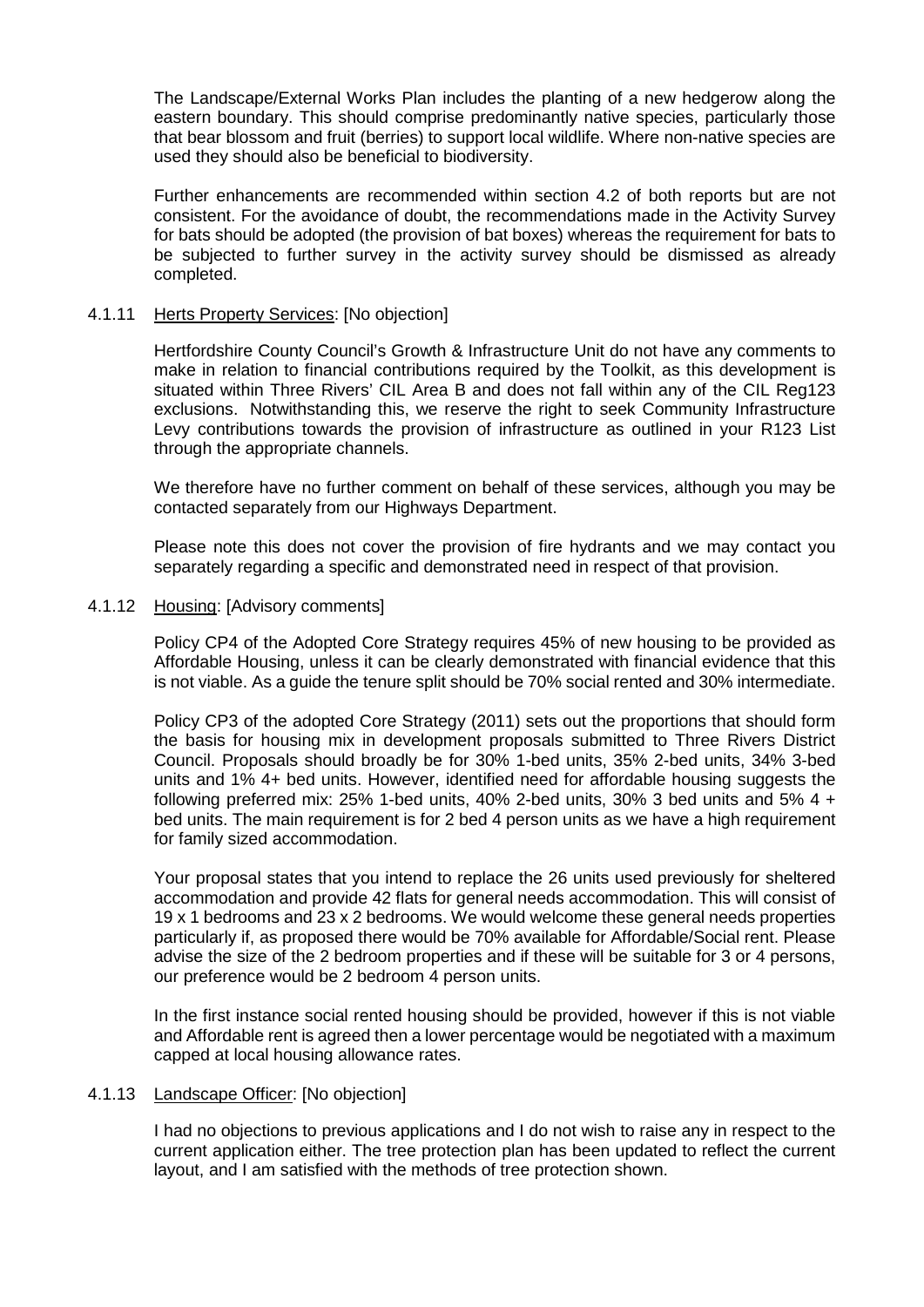In light of the above I do not wish to raise any objections to the proposal.

## 4.1.14 National Grid: No response received.

# 4.1.15 Thames Water: [No objection]

### Waste Comments

The proposed development is located within 15 metres of our underground waste water assets and as such we would like the following informative attached to any approval granted. "The proposed development is located within 15 metres of Thames Waters underground assets and as such, the development could cause the assets to fail if appropriate measures are not taken. Please read our guide 'working near our assets' to ensure your workings are in line with the necessary processes you need to follow if you're considering working above or near our pipes or other structures.https://developers.thameswater.co.uk/Developing-a-large-site/Planning-yourdevelopment/Working-near-or-diverting-our-pipes. Should you require further information please contact Thames Water. Email: [developer.services@thameswater.co.uk](mailto:developer.services@thameswater.co.uk) Phone: 0800 009 3921 (Monday to Friday, 8am to 5pm) Write to: Thames Water Developer Services, Clearwater Court, Vastern Road, Reading, Berkshire RG1 8DB

We would expect the developer to demonstrate what measures will be undertaken to minimise groundwater discharges into the public sewer. Groundwater discharges typically result from construction site dewatering, deep excavations, basement infiltration, borehole installation, testing and site remediation. Any discharge made without a permit is deemed illegal and may result in prosecution under the provisions of the Water Industry Act 1991. Should the Local Planning Authority be minded to approve the planning application, Thames Water would like the following informative attached to the planning permission: "A Groundwater Risk Management Permit from Thames Water will be required for discharging groundwater into a public sewer. Any discharge made without a permit is deemed illegal and may result in prosecution under the provisions of the Water Industry Act 1991. We would expect the developer to demonstrate what measures he will undertake to minimise groundwater discharges into the public sewer. Permit enquiries should be directed to Thames Water's Risk Management Team by telephoning 020 3577 9483 or by emailin[g trade.effluent@thameswater.co.uk](mailto:trade.effluent@thameswater.co.uk) . Application forms should be completed on line via [www.thameswater.co.uk.](http://www.thameswater.co.uk/) Please refer to the Wholsesale; Business customers; Groundwater discharges section.

With regard to SURFACE WATER drainage, Thames Water would advise that if the developer follows the sequential approach to the disposal of surface water we would have no objection. Where the developer proposes to discharge to a public sewer, prior approval from Thames Water Developer Services will be required. Should you require further information please refer to our website. [https://developers.thameswater.co.uk/Developing](https://developers.thameswater.co.uk/Developing-a-large-site/Apply-and-pay-for-services/Wastewater-services)[a-large-site/Apply-and-pay-for-services/Wastewater-services](https://developers.thameswater.co.uk/Developing-a-large-site/Apply-and-pay-for-services/Wastewater-services)

Thames Water would advise that with regard to WASTE WATER NETWORK and SEWAGE TREATMENT WORKS infrastructure capacity, we would not have any objection to the above planning application, based on the information provided.

### Water Comments

With regard to water supply, this comes within the area covered by the Affinity Water Company. For your information the address to write to is - Affinity Water Company The Hub, Tamblin Way, Hatfield, Herts, AL10 9EZ - Tel - 0845 782 3333.

# **4.2 Public/Neighbour Consultation**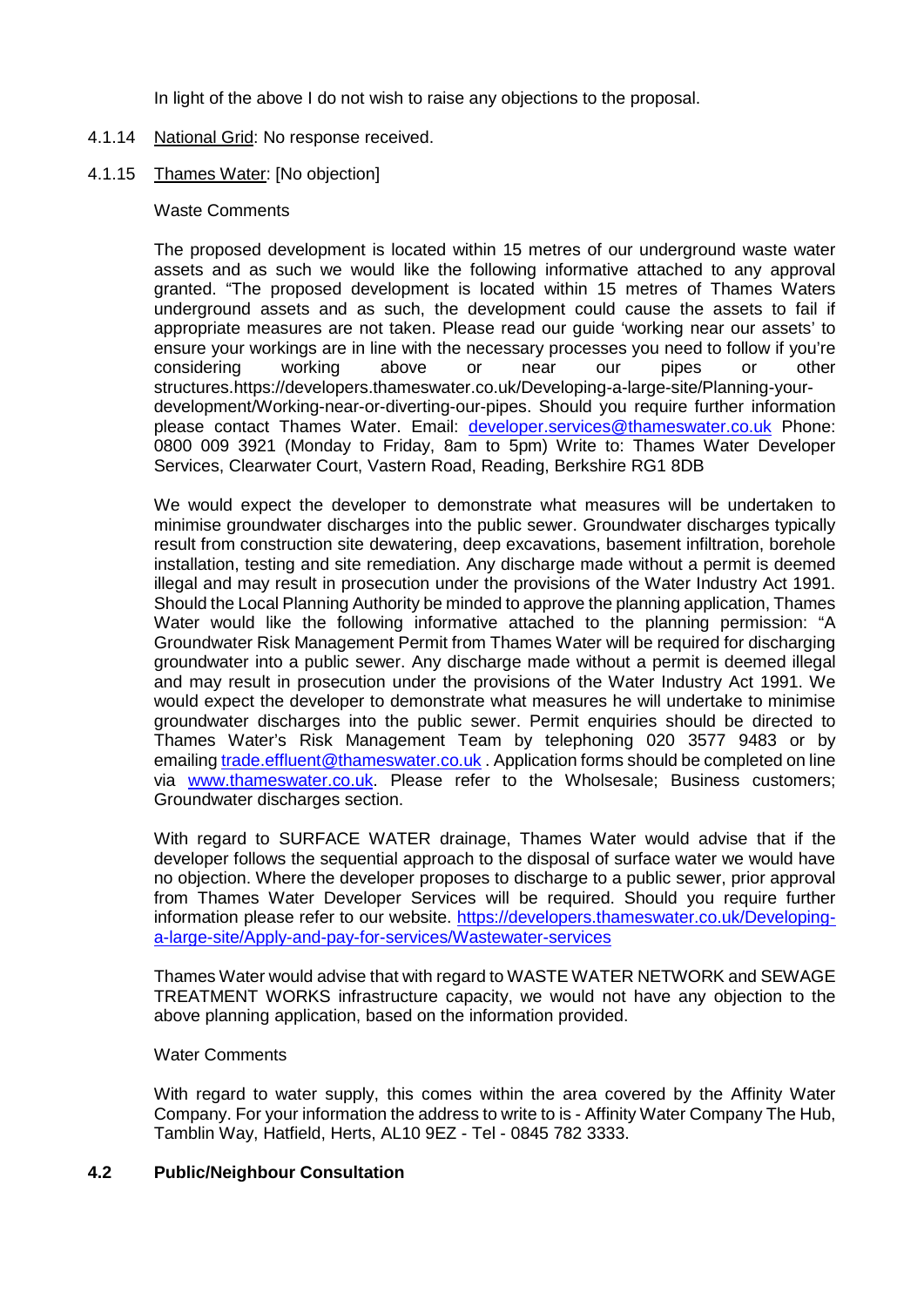- 4.2.1 Number consulted: 94
- 4.2.2 No of responses received: 13 objections
- 4.2.3 Site Notice: Expired 14 May 2020

## 4.2.4 **Summary of Responses**:

## CHARACTER/SCALE

- Out of character.
- Poor design, including materials.
- Loss of 'village' feel.
- Impact on Green Belt.
- Overdevelopment, overcrowding, excessive density.
- Too close to boundaries.
- 4 storeys too high.
- Scale of development not in keeping with local landscape of 2 and 3 storey buildings.
- Eyesore.

# AMENITY

- Loss of light due to the height of the development.
- Impact on quality of life. I work from home and rely on natural light for my work.
- Loss of privacy due to overlooking.
- Loss of sunlight/natural light. Dispute submitted sunlight analysis.
- Overbearing as experienced by neighbours.
- Loss of outlook.
- Increased noise from cars.
- Increase noise from future residents (current flats for elderly).
- Pollution.
- Overlooking, including from balconies. Screens not proposed to all balconies.
- 1.7m screens insufficient.
- Roof terraces on Block B severely impact privacy.
- Does not provide 28m back to back spacing.
- Intrusive.
- Trees cannot be relied upon to provide privacy.
- Existing building is 2 storeys, 4 storeys would have unacceptable impact.
- Disturbance from parking adjacent to garden boundary, would be unable to enjoy use of garden.
- Disturbance from building works (noise, dust, dirt, mud etc).

# ECOLOGY/TREES

- Impact on bats and other wildlife such as badgers, hedgehogs, deer, that use site.
- Impact on existing trees.

### HIGHWAYS/PARKING

- Insufficient parking provision with less than 1 space per dwelling.
- What is a car club and how does this help?
- Drying area for adjacent flats now to provide additional parking.
- Lack of parking for visitors.
- Parking overspill onto adjacent road.
- Additional traffic.
- Highways safety concerns.
- Existing highways infrastructure cannot cope with additional traffic.

# **OTHER**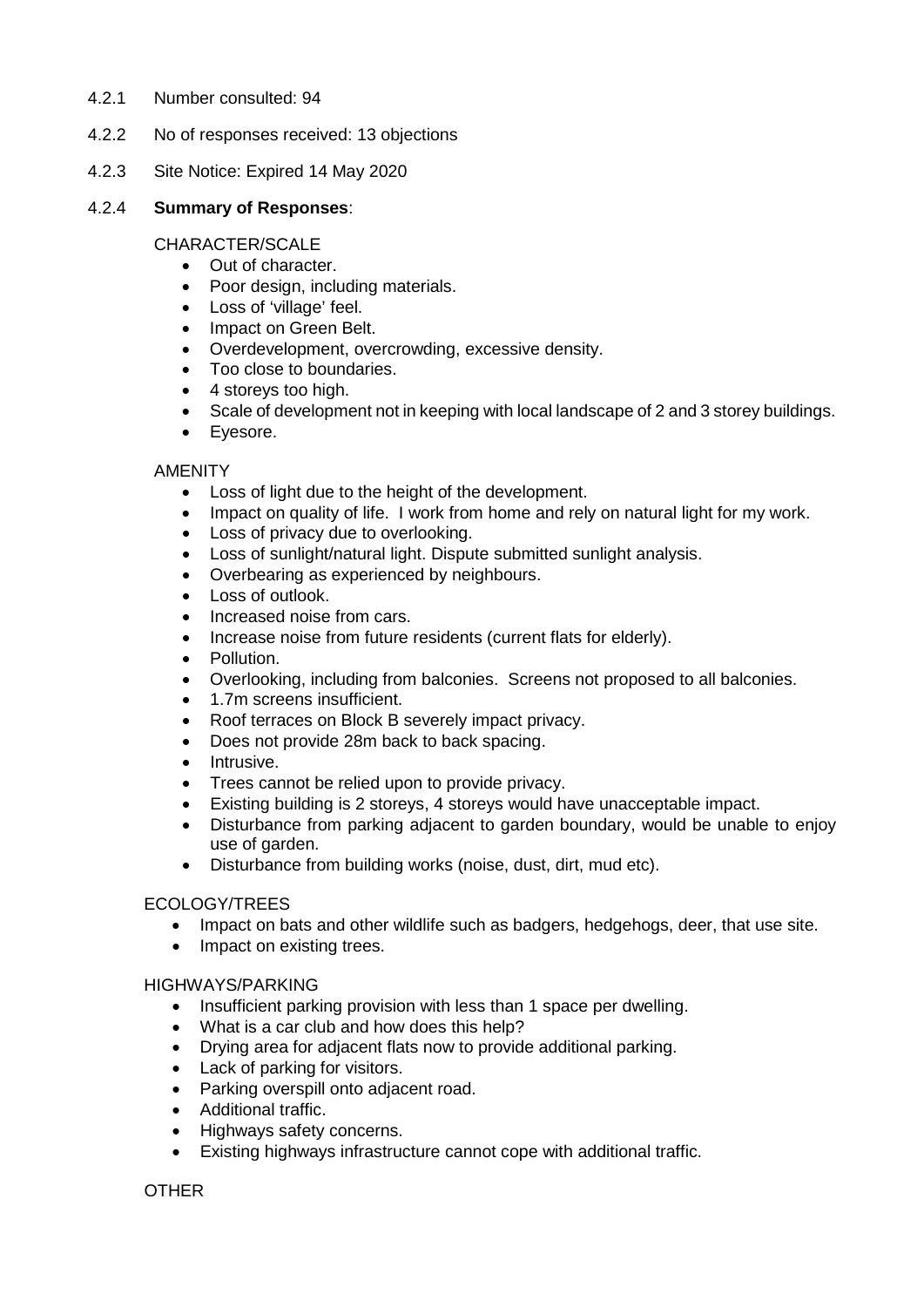- Only minor changes since previous application (removal of 1 flat), key objections not addressed and no change in bedroom numbers.
- Need for transparency in planning process. Unclear why previous application was withdrawn. Concern regarding pre-application discussions.
- Need for social housing recognised but should not justify an otherwise unacceptable application.
- Inadequate consultation with neighbours.
- Development would set a precedent.
- Safety concerns having car park adjacent to gardens.
- Personal and property concerns due to residents being able to see into properties.
- More suitable alternative sites are available.
- Lead Local Flood Authority maintain their objection.
- Thrive State existing is unfit for older persons but what about other groups?
- The existing garden at Grove Court is secure whereas there would be access to all.
- Anti social behaviour.
- Contrary to Planning Policies and contrary to Croxley Green Neighbourhood Plan.
- Impact on existing infrastructure. Current pressure on schools and medical facilities will be exacerbated.
- Impact of Covid-19. Non residents in area during development. Existing residents required to work at home and disturbed by development. High density development.

# **5 Reason for Delay**

5.1 No delay.

# **6 Relevant Planning Policy, Guidance and Legislation**

# 6.1 National Planning Policy Framework and National Planning Practice Guidance

In February 2019 the revised NPPF was published, to be read alongside the online National Planning Practice Guidance. The 2019 NPPF is clear that "existing policies should not be considered out-of-date simply because they were adopted or made prior to the publication of this Framework. Due weight should be given to them, according to their degree of consistency with this Framework.

# 6.2 The Three Rivers Local Plan

The application has been considered against the policies of the Local Plan, including the Core Strategy (adopted October 2011), the Development Management Policies Local Development Document (adopted July 2013) and the Site Allocations Local Development Document (adopted November 2014) as well as government guidance. The policies of Three Rivers District Council reflect the content of the NPPF.

The Core Strategy was adopted on 17 October 2011 having been through a full public participation process and Examination in Public. Relevant policies include Policies PSP2, CP1, CP2, CP3, CP4, CP8, CP9, CP10 and CP12.

The Development Management Policies Local Development Document (DMLDD) was adopted on 26 July 2013 after the Inspector concluded that it was sound following Examination in Public which took place in March 2013. Relevant policies include DM1, DM4, DM6, DM8, DM9, DM10, DM11, DM13, Appendix 2 and Appendix 5.

The Site Allocations Local Development Document (SALDD) was adopted on 25 November 2014 having been through a full public participation process and Examination in Public.

The Croxley Green Neighbourhood Plan (Referendum Version). Adopted December 2018.The neighbourhood plan seeks to protect the character and appearance of the area,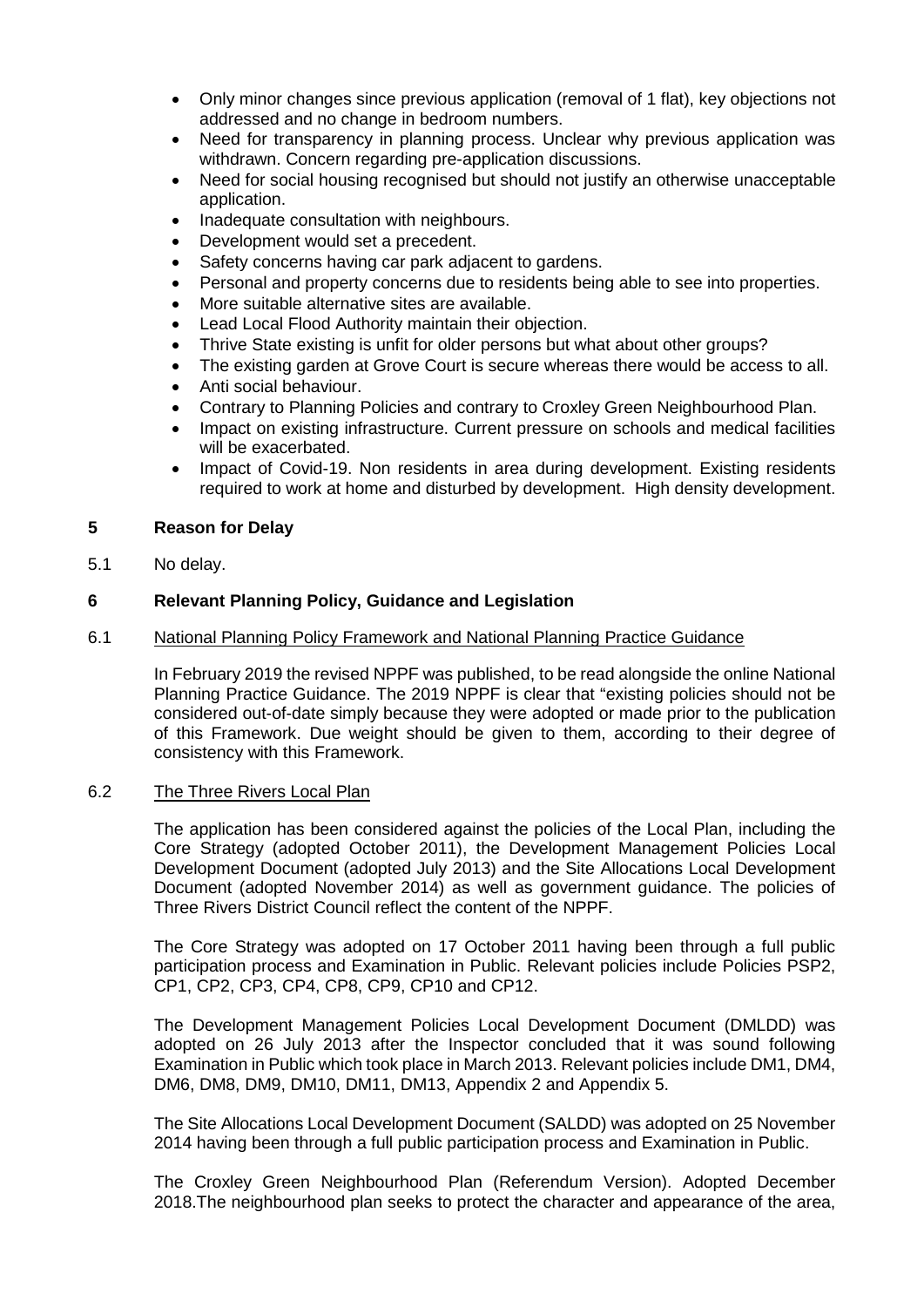and requires extensions to be well designed. Relevant policies include: CA1 (New developments), HO1 (Satisfying local housing needs), HO2 (Lifetime neighbourhoods and security), HO3 (Connections to existing footpaths and cycle ways in new developments) and Appendix B (Character Areas). The application site is within Character Area 7 (North of Baldwins Lane, Links Way and Little Green Lane).

## 6.3 Other

Open Space, Amenity and Children's Playspace Supplementary Planning Document (December 2007).

Affordable Housing Supplementary Planning Document (adopted June 2011).

The Community Infrastructure Levy (CIL) Charging Schedule (adopted February 2015).

Hertfordshire County Council Waste Core Strategy and Development Management Policies Development Plan Document (2012).

Hertfordshire's Local Transport Plan (adopted 2018).

The Localism Act received Royal Assent on 15 November 2011. The growth and Infrastructure Act achieved Royal Assent on 25 April 2013.

The Wildlife and Countryside Act 1981 (as amended), the Conservation of Habitats and Species Regulations 2010, the Natural Environment and Rural Communities Act 2006 and the Habitat Regulations 1994 may also be relevant.

# **7 Planning Analysis**

## 7.1 Site Visit

7.1.1 Due to the on-going Coronavirus pandemic and the current social distancing measures in place no site visit was undertaken by the Case Officer in relation to application 20/0467/FUL. However, a detailed site visit was undertaken by the Case Officer (including to a property in Manor Way to the rear) in August 2019. The application is also accompanied by photographs and other platforms, such as Google maps and Goole Street View were also used to aid the officer's assessment. It is considered that the information, specifically the Case Officer's site visit and photos taken by the Case Officer at that time (August 2019) have enabled the LPA to assess the application.

### 7.2 Principle of Development

- 7.2.1 The application site is located in Croxley Green, identified as a Key Centre in the Core Strategy (adopted 2011). The proposal seeks approval for the demolition of the existing building comprising 27 units and its replacement with 2 blocks ranging from  $2 - 4$  storeys containing a total of 42 flats. The site has not been allocated as a housing site by the Site Allocations LDD (adopted November 2014) and as such is not currently identified as part of the District's housing supply. The site should therefore be considered as a windfall site.
- 7.2.2 Policy CP2 of the Core Strategy states that applications for windfall sites will be considered on a case by case basis having regard to:
	- i. The location of the proposed development, taking into account the Spatial Strategy
	- ii. The sustainability of the development and its contribution to meeting local housing needs
	- iii. Infrastructure requirements and the impact on the delivery of allocated housing sites
	- iv. Monitoring information relating to housing supply and the Three Rivers housing target.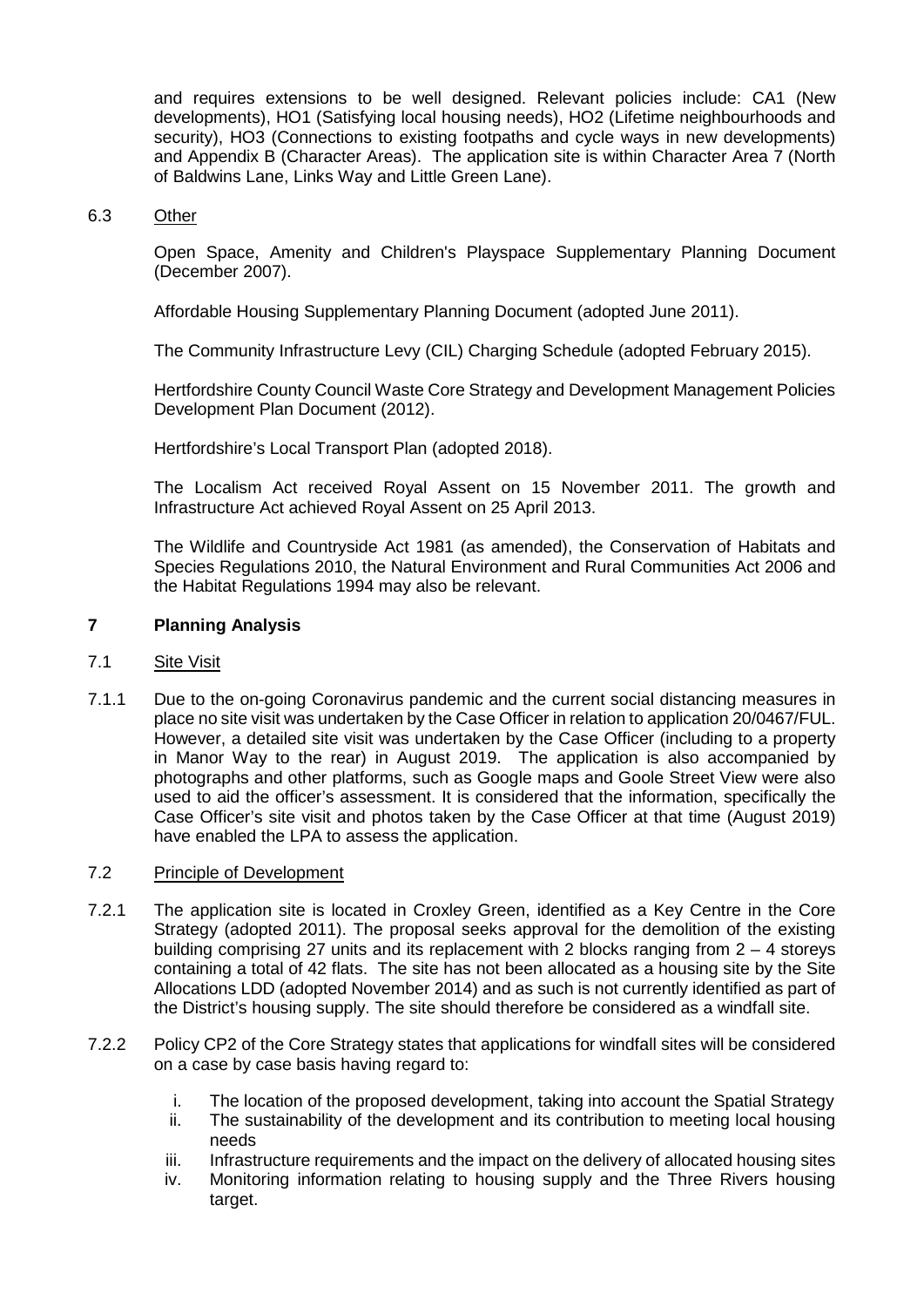7.2.3 The Spatial Strategy identifies that amongst the Principal Town and other Key Centres, Croxley Green is one of the most sustainable locations in the District; Policy CP2 states that development in the Key Centres should provide approximately 60% of the District's housing requirements over the Plan period. The Spatial Strategy states that in Key Centres, new development will be directed towards previously developed land and appropriate infilling opportunities within the urban areas. The proposal site is situated in an urban location on previously developed land. The proposal therefore complies with Policy PSP2, the Three Rivers Spatial Strategy and the National Planning Policy Framework's (NPPF) core planning principle of encouraging the effective use of previously developed land. However this is subject to consideration against other material planning considerations.

*Loss of Sheltered Housing/Specialist Accommodation:*

- 7.2.4 Whilst there is no available planning history, it is noted that the existing building until recently provided sheltered accommodation with on-site warden care. Whilst on-site warden care has ceased, the units remain in occupation only by residents over 55 years of age and therefore the existing building is considered to provide specialist accommodation.
- 7.2.5 Policy CP3 (Housing Mix and Density) of the Core Strategy (adopted October 2011) advises that development should provide a range of housing types, including provision of housing for the elderly and supported specialist accommodation. Policy HO1 of the Croxley Green Neighbourhood Plan (2018) relates to satisfying local housing needs and advises that proposals should consider the needs of local priority groups including the ageing population and affordable housing for rent for a range of household sizes.
- 7.2.6 The Planning Statement sets out that;

*The existing building comprises 27 bedsit rooms, a lounge, laundry and communal garden. Grove Court was built nearly 50 years ago and is considered no longer fit for purpose, in terms of meeting modern day standards of older persons accommodation. Increasingly, older residents are preferring to stay in mainstream accommodation with individual tailored support arrangements. The majority of the tenants that had until recently resided at Grove Court have been re-housed in alternative accommodation with only few residents remaining.* 

7.2.7 The above statement is not disputed by the LPA.

*Loss of Existing Building:*

7.2.8 The existing building is not Listed and the site is not located within a Conservation Area where additional policies regarding demolition apply. The existing building is not of particular architectural merit and there is therefore no in principle objection to its demolition. Any replacement would need to be assessed on its merits and this is addressed later in this report.

*Summary:*

7.2.9 In light of the above, there is no in principle objection to the demolition of the existing building and loss of sheltered accommodation, however, this is subject to consideration against other material planning considerations as set out below.

### 7.3 Housing Mix

7.3.1 Policy CP3 of the Core Strategy (adopted October 2011) states that the Council require housing proposals to take into account the District's range of housing needs, in terms of the size and type of dwellings as identified by the Strategic Housing Market Assessment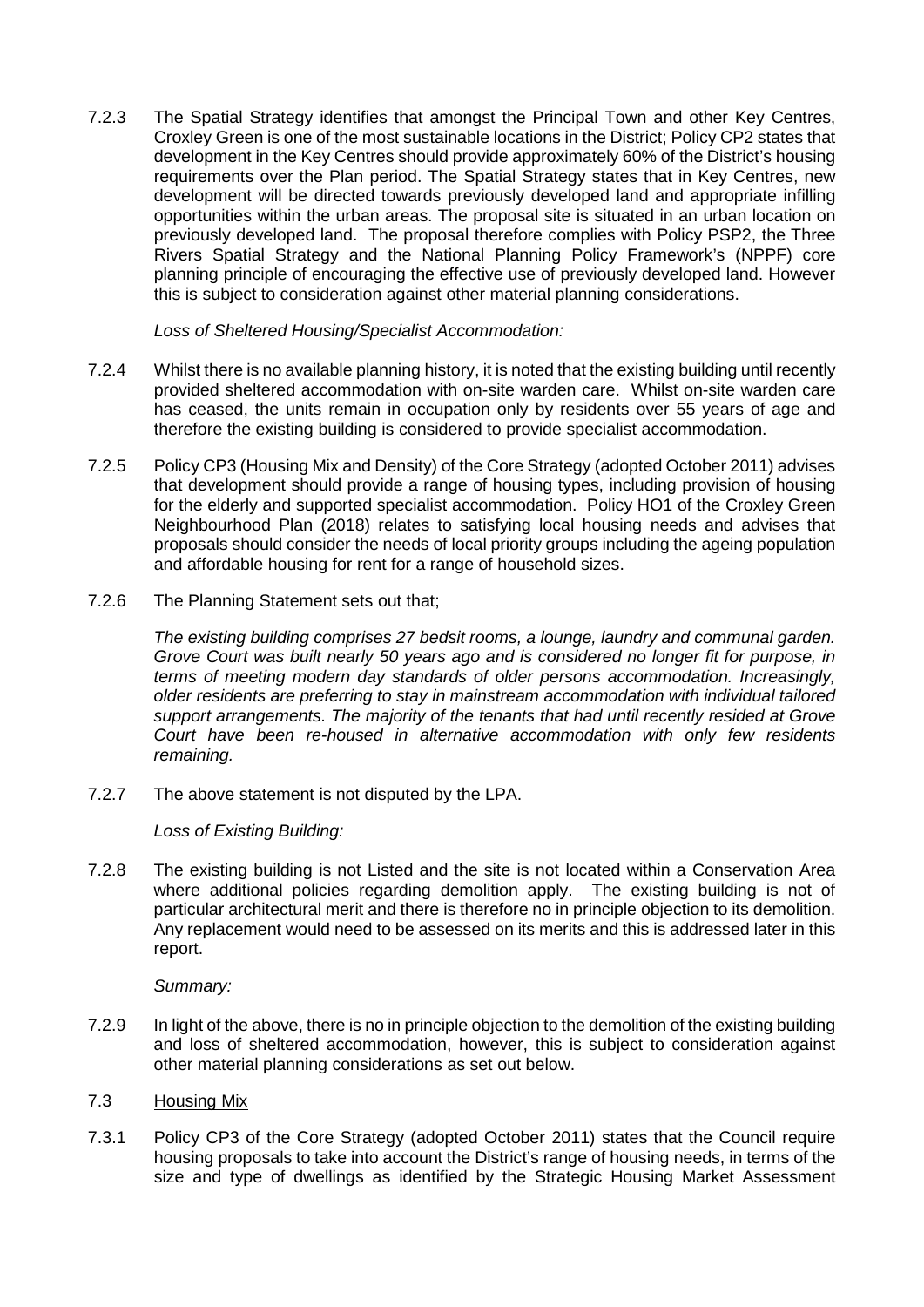(SHMA). The most recent SHMA was published in January 2016 and has identified the indicative targets for market sector dwelling size within the Three Rivers District, as follows:

1 bedroom 7.7% of dwellings 2 bedrooms 27.8% of dwellings 3 bedrooms 41.5% of dwellings 4+ bedrooms 23.0% of dwellings

7.3.2 Housing colleagues have advised that the identified need for affordable housing suggests the following preferred mix:

1 bedroom 25% of dwellings 2 bedrooms 40% of dwellings 3 bedrooms 30% of dwellings 4+ bedrooms 5% of dwellings

7.3.3 The proposal is for 100% affordable housing (discussed at 7.4 below) and would provide 45% 1 bedroom and 55% 2 bedroom units. The Housing Officer has advised that the highest requirement in the District is for 2 bedroom units and above and the proposal would provide 55% 2 bedroom units. Whilst the remaining units would be 1 bedroom units, it is recognised that the proportions of housing mix may be adjusted for specific schemes to take account of market information, housing needs and preferences and specific site factors and it is not considered that a development of this form would prejudice the ability of the Council to deliver overall housing targets and the development is therefore considered acceptable in accordance with Policy CP3 of the Core Strategy (adopted October 2011).

## 7.4 Affordable Housing

- 7.4.1 Policy CP4(a) of the Core Strategy (adopted October 2011) states that the Council seeks 'an overall provision of around 45% of all new housing as affordable housing'. Policy CP4(b) goes on to state that as a guide, the Council seek 70% of all the affordable housing provided to be social rented and 30% to be intermediate.
- 7.4.2 The application is proposing 42 units, and the 45% affordable housing requirement would equate to 19 units, of which 13 (70%) should be social rented and 6 (30%) should be intermediate.
- 7.4.3 The submitted Planning Statement sets out that the applicant is proposing to provide 100% affordable housing. Block A would comprise 18 Affordable Rented units (43%) and Block B would provide 24 Shared Ownership units (57%).
- 7.4.4 The proposal would therefore significantly exceed the 45% policy requirement although the tenure would not comply with Policy CP4.
- 7.4.5 Whilst the tenure would not strictly comply with Policy CP4, the provision of an additional 23 affordable units over and above the 45% policy requirement is welcomed and is considered to mitigate against the failure to comply with the tenure split. The specific details of the relevant affordable housing, including rent levels would be secured via planning condition in the event planning permission is granted.

### 7.5 Impact on Character and Street Scene

7.5.1 Policy CP3 of the Core Strategy (adopted October 2011) stipulates that the Council will promote high quality residential development that respects the character of the District and caters for a range of housing needs. In addition, Policy CP12 of the Core Strategy (adopted October 2011) states that development should: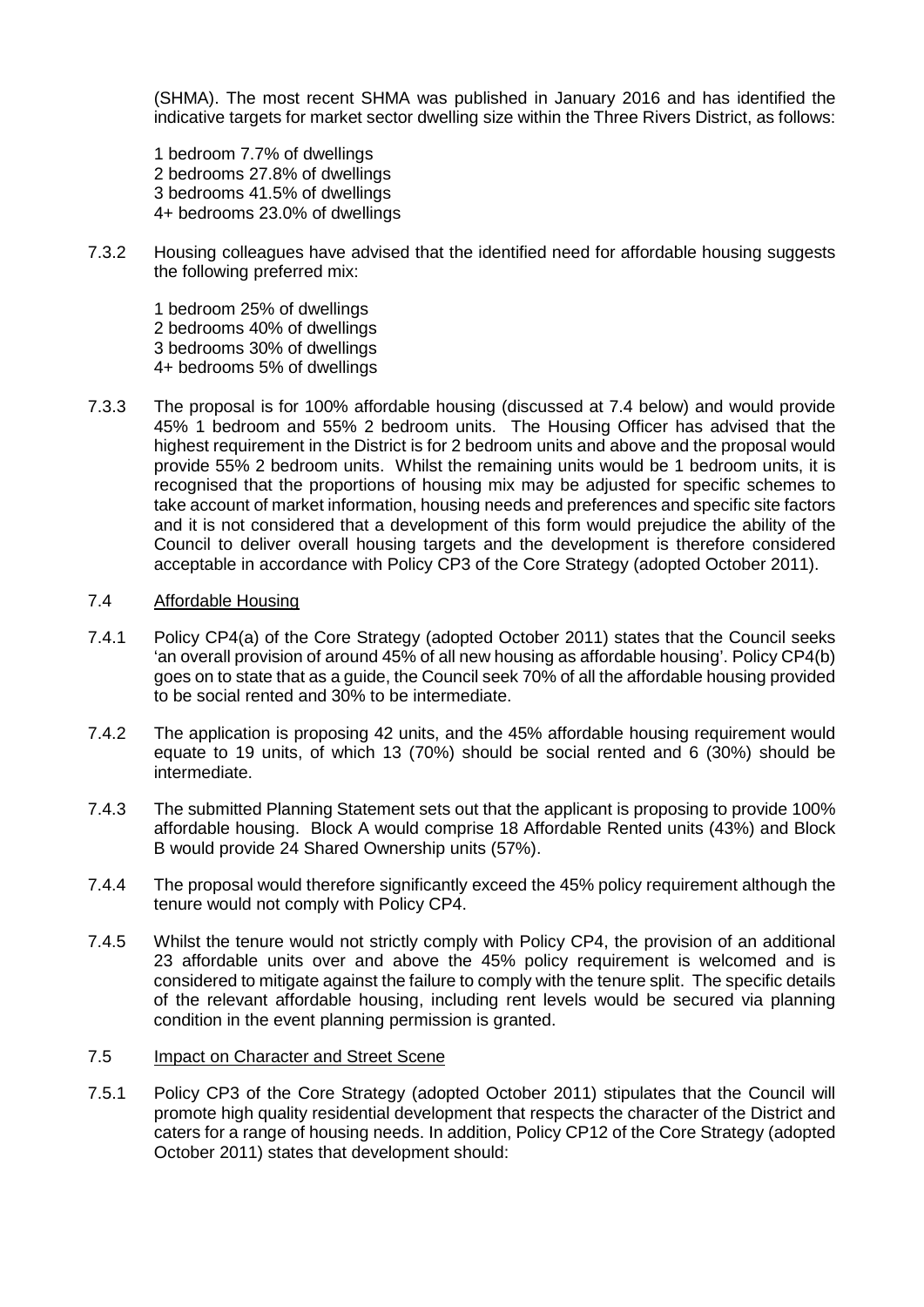'…have regard to the local context and conserve or enhance the character, amenities and quality of an area and should make efficient use of land whilst respecting the distinctiveness of the surrounding area.'

- 7.5.2 The NPPF encourages the effective use of land. At the heart of the NPPF is a presumption in favour of sustainable development which seeks positive improvements in the quality of the built environment but at the same time balancing social and environmental concerns.
- 7.5.3 In terms of new residential development, Policy DM1 of the Development Management Policies LDD (adopted July 2013) advises that the Council will protect the character and residential amenity of existing areas of housing from forms of new residential development which are inappropriate for the area. Policy DM1 states that development will only be supported where it can be demonstrated that the proposal will not result in:
	- i. Tandem development
	- ii. Servicing by an awkward access drive which cannot easily be used by service vehicles
	- iii. The generation of excessive levels of traffic
	- iv. Loss of residential amenity
	- v. Layouts unable to maintain the particular character of the area in the vicinity of the application site in terms of plot size, plot depth, building footprint, plot frontage width, frontage building line, height, gaps between buildings and streetscape features (e.g. hedges, walls, grass verges etc.)
- 7.5.4 Policy CA1 of the Croxley Green Neighbourhood Plan (2018) relates to new developments and advises that;

'New development should seek to conserve and, wherever possible, enhance the key elements of the character and appearance of the Character Areas described in Appendix B through careful design and massing of new buildings and the protection and enhancement of private gardens and open space without inhibiting innovative design'.

7.5.5 The application site is located within Character Area 7, with Grove Crescent described as;

'1950s local authority housing, served by a loop road contains several blocks of flats within the central portion including two blocks of *four storeys* – the only buildings of this height in the Parish'.

- 7.5.6 In relation to Policy DM1, points ii, iii and iv are referred to in the relevant sections below.
- 7.5.7 In relation to point i), Block B would front Grove Crescent with Block A set back slightly of the access. The development would not be tandem development.
- 7.5.8 The existing 2 storey building is not of any particular architectural merit and the site is not within a Conservation Area, as such there is no in principle objection to the demolition of the existing building subject to consideration of an appropriate replacement scheme.
- 7.5.9 In relation to point v), the existing building occupies a large proportion of the length of the site north to south. The proposal to introduce two blocks would create spacing to the central part of the site with separation of between 12-15 metres between the blocks. Due to the set forward nature of Block B the spacing would not be apparent when approaching the site from the south, however, it would be apparent when approaching from the west and would allow for views through the site.
- 7.5.10 Block B would be sited closer to Grove Crescent than existing, however, some space for soft landscaping to the front of the building would be retained and this would both soften the appearance of the building and enhance its setting. The front elevation would be stepped, relating to the bend in the road and the height of the building would also be stepped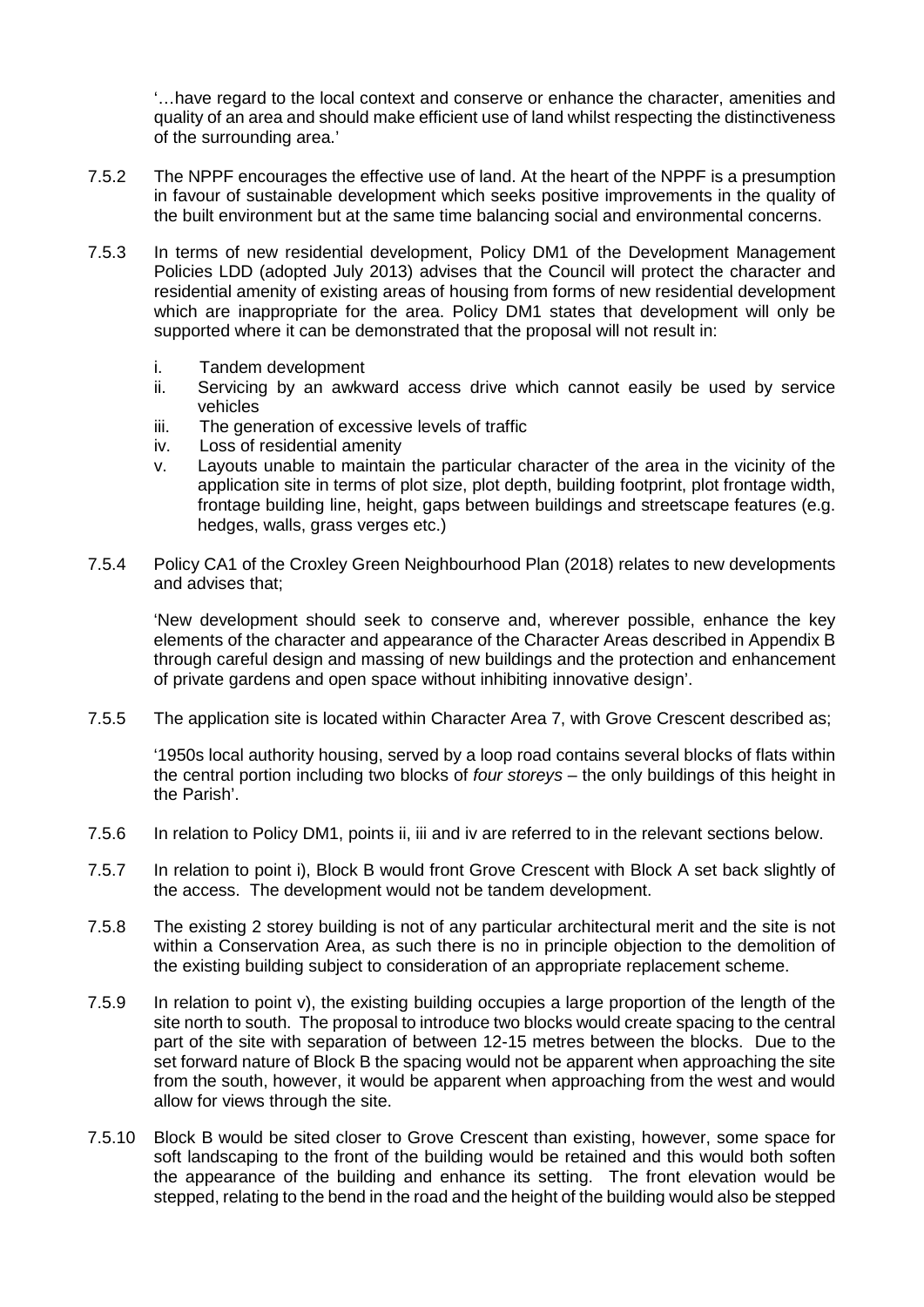from 2 – 4 storeys. Block A would also have a stepped footprint and height ranging from 3 – 4 storeys. In terms of height, Grove Crescent is a residential street characterised predominantly by a mixture of 2 storey dwellings and 3 storey flatted blocks, with one existing 4 storey flatted block. The proposal would range from 2 – 4 storeys in height and whilst the 3 and 4 storey elements would be higher than the existing building they would replace, there is variation within the wider street scene and spacing would be provided around the buildings. Similarly, the stepped front and rear building lines would also break up the mass and bulk of the buildings, as would the use of different bricks to the different sections. As such it is not considered that the development would appear excessively prominent or result in demonstrable harm to the character or appearance of the street scene or area. Whilst the upper parts of the development would be visible from Manor Way to the rear which is characterised by 2 storey dwellings, the development would not be read in the context of this street scene.

- 7.5.11 In terms of design, the NPPF advises that permission should be refused for development of poor design that fails to take the opportunities available for improving the character and quality of an area and the way it functions. The proposal would be of more contemporary appearance than that existing with a mixture of flat sections and angled mono pitched roofs. Materials proposed include a mix of brown and buff facing brick, which as noted above would provide interest to the elevations and break up the width of the buildings. Pitched roofs are proposed to be tiled, with a mid-grey ply membrane to flat roofed areas. Balconies, handrails and privacy screens would be steel and mid grey in colour. Fenestration is proposed to all elevations and would be dark grey PVC. Whilst the materials would be different to that existing, as previously noted the existing building is not of architectural merit and the application provides an opportunity to enhance the appearance of the site. Subject to the submission of material samples via condition, no objection in principle is raised to the materials proposed.
- 7.5.12 Hardstanding to provide parking is proposed to the north of Block A and east of Block B and would occupy a significant proportion of the site, however, these areas would be largely screened from public view points with areas of soft landscaping retained to the northern boundary, between the blocks, to the front of Block B and to the rear of the 2 storey element of Block B. A detailed landscaping scheme, including management, would be required by condition on any grant of consent.
- 7.5.13 Two secure bin stores are proposed. One is within a purpose built building, also accommodating cycle storage, set back from the highway level with Block A. The submitted details indicate that this would be constructed in brick to match the proposed buildings. It would be set level with and adjoin 96-106 Grove Crescent and due to its single storey nature and simple design incorporating a flat roof, it would not appear prominent. The second bin store is a detached building and proposed adjacent to the access road, set back slightly from Grove Crescent. No objection is raised in principle, however, elevational details have not been provided and would need to be secured via condition to ensure that the external appearance of the store is acceptable in the context of the site and street scene.
- 7.5.14 In summary, the proposed development would be of a different design to that existing and neighbouring the site, however, it is acknowledged that there is no existing prevalent design style within the immediate area which should be replicated and therefore the application provides an opportunity to enhance the site through good design and careful consideration of materials. Whilst the mass and bulk would be increased due to the inclusion of 3 and 4 storey elements, the street does include a number of other 3 storey flatted blocks and the design with stepped elevations and roofs serves to break up the mass and bulk of the building. Similarly, spacing would be introduced through the creation of 2 blocks, with both buildings enhanced by soft landscaping. It is therefore not considered that the proposed development would appear excessively prominent within or result in demonstrable harm to the character or appearance of the street scene to justify the refusal of planning permission.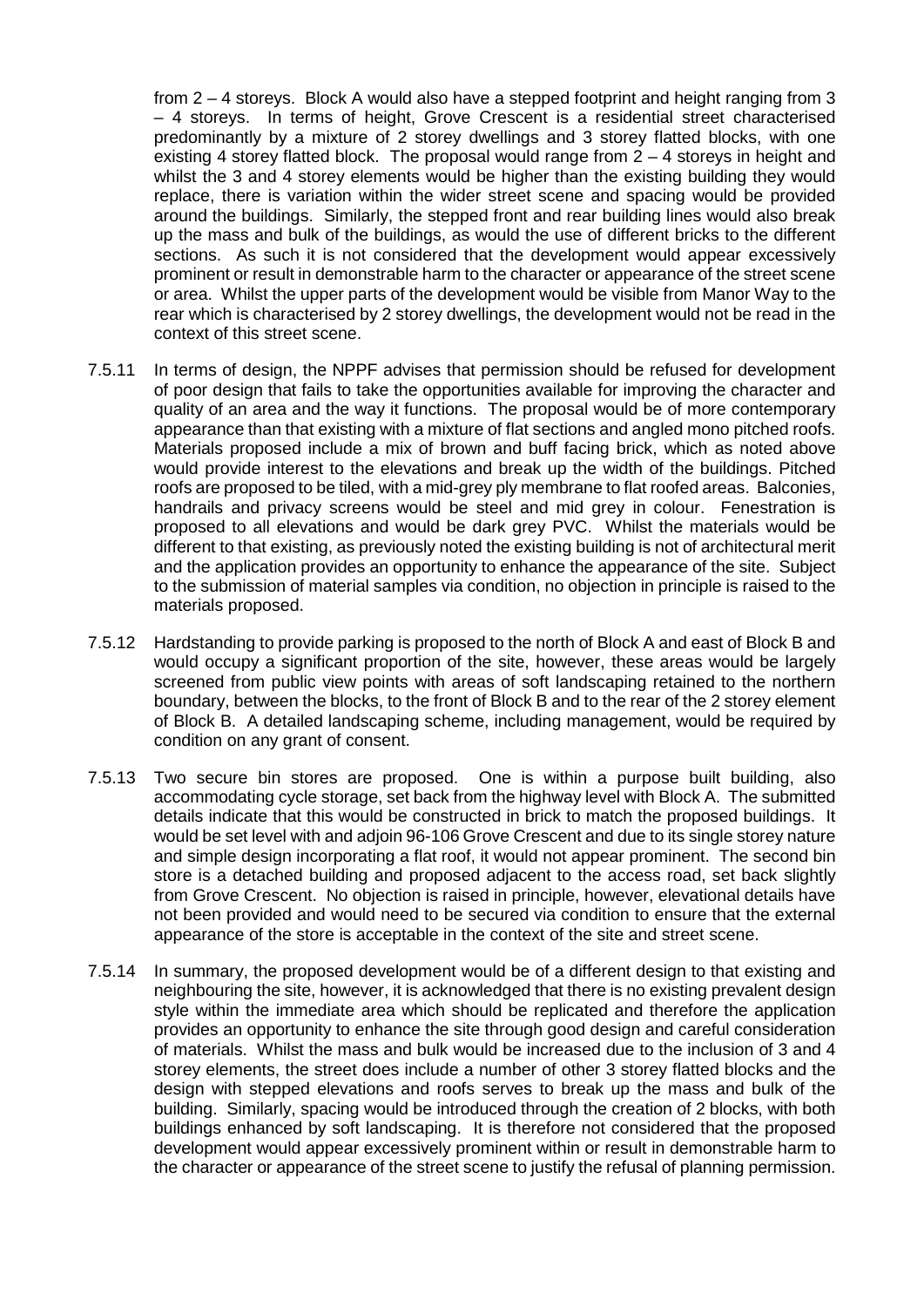7.5.15 Subject to a condition requiring the submission of material details for approval, and details of landscaping and the appearance of a bin store, it is not considered that the proposed development would result in demonstrable harm to the character or appearance of the street scene or general area and would be acceptable in this regard in accordance with Policies CP1, CP3 and CP12 of the Core Strategy (adopted October 2011), Policy DM1 and Appendix 2 of the Development Management Policies LDD (adopted July 2013) and Policy CA1 and Appendix B of the Croxley Green Neighbourhood Plan (2018).

## 7.6 Impact on amenity of neighbours

- 7.6.1 The Design Criteria as set out in Appendix 2 of the Development Management Policies LDD (adopted July 2013) state that new development should take into consideration impacts on neighbouring properties and visual impacts generally. Oversized, unattractive and poorly sited development can result in loss of light and outlook for neighbours and detract from the character and appearance of the area.
- 7.6.2 With regards to privacy, Appendix 2 states to prevent overlooking, distances between buildings should be sufficient so as to prevent overlooking, particularly from upper floors. As an indicative figure, 28m should be achieved between the faces of single or two storey buildings backing onto each other or in other circumstances where privacy needs to be achieved. The distance should be greater between buildings in excess of 2 storeys.
- 7.6.3 The existing building is a single two-storey block that runs from north to south, occupying most of the length of the site. The proposal would introduce 2 Blocks with a separation distance of between 12 – 15 metres between them which would open up the central part of the site to some degree. The proposed site layout plan also indicates that the proposed building would be sited closer to Grove Crescent to the west, and further from the boundary with the gardens of properties along Manor Way than the existing building.
- 7.6.4 Block A would be partly 4, partly 3 storeys in height with its height reducing from west to east. The 4 storey element to the west would be sited approximately 14 metres from the western boundary (currently 4.2 metres) with a separation of approximately 14 metres between the building and adjacent flank wall of the three-storey flats at 96-106 Grove Crescent. It is noted that there are no flank openings existing in these neighbouring flats facing the application site. Block A would not project a significant distance beyond the rear of adjacent 96-106 Grove Court and whilst the building would be higher than that existing, given the spacing and relative rear building lines it is not considered that Block A would result in demonstrable harm to the amenities of occupiers of 96-106 Grove Crescent through overshadowing or loss of light. Fenestration is proposed at all levels in the flank elevation facing 96-106 Grove Crescent, with the openings either serving non-habitable rooms or providing a secondary light source to habitable rooms. Due to the positioning of windows relative to the neighbouring flank which includes no openings, it is not considered that overlooking would be facilitated. Balconies are proposed at each upper floor level to the rear part of the flank elevation facing 96-106 Grove Crescent. Given that they would be set back behind the rear building line of the adjacent building and given the separation, it is not considered that overlooking to the detriment of neighbouring amenity would be facilitated. The balconies to the front of Block A are set more centrally within the elevation, away from the boundary such that it is not considered overlooking towards neighbours to the west would be facilitated.
- 7.6.5 A refuse/recycling and bicycle store is proposed adjacent to 96-106 Grove Crescent. This single storey structure would not project beyond the front or rear of the adjacent building and would not result in any harm to neighbouring residential amenity. The layout has been amended so that bicycles would not be mounted on the wall adjoining the neighbouring building.
- 7.6.6 The rear (northern) elevation of Block A would be sited between 16-18 metres from the northern boundary with the playing fields (currently 12 metres at the closest point). There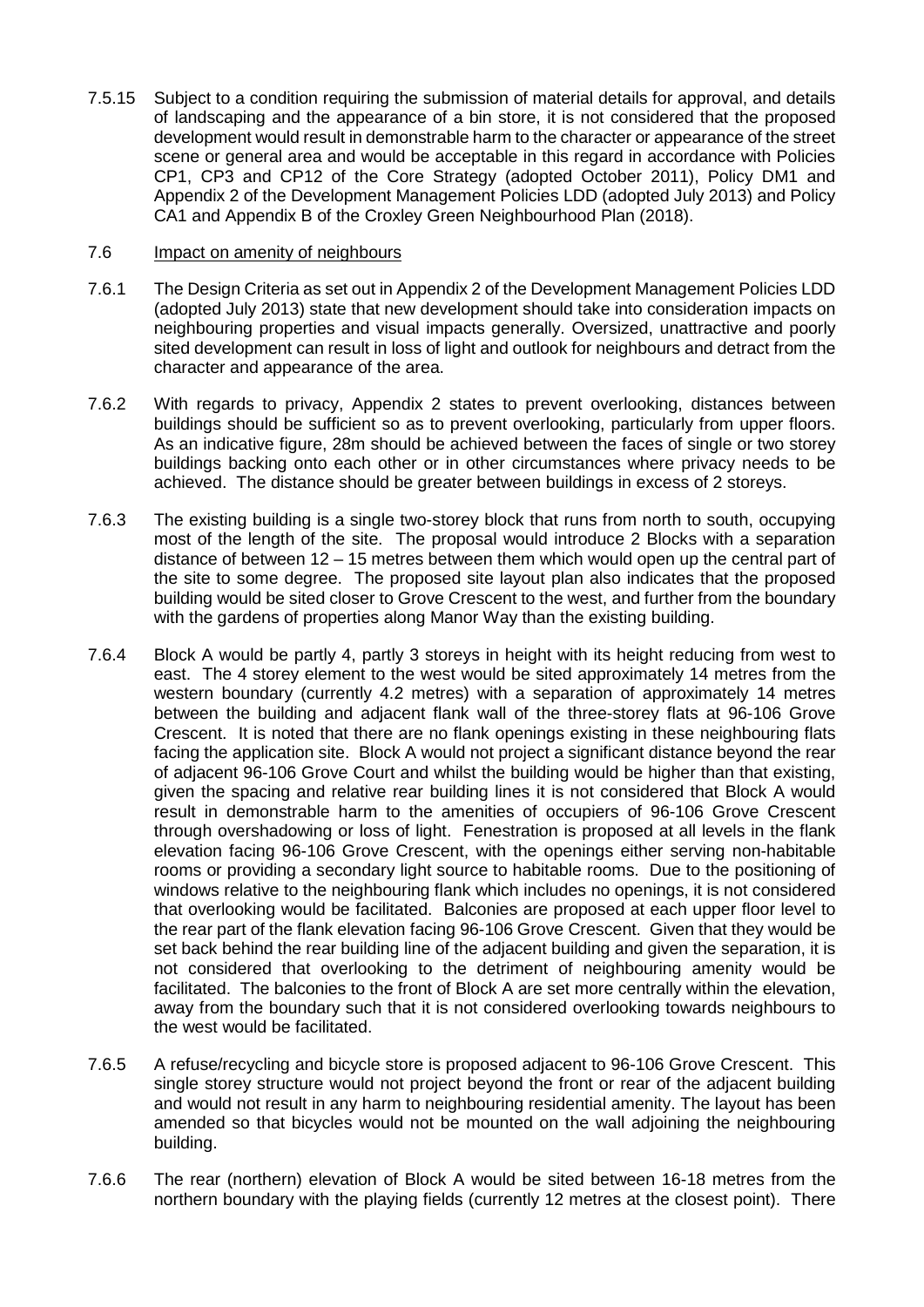are no neighbours to the north of the site which would be affected by the proposed development.

- 7.6.7 The eastern 3 storey element of Block A would be sited between 12.5 14 metres from the eastern site boundary with the rear gardens of properties in Manor Way (current building between 14-16 metres) with a depth of approximately 12 metres closest to the boundary (this would appear as width when viewed from Manor Way). There would be a separation distance of approximately 23 – 26 metres between the flank elevation of Block A and rear elevations of dwellings in Manor Way which is comparable to the separation distance of the existing 2 storey building. Block A would have a height of 10.2 metres closest to this boundary, with the roof sloping up to the west away from the boundary to its maximum height of 13.7 metres which would be at a point 33 metres off the boundary.
- 7.6.8 The applicant has submitted a 'Sunlight Analysis' (050 P4). This shows the existing and proposed development in relation to neighbouring buildings at 9am, 12pm, 3pm and 6pm on the 21st of June, December and March. This indicates that at 9am, 12pm and 3pm in March and June, neither the existing or proposed buildings would result in shadowing of the gardens of properties in Manor Way. At 6pm the gardens (and application site) would be shaded, however, there is no discernible change between existing and proposed. In December, the gardens would be shaded, however, there is no discernible change between existing and proposed.
- 7.6.9 With specific reference to Block A and its potential impact on properties to the east in Manor Way, given the relatively limited depth (width when viewed from Manor Way) of Block A closest to the boundary, the spacing between the flank and properties to the east along Manor Way, and design including a stepped height increasing to the west away from these neighbours, it is not considered that Block A would result in demonstrable harm to the amenities of occupiers of properties in Manor Way by virtue of overshadowing or loss of light.
- 7.6.10 Turning to overlooking, slim windows are proposed in the eastern flank elevation over the 3 floors and are shown to serve bathrooms or to be secondary windows to habitable rooms. The secondary bedroom windows and bathroom windows in particular are very narrow which does reduce their prominence and these and the secondary living room windows could all be conditioned to be obscure glazed and top opening only to prevent overlooking of Manor Way. Whilst actual overlooking would be prevented from these windows, notwithstanding their slim design, it is acknowledged that the perception of overlooking compared with that existing would be increased due to the additional storey. Balconies are proposed to the front and rear elevations. Vertical metal posts forming balcony screens with obscure glazing behind at a height of 1.7 metres are shown to the flank elevation of the front facing balconies in order to prevent overlooking of properties to the east. In addition, amended plans have been submitted which also introduce this screening to the rear balconies closest to Manor Way. Conditions on any grant of consent would require the relevant windows to be obscure glazed and top opening only above 1.7 metres and the installation and maintenance of privacy screens.
- 7.6.11 Block B to the south would step up in height from 2 storeys to the south to 4 storeys to the north. It would have a width of 38 metres (north-south) and would be orientated such that its northern flank elevation would be sited furthest from the eastern site boundary. The 2 storey element would be sited a minimum of 9.7 metres from the eastern boundary, comparable with that existing, while the 4 storey element would be sited approximately 22.6 metres from the boundary (11 metres existing). There would be a distance of between approximately 26 – 35.5 metres from the rear elevation of Block B and rear elevations of properties in Manor Way.
- 7.6.12 As noted above, the applicant has submitted a 'Sunlight Analysis'. This indicates that at 9am, 12pm and 3pm in March and June, neither the existing or proposed buildings would result in shadowing of the gardens of properties in Manor Way. At 6pm the gardens (and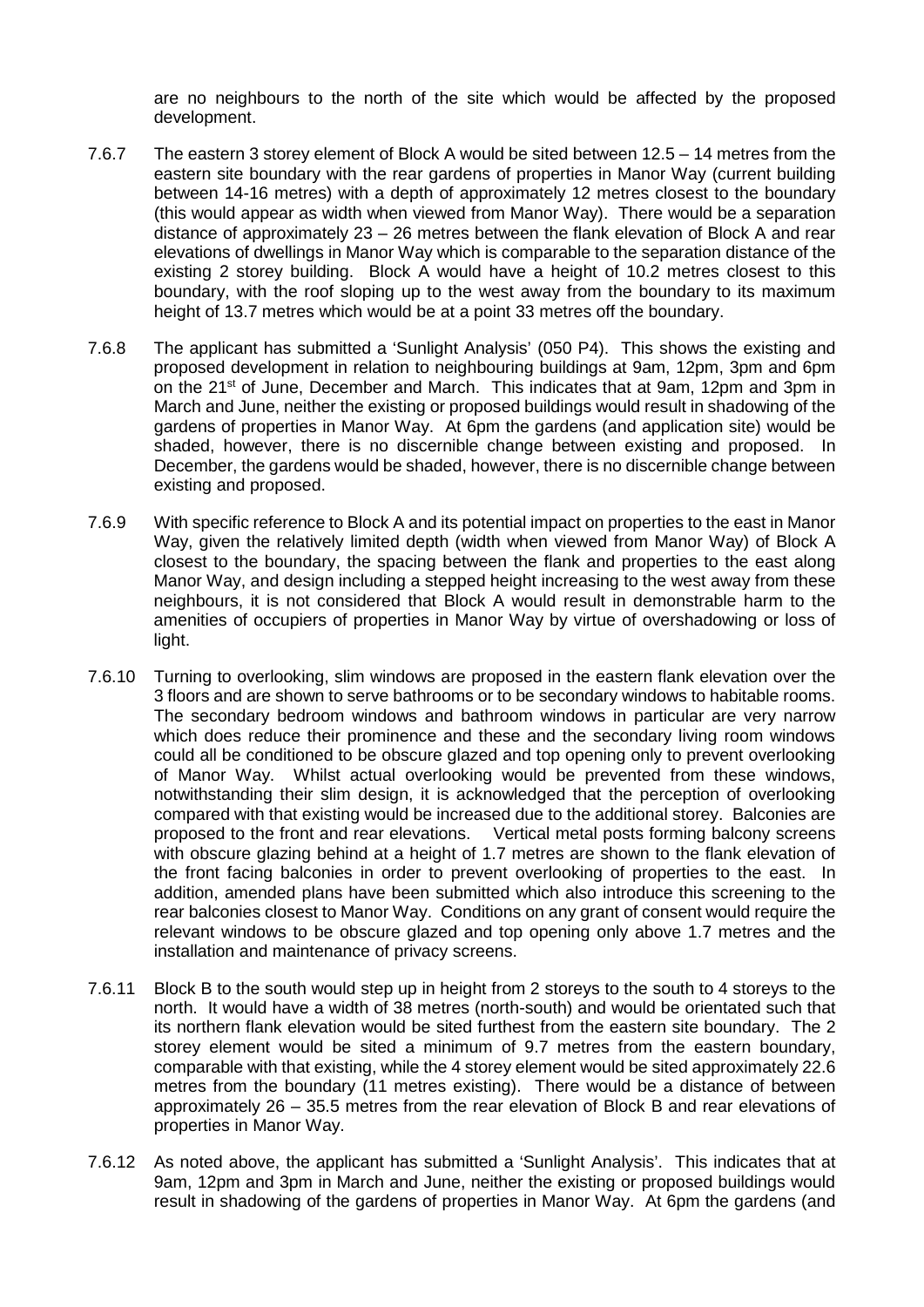application site) would be shaded, however, there is no discernible change between existing and proposed. In December, the gardens would be shaded, however, there is no discernible change between existing and proposed. Whilst concerns regarding overshadowing and loss of light are noted, it is not considered that the Block B would result in demonstrable harm to the residential amenities of occupiers of properties in Manor Way through either overshadowing or loss of light to justify the refusal of planning permission.

- 7.6.13 Fenestration and balconies are proposed at all levels within the east elevation facing Manor Way. With regards to privacy, Appendix 2 states that to prevent overlooking, distances between buildings should be sufficient so as to prevent overlooking, particularly from upper floors. As an indicative figure, 28m should be achieved between the faces of single or two storey buildings backing onto each other or in other circumstances where privacy needs to be achieved. The distance should be greater between buildings in excess of 2 storeys. Whilst the rear elevation of Block B is not directly parallel to the rear site boundary, the relationship is essentially a back to back relationship. The 2 storey element would be approximately 26 metres from the rear of Manor Way, the 3 storey element would be approximately 29 metres and the 4 storey element would be approximately 34 metres from the rear of Manor Way. Whilst the 3 and 4 storey figures slightly exceed the 28 metre back to back figure, they do not provide the greater distance required by the policy in the case of buildings exceeding 2 storeys in height. However, Appendix 2 does state that mitigating circumstances such as careful layout, orientation, screening and window positions may allow a reduction in distances between elevations.
- 7.6.14 With regards to Block B, the east elevation design includes a number of obscure glazed secondary windows to prevent overlooking. Where windows serve habitable rooms, these are oriel windows which are angled into the site (towards adjacent balcony) to prevent overlooking to the east. Similarly, the eastern flanks of the balconies include 1.7 metre high opaque screening. Subject to conditions to require the installation and maintenance of these details, it is not considered that actual overlooking would be facilitated, although it is acknowledged that the increased scale of the development in comparison to that existing would increase the perception of overlooking experienced by neighbours.
- 7.6.15 Two small roof terraces are shown at third floor level. These would be set back from the eastern flank elevation by 3.4 and 4.6 metres respectively and 1.7 metre screening is proposed. The screening in addition to the set back of the terrace from the building edge, would prevent overlooking of properties in Manor Way.
- 7.6.16 The southern 2 storey elevation of Block B would be between 0.5 5 metres from the southern boundary. There is spacing of approximately 16 metres to 2 storey Revels Court to the south, with the vehicle access to the rear parking area of this adjacent building also providing separation. It is not considered that Block B would result in demonstrable harm to the amenities of occupiers of Revels Court through either overshadowing or loss of light. Bathroom windows (2 per floor) are proposed in this 2 storey flank elevation, however, subject to a condition requiring the first floor openings to be obscure glazed and fixed shut. overlooking would not be facilitated. It is also noted that the windows in Revels Court are at angle and do not directly face the flank elevation of Block B. The balcony to the front of Block B (closest to Revels Court) would face towards the street and is not considered to facilitate overlooking of the neighbour to the south. The rear balcony (Flat 26) is angled towards the rear of Revels Court, however, this would be screened to both the rear and flank and would therefore not facilitate overlooking.
- 7.6.17 Due to the siting of building on the bend in the road, there are no neighbours opposite that directly face the application site. There would be separation of 29 metres between the front elevation of Block B and corner of 61 – 71 Grove Crescent and it is not considered that the proposed development would result in demonstrable harm to the amenities of neighbours opposite the site either through overshadowing, loss of light or overlooking.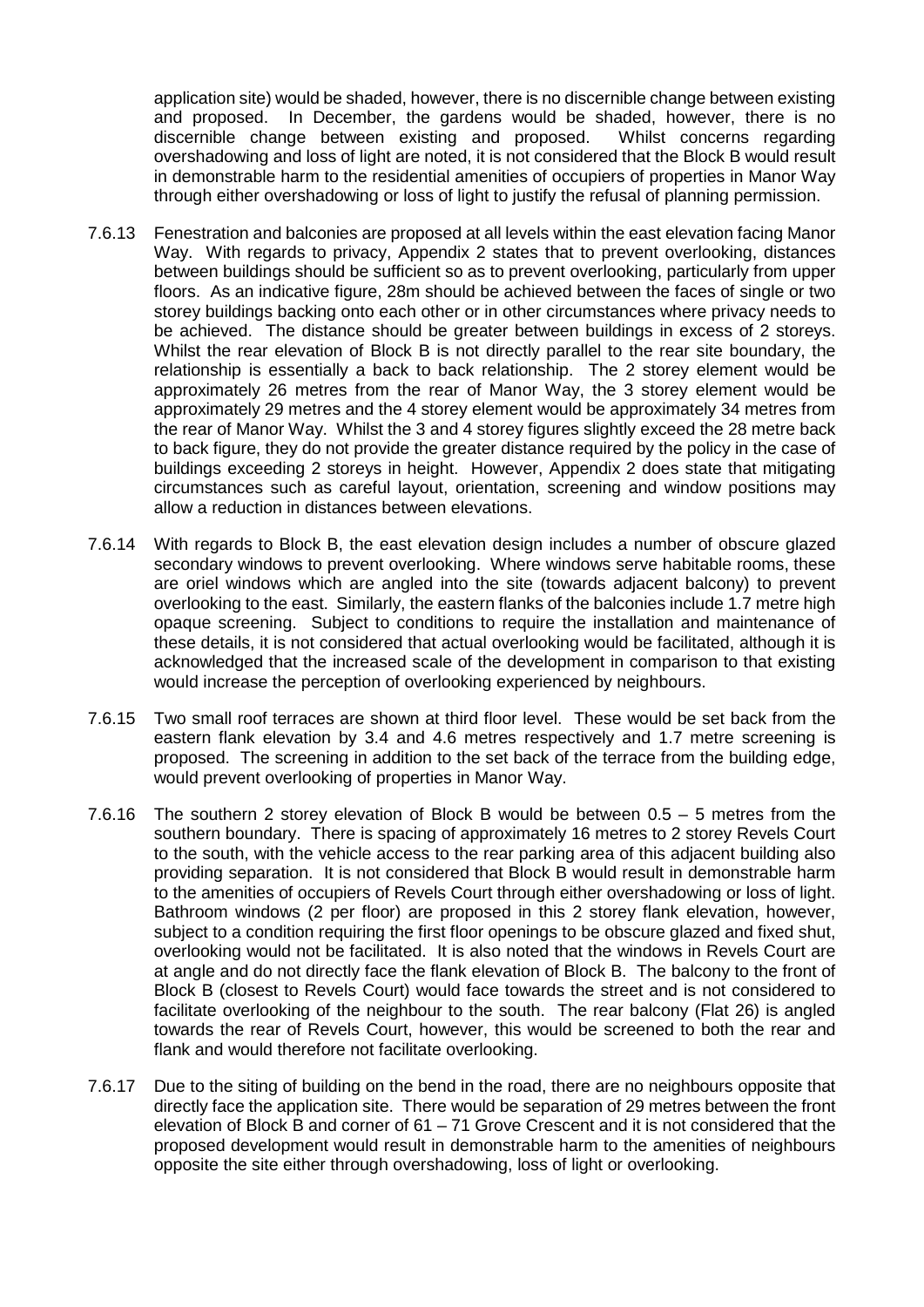- 7.6.18 It is proposed that the existing access is retained to serve parking to the rear of Block A and Block B, with parking running parallel to the boundary with Manor Way gardens. A number of concerns have been raised by residents regarding an increase in noise and disturbance. It is acknowledged that there is currently a garden to the rear of Grove Court and therefore the introduction of parking would result in an increase in activity in terms of comings and goings, however, it is a private car park serving the development and it is not considered that any increase in activity would be so significant to justify refusal of planning permission. A landscaped buffer is indicated to the boundary with Manor Way which would provide a degree of physical screening, as limited details have been provided it would be appropriate to require additional details, including management, by condition on any grant of consent.
- 7.6.19 Concerns regarding lighting have also been raised. Lights from cars would be screened by boundary treatment. Bollard lighting is indicated on the submitted plans, although further details would be required via condition to ensure an acceptable impact on neighbouring amenity and ecology.
- 7.6.20 In summary, whilst it is acknowledged that there would be increased perception of overlooking due to the increased scale of the development when compared to that existing, it is considered that subject to conditions regarding obscure glazing and implementation and maintenance of privacy screens to balconies and terraces, the development would not facilitate overlooking of properties in Manor Way to the detriment of their residential amenities, and the proposal would be acceptable in this regard in accordance with Policies CP1 and CP12 of the Core Strategy (adopted October 2011) and Policy DM1 and Appendix 2 of the Development Management Policies LDD (adopted July 2013).

## 7.7 Amenity Space Provision for future occupants

- 7.7.1 Amenity space standards require 21sqm for 1 bed flats and 31sqm for 2 bed flats. This would result in a total requirement for 1,112sqm to serve the proposed residential development. Space may be communal but in the case of communal space for flats, this should be well screened from highways and casual passers-by.
- 7.7.2 The majority of units would benefit from private balconies or terraces at ground floor, with additional communal amenity space. The plans detail that 611sqm of communal amenity space would be provided in addition to 514sqm provided by balconies and terraces. As such there would be total provision of 1,125sqm which would comply with the standards set out in Appendix 2.
- 7.7.3 It is also noted that the site is within walking distance of public open space and play space on Baldwins Lane (4 minutes or approximately 300 metres – google maps).

# 7.8 Wildlife and Biodiversity

- 7.8.1 Section 40 of the Natural Environment and Rural Communities Act 2006 requires Local Planning Authorities to have regard to the purpose of conserving biodiversity. This is further emphasised by regulation 3(4) of the Habitat Regulations 1994 which state that Councils must have regard to the strict protection for certain species required by the EC Habitats Directive.
- 7.8.2 The protection of biodiversity and protected species is a material planning consideration in the assessment of applications in accordance with Policy CP9 of the Core Strategy (adopted October 2011) and Policy DM6 of the DMLDD. National Planning Policy requires Local Authorities to ensure that a protected species survey is undertaken for applications that may be affected prior to determination of a planning application.
- 7.8.3 The application has been submitted with a Biodiversity Checklist, Preliminary Ecological Appraisal (PEA), Preliminary Roost Assessment (PRA) and Bat emergence and re-entry surveys.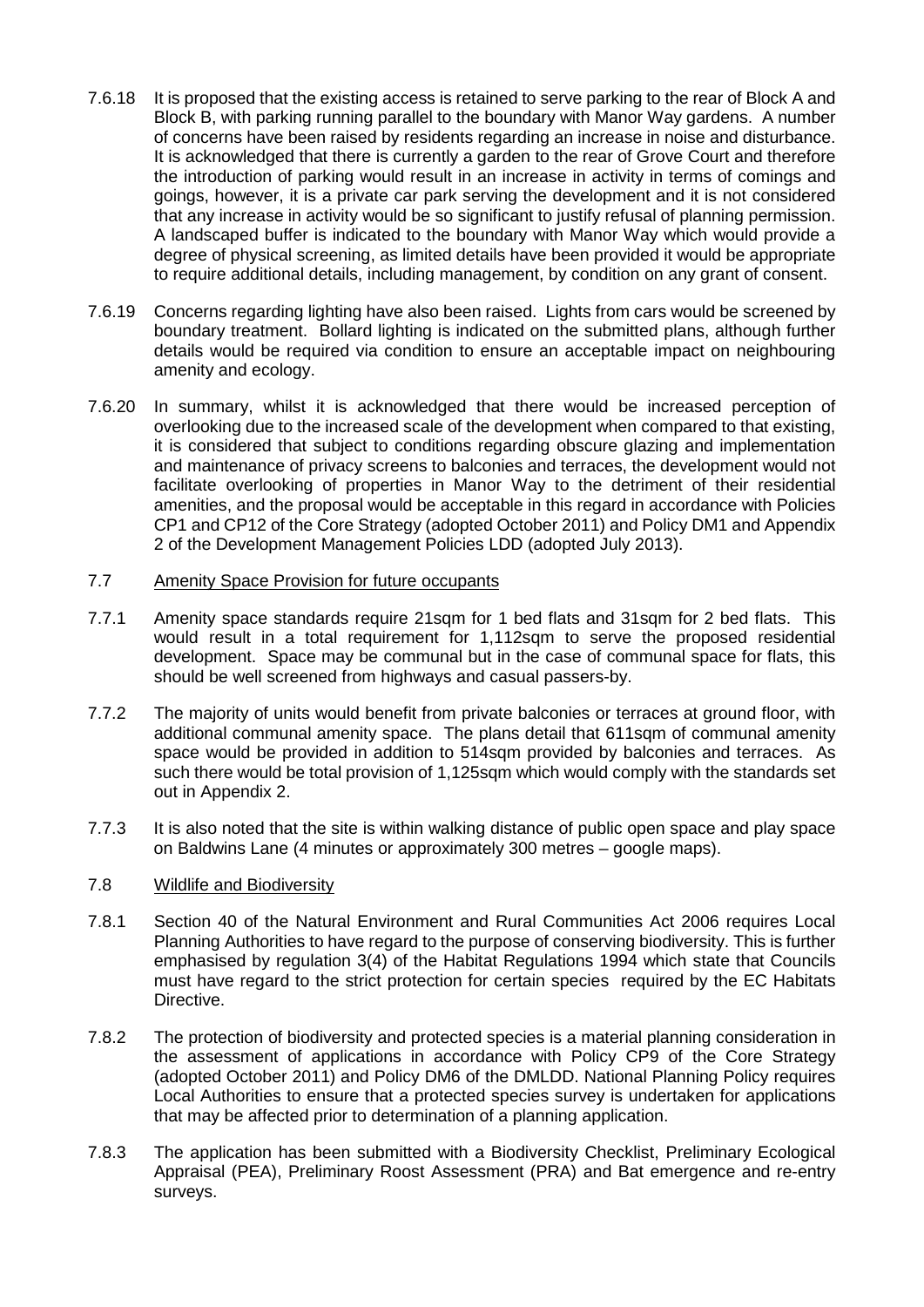- 7.8.4 Hertfordshire Ecology (HECO) have reviewed the submitted details. There is no evidence of bats occupying the existing building, however, there is evidence that small numbers forage nearby. There is evidence that birds nest within the fabric of the building and that badgers may forage within the garden. HECO note that the evidence provided suggests that there will be no net loss of biodiversity from the development. Whilst this is not disputed, this outcome is dependent on a number of mitigation measures in terms of breeding birds, badgers and hedgehogs, as described in the PEA and PRA from February 2020. As such, HECO raise no objection subject to a number of conditions and informatives to ensure that the mitigation measures are implemented.
- 7.8.5 With regards to bats, although there is no evidence that bats currently rely on the building, circumstances can always change, especially if there is considerable delay between the granting of consent and demolition actually taking place. Therefore, a precautionary approach to demolition remains appropriate and HECO request an informative be added to any grant of consent.
- 7.8.6 With regards to badgers, no badger sets were found, however, there was evidence of use of the site by badgers. As such, HECO require a condition on any grant of consent to ensure that excavations are covered overnight or provided with mammal ramps.
- 7.8.7 In order to ensure any danger to hedgehogs, an informative is requested by HECO advising that it is best practice for any brash piles to be cleared by hand and as with badgers, any excavations should be covered or provided with mammal ramps.
- 7.8.8 In relation to nesting birds, evidence of nests were found in the northern gable and the trees and hedgerow also provide potential nesting sites. Any demolition or vegetation clearance must be undertaken outside of bird nesting season (March to August inclusive) to protect breeding birds, their nests, eggs and young.
- 7.8.9 The NPPF (2019) advises that the planning system should aim to deliver overall net gains for biodiversity where possible. HECO note that the 'Landscape/External Works Plan' includes the planting of a new hedgerow along the eastern boundary. This should comprise predominantly native species, particularly those that bear blossom and fruit (berries) to support local wildlife. Where non-native species are used they should also be beneficial to biodiversity.
- 7.8.10 In summary, subject to conditions/informatives the development would not result in harm to biodiversity and protected species and would accord with Policy CP9 of the Core Strategy (adopted October 2011) and Policy DM6 of the Development Management Policies LDD (adopted July 2013).

### 7.9 Trees and Landscaping

7.9.1 In ensuring that all development contributes to the sustainability of the District, Policy CP12 of the Core Strategy (adopted October 2011) advises that development proposals should:

"i) Ensure that development is adequately landscaped and is designed to retain, enhance or improve important existing natural features; landscaping should reflect the surrounding landscape of the area and where appropriate integrate with adjoining networks of green open spaces".

7.9.2 Policy DM6 (Biodiversity, Trees, Woodlands, Watercourses and Landscaping) of the Development Management Policies LDD (adopted July 2013) advises that development proposals for new development should be submitted with landscaping proposals which seek to retain trees and other landscape and nature conservation features. Landscaping proposals should also include new trees to enhance the landscape of the site and its surroundings as appropriate.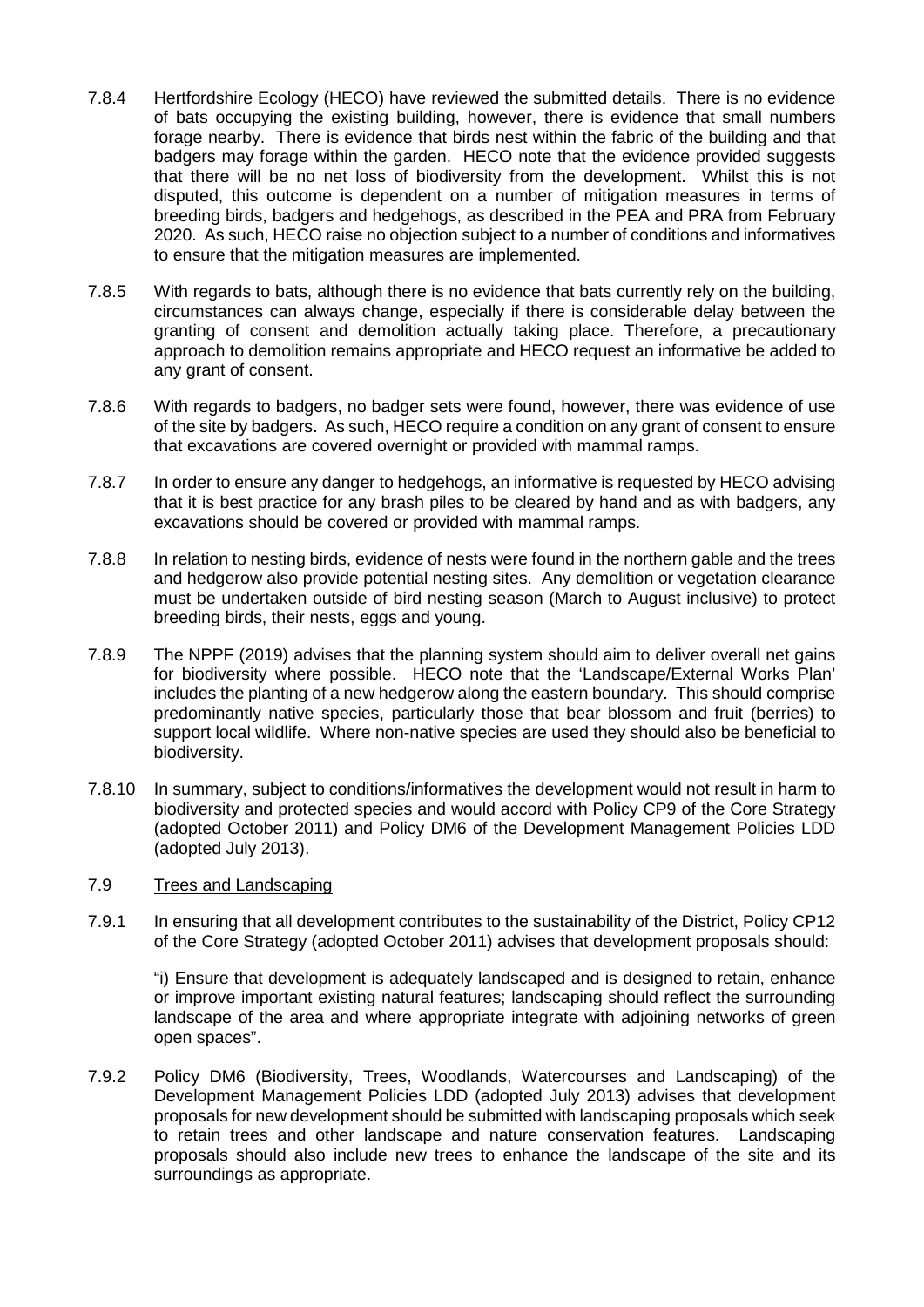- 7.9.3 The application is accompanied by a Topographical Survey; Tree Survey Report; Arboricultural Impact Plan and Tree Protection Plan. The submitted reports have been reviewed by the Landscape Officer who raises no objection.
- 7.9.4 A Landscape and External Works plan has been provided which indicates areas of hard landscaping and soft landscaping in the form of grass, trees, hedges and lowered planting. Whilst there is no objection in principle to the extent or location of landscaping shown, further specific details would be required to be secured by condition. As noted above, Hertfordshire Ecology have indicated that proposed hedging should include a range of native species.
- 7.9.5 Subject to conditions no objection is raised on landscaping grounds and the development would accord with Policy DM6 of the Development Management Policies LDD (adopted July 2013) in this regard.

## 7.10 Highways & Access

- 7.10.1 Paragraph 109 of the NPPF states that; *'Development should only be prevented or refused on highways grounds if there would be an unacceptable impact on highway safety, or the residual cumulative impacts on the road network would be severe'.*
- 7.10.2 All developments that will generate significant amounts of movement should be required to provide a travel plan, and the application should be supported by a transport statement or transport assessment so that the likely impacts of the proposal can be assessed (paragraph 111 of the NPPF).
- 7.10.3 Policy CP1 of the Core Strategy (adopted October 2011) advises that in ensuring all development contributes to the sustainability of the District, it is necessary to take into account the need to reduce the need to travel by locating development in accessible locations and promoting a range of sustainable transport modes.
- 7.10.4 Policy CP10 (Transport and Travel) of the Core Strategy (adopted October 2011) advises that all development should be designed and located to minimise the impacts of travel by motor vehicle on the District. Development will need to demonstrate that:
	- *i) It provides a safe and adequate means of access j) It is appropriate in scale to the existing infrastructure… k) It is integrated with the wider network of transport routes… l) It makes adequate provision for all users… m) It includes where appropriate, provision for public transport either within the scheme or through contributions n) The impact of the proposal on transport has been fully assessed… o) The proposal is accompanied by a draft Green Travel Plan*
- 7.10.5 The application is accompanied by a Transport Statement and Travel Plan.
- 7.10.6 HCC as Highways Authority (HCCHA) have been consulted and have confirmed that they raise no objection subject to a number of planning conditions regarding a Construction Management Plan, provision of access as parking areas as shown on the submitted plans and the implementation of the Travel Plan.
- 7.10.7 The application site lies within close proximity of the M25, which is accessible from the site via Junction 18 to the west and Junction 19 to the north. The site is accessible via a priority access junction to the north east of Grove Crescent. At present there are six on-site parking spaces, with three spaces allocated to residents of the existing site, and uncontrolled onstreet parking on Grove Crescent and in the surrounding area.
- 7.10.8 With regards to access, there is an existing bellmouth access into the site, which is to be retained. The proposals include using this existing access leading to a private access road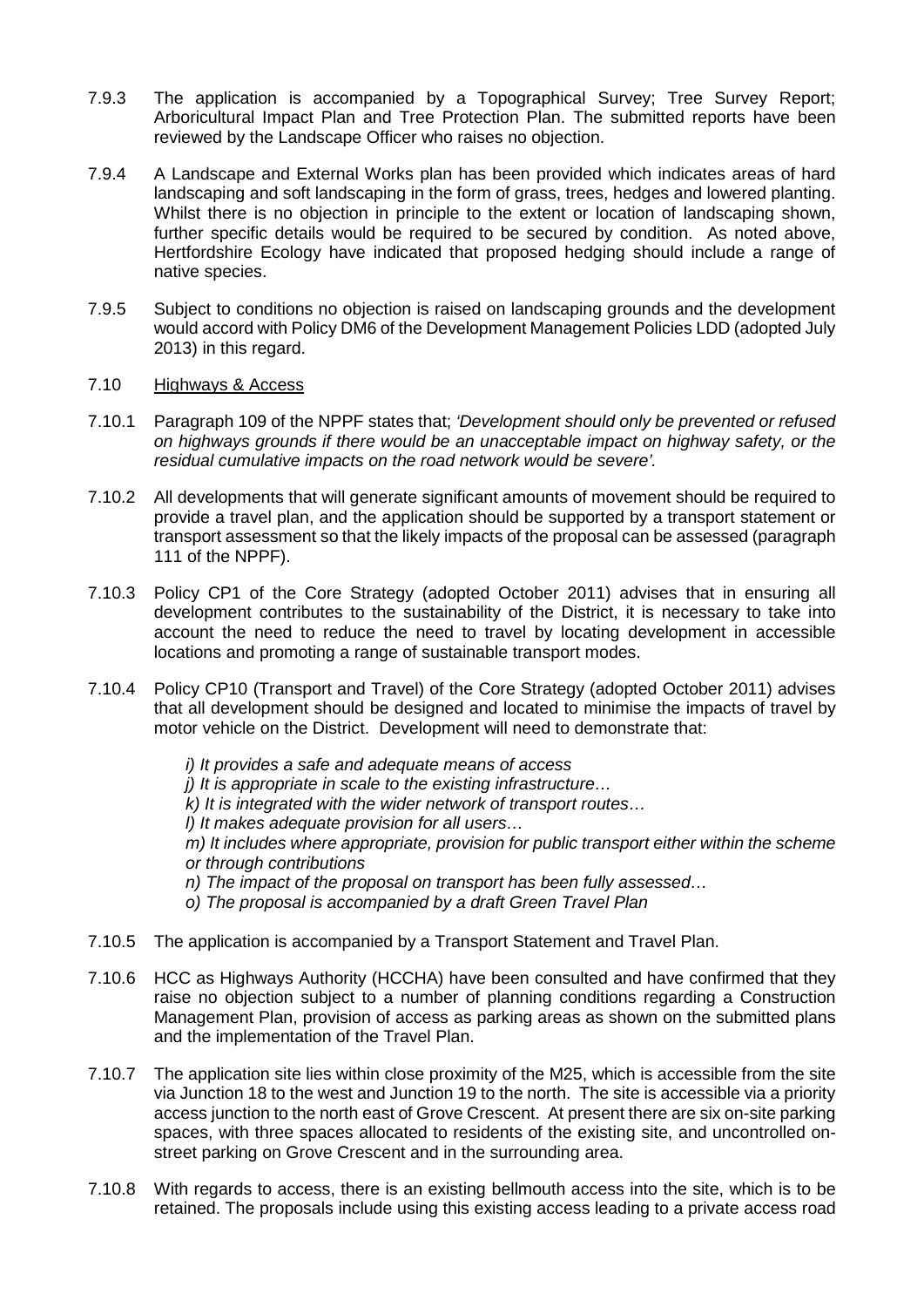and parking area (between 5.5m and 6m in carriageway width). HCCHA have commented that the proposed access design is of an acceptable width to enable two vehicles to pass one another and the designs are in accordance with design criteria as laid out in Roads in Hertfordshire: Highway Design Guide and Manual for Streets. Similarly, they note that visibility splays of 2.4m by 43m on either side of the proposed access point are shown to be available. HCCHA acknowledge that parked vehicles on Grove Crescent may impact on the available visibility, however, any effects would not be considered to have a highway safety impact when taking into consideration that it is an existing access with double yellow lines to either side and the local access nature of the surrounding highway.

- 7.10.9 With regards to trip generation, the number of vehicular trips generated by the development has been assessed using data from the nationally recognised TRICS database. Following consideration of the size of the proposals and compared to the existing trip generation, the expected trip generation in peak hours and any associated impacts would be small and not significant enough to recommend refusal from a highways perspective.
- 7.10.10 With regards to access and servicing, HCCHA note that the refuse collection points are within 25 metres of the highway collection point which is acceptable and in accordance with design criteria as laid out in Roads in Hertfordshire: Highway Design Guide and Manual for Streets.
- 7.10.11 HCCHA note that the proposals include a turning area, which would be necessary to ensure that all vehicles using the site would be able to easily and safely turn around on site and egress in forward gear to the highway. Swept path analysis for a 7.5t delivery lorry and a fire tender have been included as part of the application, the details of which are considered to be acceptable by HCC as Highway Authority. Due to the size of the proposals, as part of HCCHAs assessment, the application has been referred to Hertfordshire Fire and Rescue Service, however, not comments have been received. As noted above, HCCHA have advised that the swept path assessments can accommodate a fire tender.
- 7.10.12 Parking is discussed below, however, with regards to sustainable travel and accessibility, HCCHA note that a car club has been included as part of the proposals, which HCCHA would support to assist in reducing the number of privately owned vehicles and provide more sustainable motor vehicle usage. This and the other submitted details as outlined in the Travel Plan Statement are considered to be acceptable for a development of this size and sufficient to ensure that the development promotes and maximises sustainable travel options.
- 7.10.13 In summary, no objection is raised to the proposed development on highways grounds (parking is discussed separately below). The additional trips from the development site as a result of the proposal would not have a significant impact on the operation of the surrounding highway network and the development would therefore accord with Policy CP10 of the Core Strategy (adopted October 2011) and the NPPF (2019).

# 7.11 Parking

7.11.1 Parking requirements are set out in Appendix 5 of the Development Management Policies LDD (adopted July 2013). The requirements are 1.75 spaces (1 assigned) for 1 bedroom flats and 2 spaces (1 assigned) for 2 bedroom flats.

19 x 1.75 = 33.25 spaces (19 assigned)  $23 \times 2 = 46$  spaces (23 assigned) Total =  $79.25$  spaces (42 assigned)

7.11.2 Based on the proposed unit sizes (19 x 1 bed and 23 x 2 bed) there would be a requirement for 79 car parking spaces of which 42 should be assigned.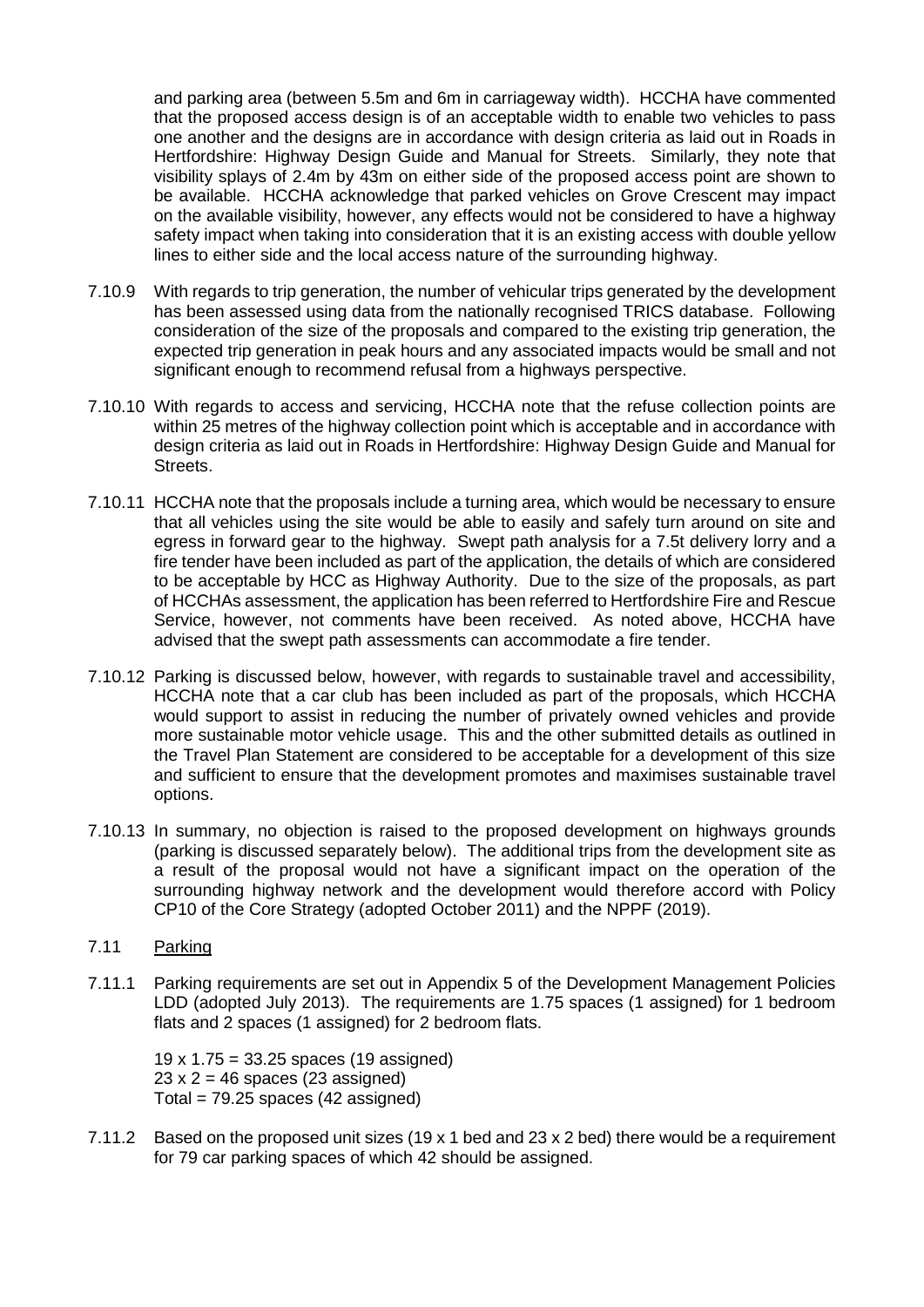- 7.11.3 The site layout includes 47 car parking spaces (1 space per unit plus 5 visitor spaces). As such there would be a shortfall against standards of 32 spaces, although all assigned spaces would be provided. Access to each of the parking spaces has been considered and swept path analysis undertaken for a large car demonstrating that all spaces are accessible. The spaces would all measure 2.5 x 5 metres (additional space provided adjacent to disabled spaces) which exceeds current standards. The allocation and management of spaces would need to be set out in a car park management plan.
- 7.11.4 Appendix 5 requires 1 accessible space for every dwelling built to mobility standards. 4 of the proposed spaces would be accessible.
- 7.11.5 Cycle parking standards require 1 space per 2 units which would result in a requirement for 21 to serve the development. This would be significantly exceeded as the submitted details indicate there would be 47 spaces provided to serve the development as a whole. Details of the allocation and management of the cycle spaces would be required to form part of the car parking management plan to be secured via condition on any grant of consent.
- 7.11.6 Appendix 5 does not apply a zonal reduction for residential parking standards but does indicate that in areas of high accessibility a reduction in standards may be considered appropriate.
- 7.11.7 With regards to the site's accessibility, the site is located within close proximity of a number of bus routes which travel along Baldwins Lane, providing links to Rickmansworth, Watford, Maple Cross and Hemel Hempstead. Croxley Station (London Underground) is approximately 1.5km walking distance to the south-east (approximately 19 minute walking or 5 minute cycle). Croxley Station is served by the Metropolitan Line with services (approximately 8 per hour) to Watford and Baker Street. With regards to shops/services, there are local parades at both ends of Baldwins Lane and on New Road that are within walking distance. As such, it is considered that the site is in an area of relative accessibility where a reduction in parking standards may be considered appropriate.
- 7.11.8 The existing site circumstances are also a material planning consideration and it is noted that the existing 27 units benefit from only 6 allocated car parking spaces. With regards to parking standards, Sheltered Dwellings with warden control would require 0.75 spaces per unit, which includes consideration of visitor spaces. Sheltered Dwellings with no warden control would require 1.5 spaces per unit. There is currently no on-site warden, therefore applying 1.5 spaces per unit there would be an existing requirement for 40.5 spaces to serve the development. The figure would be 20.25 spaces if applying the 0.75 standard. In either case, it is acknowledged that the existing development has a significant shortfall of parking against standards.
- 7.11.9 The application is accompanied by a Transport Statement. The applicant states that the proposals would not increase on-street parking demand, as the proposed development would provide a space per dwelling, and the existing complex only provides 6 parking spaces to serve 27 dwellings. It is considered by the applicant that because the existing complex is no longer warden controlled, sheltered accommodation would require 1.5 spaces per dwelling based on parking standards. Therefore, as there are 6 existing spaces, this represents a shortfall of 35 spaces which is in line with the current proposals.
- 7.11.10 HCC as Highway Authority have commented that they consider that the Transport Assessment demonstrates that there would be very little change to on-street parking demand as a result of the proposed development. HCC also acknowledge that the development proposes a 100% affordable dwelling mix and therefore would be expected to have a lower car ownership level. On this basis, HCC are supportive of the proposed car parking provision; however, they note that it is ultimately the decision of the LPA as the parking authority to determine the suitability of car parking.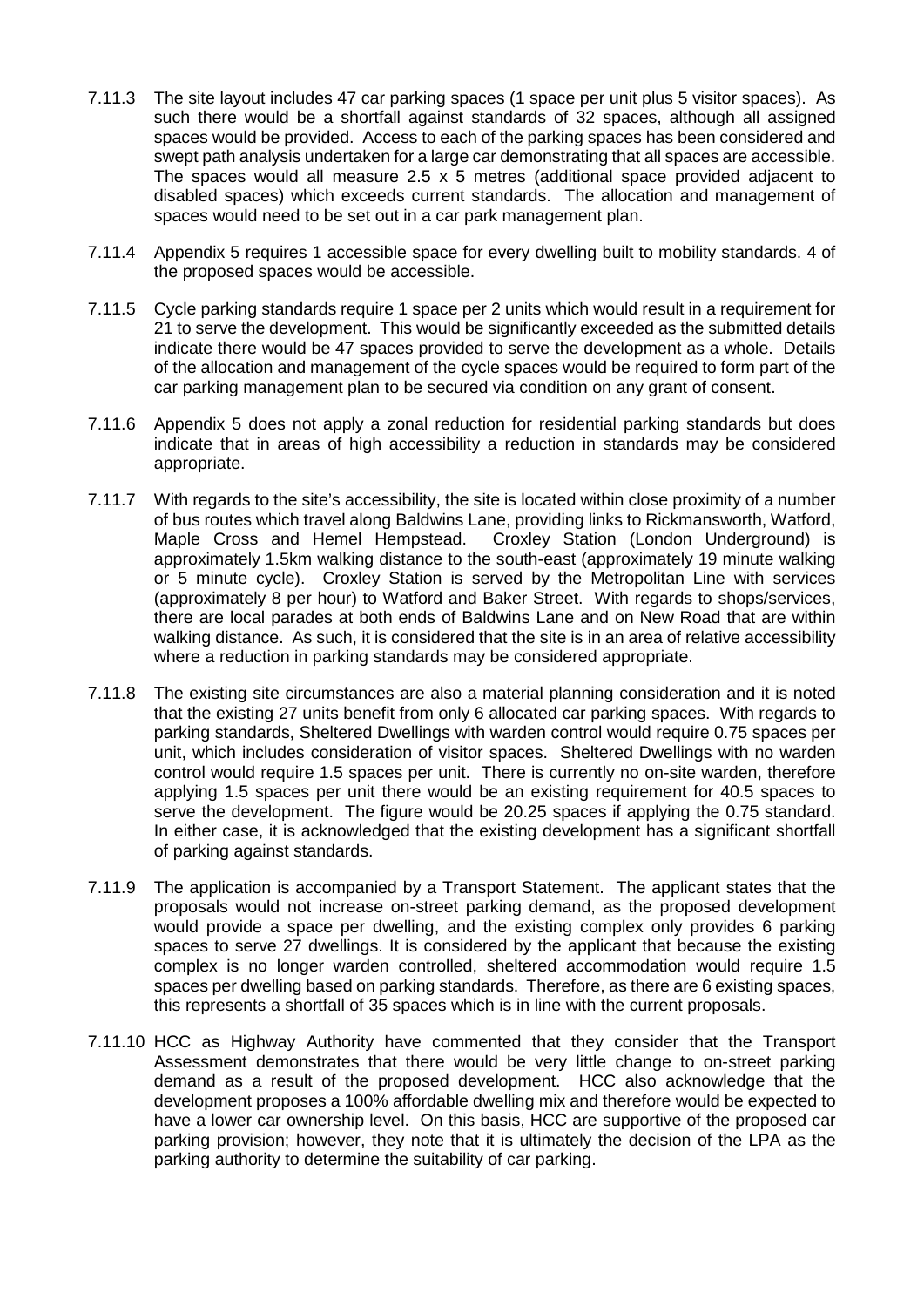- 7.11.11 A Travel Plan Statement (TPS) has been produced alongside the Transport Statement which includes measures that promote a shift away from the use of private vehicles towards sustainable forms of travel. The TPS would be promoted with the marketing of the site, ahead of sale, providing information to potential residents at the earliest opportunity. It is considered that the measures set out within the TPS would result in a reduction in the parking demand generated from the site and as noted above, the application site is well served by local amenities, which will be used to encourage residents to utilise the proposed and existing sustainable transport facilities (walking, cycling, public transport, etc). A car club is also included as part of the proposals, which HCC as Highway Authority support to assist in reducing the number of privately owned vehicles and provide more sustainable motor vehicle usage. HCC consider that this and the other submitted details as outlined in the Travel Plan Statement are considered to be acceptable for a development of this size and sufficient to ensure that the development promotes and maximises sustainable travel options.
- 7.11.12 In summary, whilst it is acknowledged that the proposed development would result in a shortfall of car parking spaces against standards, all units would benefit from an allocated space in addition to 5 visitors spaces. The site is in an accessible location where a reduction in standards is considered appropriate and consideration is also had to the existing site circumstances which are a material consideration. The implementation of the Travel Plan would promote non-car modes, supported by the sites proximity to public transport and the overprovision of cycle storage. Subject to a condition requiring the submission of a car parking management strategy to ensure the appropriate allocation and maintenance of spaces, and the implementation of the Travel Plan, it is not considered that the shortfall would be so significant as to result in demonstrable harm and the development is therefore considered acceptable in this regard in accordance with Policies CP1 and CP10 of the Core Strategy (adopted October 2011) and Policy DM13 and Appendix 5 of the Development Management Policies LDD (adopted July 2013).

# 7.12 Sustainability

- 7.12.1 Policy DM4 of the Development Management Policies LDD sets out that development must produce at least 5% less carbon dioxide emissions than Building Regulations Part L (2013) requirements having regard to feasibility and viability. This may be achieved through a combination of energy efficiency measures, incorporation of on-site low carbon and renewable technologies, connection to a local, decentralised, renewable or low carbon energy supply. To prove compliance with the policy, the developer is required to submit an Energy Statement.
- 7.12.2 The application is accompanied by an Energy and Sustainability prepared by Eco Energy and Environmental Ltd. The report sets out that the design taken a 'fabric first' approach to energy conservation in order to meet the above requirements. This approach uses a wellinsulated, very airtight construction of the fabric and thermally efficient materials (e.g. aerated blocks), double glazed windows and external doors and an efficient Thermal Mass of materials. Additionally, an efficient condensing boiler system will be specified to provide heat and hot water to the flats. A further energy efficient feature is the installation of a Vent Axia Sentinal Kinetic B balanced Mechanical Ventilation with Heat Recovery system in each flat. Low energy light fittings will also be used throughout.
- 7.12.3 The report concludes that the development would achieve an improvement of 7.8% which would exceed the 5% policy requirement and the development therefore complies with requirements of Policy DM4 of the Development Management Policies LDD (adopted July 2013).

### 7.13 Flood Risk and Drainage

7.13.1 Policy DM8 (Flood Risk and Water Resources) of the Development Management Policies LDD (adopted July 2013) advises that development will only be permitted where it would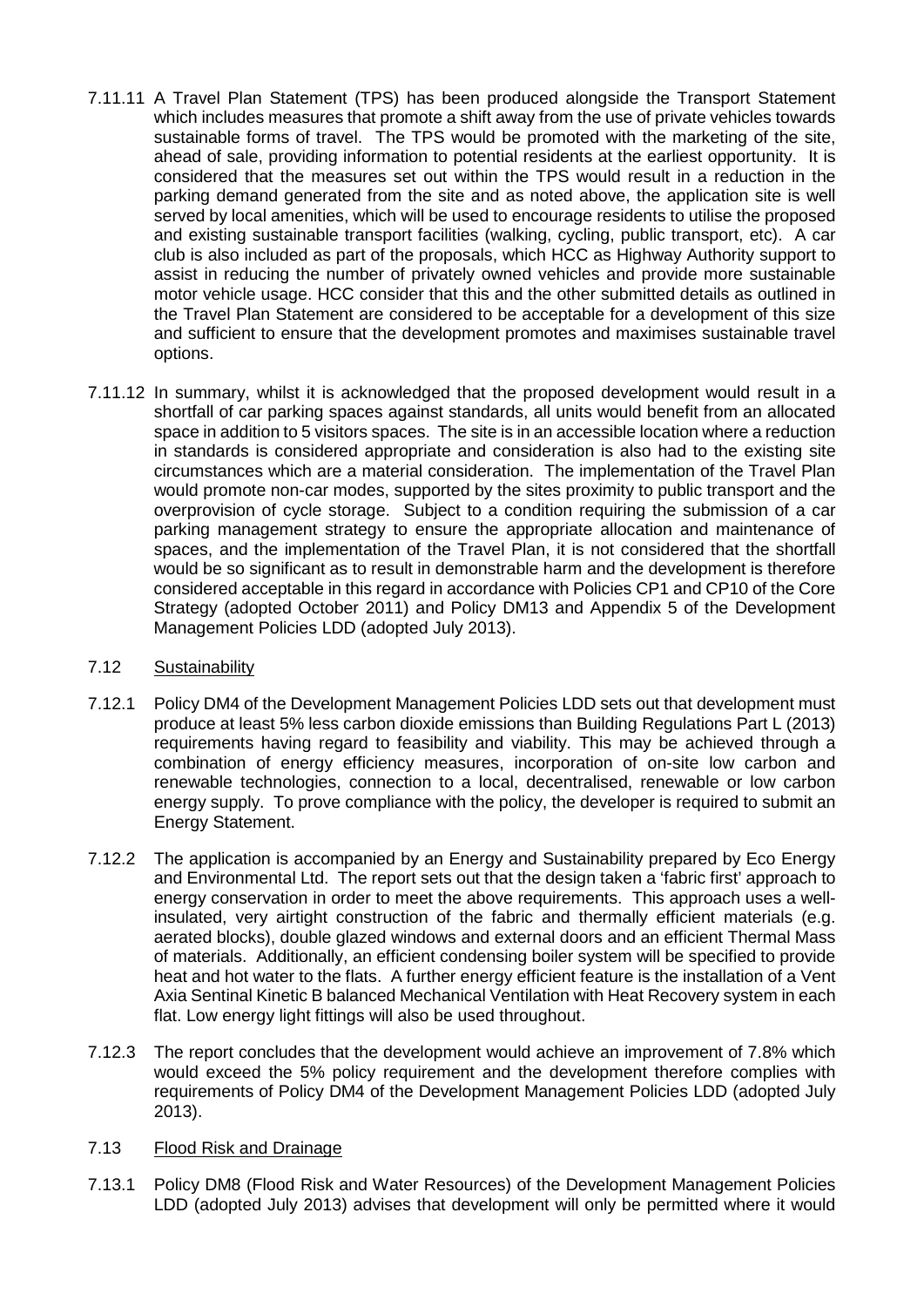not be subject to unacceptable risk of flooding and would not unacceptably exacerbate the risks of flooding elsewhere and that the Council will support development where the quantity and quality of surface and groundwater are protected and where there is adequate and sustainable means of water supply. Policy DM8 also requires development to include Sustainable Drainage Systems (SuDs). A SuDS scheme for the management of surface water has been a requirement for all major developments since April 2015.

- 7.13.2 The application is accompanied by a Flood Risk Statement and Drainage Management (SuDS) Report (Revision H, February 2020). HCC as Lead Local Flood Authority (LLFA) reviewed the submitted details and raised an initial objection to the proposed development in the absence of an acceptable surface water drainage assessment. Additional information was submitted by the applicant (letter from Earth Environmental and Geotechnical dated 4 May 2020) in response to the LLFA's initial objection. The LLFA have reviewed the additional details and have advised that they remove their objection.
- 7.13.3 The LLFA have advised that the proposed drainage strategy will provide a betterment to the existing drainage arrangement which currently discharges to a combined sewer. The drainage strategy is also proposing a cascading SuDS strategy including source control measures such as permeable paving and rain gardens which will provide a water quality and amenity benefit. It is also proposing ponds/swales to cater for any exceedance rainfall events above the 1 in 100 year + climate change event.
- 7.13.4 Due to the current site access constraints as a result of Covid-19, the applicant will be required to carry further infiltration testing at the location of the proposed infiltration tank to confirm the exact infiltration rates to ensure the size of the tank will cater for the design rainfall event. This will need to be carried out post demolition and prior to the commencement of the development.
- 7.13.5 An acceptable surface water drainage assessment has been submitted and it has been demonstrated that surface water run-off can be adequately handled within the site, and that the development will not result in flooding of adjacent properties and within the site itself. As such, subject to conditions, the development complies with Policy CP1 of the Core Strategy (adopted October 2011) and Policy DM8 of the Development Management Policies LDD (adopted July 2013).

# 7.14 Refuse and Recycling

7.14.1 Policy DM10 (Waste Management) of the DMLDD advises that the Council will ensure that there is adequate provision for the storage and recycling of waste and that these facilities are fully integrated into design proposals. New developments will only be supported where:

i) The siting or design of waste/recycling areas would not result in any adverse impact to residential or work place amenity

ii) Waste/recycling areas can be easily accessed (and moved) by occupiers and by local authority/private waste providers

iii) There would be no obstruction of pedestrian, cyclists or driver site lines

- 7.14.2 The submitted Transport Statement refers to servicing and refuse collection. This sets out that the proposed collection method is intended to remain as existing, with refuse vehicles servicing the site directly. A refuse storage area is proposed adjacent to Block A, with a further area to the west of the access road.
- 7.14.3 Whilst no objection is raised to the siting of the external bin store adjacent to the access road, no elevational details have been provided at this time and as such further details would be required to be secured via condition on any grant of consent.
- 7.14.4 The County Council's adopted waste planning documents reflect Government policy which seeks to ensure that all planning authorities taken responsibility for waste management.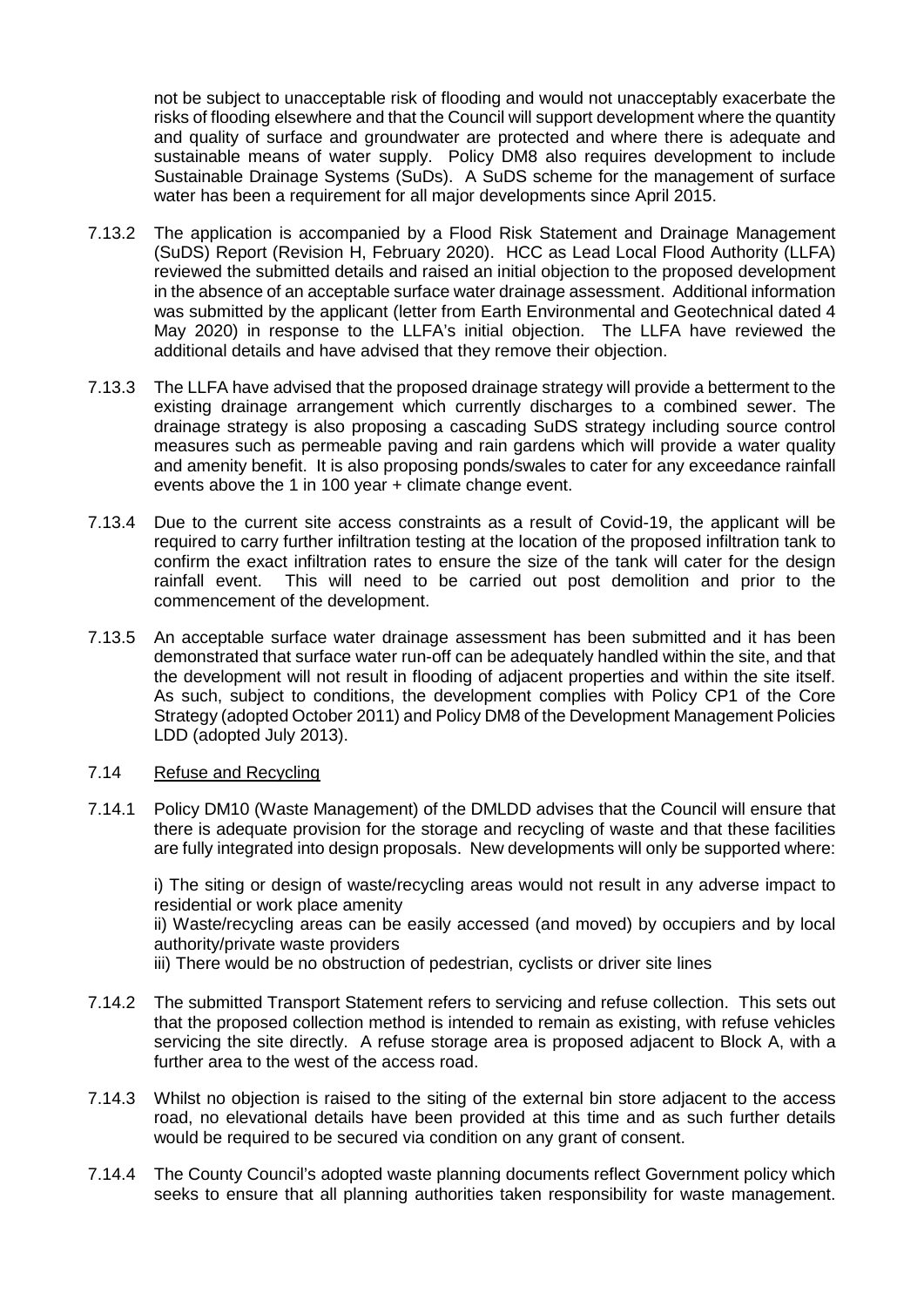This includes ensuring that development makes sufficient provision for waste management and promotes good design to secure the integration of waste management facilities with the rest of the development and ensuring that the handling of waste arising from the construction and operation of development maximises reuse/recovery opportunities, and minimises off-site disposal.

7.14.5 HCC would therefore require a Site Waste Management Plan (SWMP) to be submitted which should aim to reduce the amount of waste produced on site. As a minimum the waste types should be defined as inert, non-hazardous and hazardous. The SWMP should be set out as early as possible so that decisions can be made relating to the management of waste during construction, whereby building materials made from recycled and secondary sources can be used within the development. This will help in terms of estimating what types of containers/skips are required for the stages of the project and when segregation would be best implemented for various waste streams. It will also help in determining the costs of removing waste for a project. The total volumes of waste during enabling works (including demolition) and construction works should also be summarised.

## 7.15 Infrastructure Contributions

7.15.1 Policy CP8 of the Core Strategy requires development to make adequate contribution to infrastructure and services. The Three Rivers Community Infrastructure Levy (CIL) was adopted in February 2015 and came into force on 1 April 2015.

# 7.16 Tilted Balance

- 7.16.1 The LPA cannot currently demonstrate a 5 year housing land supply, and therefore paragraph 11 footnote 7 of the NPPF (2019) is required to be considered. Paragraph 11 and footnote 7 clarifies that in the context of decision-taking that if the policies which are most important for determining the application are out-of-date (which includes where the LPA cannot demonstrate a five year supply of deliverable housing sites) then planning permission should be granted unless any adverse impacts of doing so would significantly and demonstrably outweigh the benefits, when assessed against the policies in this Framework taken as a whole.
- 7.16.2 It is acknowledged that the proposal would result in an uplift of 15 flats when compared with the existing situation. The additional 15 flats would therefore add to the district's housing stock and thus would weigh in favour of the development. Additionally, the scheme presents 100% affordable housing, albeit the tenure split would not comply with Policy CP4. The additional affordable units would therefore make a positive contribution in meeting the pressing need for affordable housing in the district which would also weigh in favour of the development. The proposal would also provide an opportunity to enhance the visual amenity of the area. Resident's concerns are noted, however, subject to conditions it is not considered that there would be demonstrable harm to neighbouring amenity. Similarly, given the current site circumstances and accessibility of the site, the level of parking is considered acceptable. It is considered that the development complies with paragraph 11 of the NPPF. However, for the reasons previously outlined within the sections above the development is considered to be acceptable in its own right and therefore the application of Paragraph 11 is not relied upon to justify its acceptability.

### **8 Recommendation**

8.1 That PLANNING PERMISSION BE GRANTED subject to the following conditions:

# **C1 Time**

The development hereby permitted shall be begun before the expiration of three years from the date of this permission.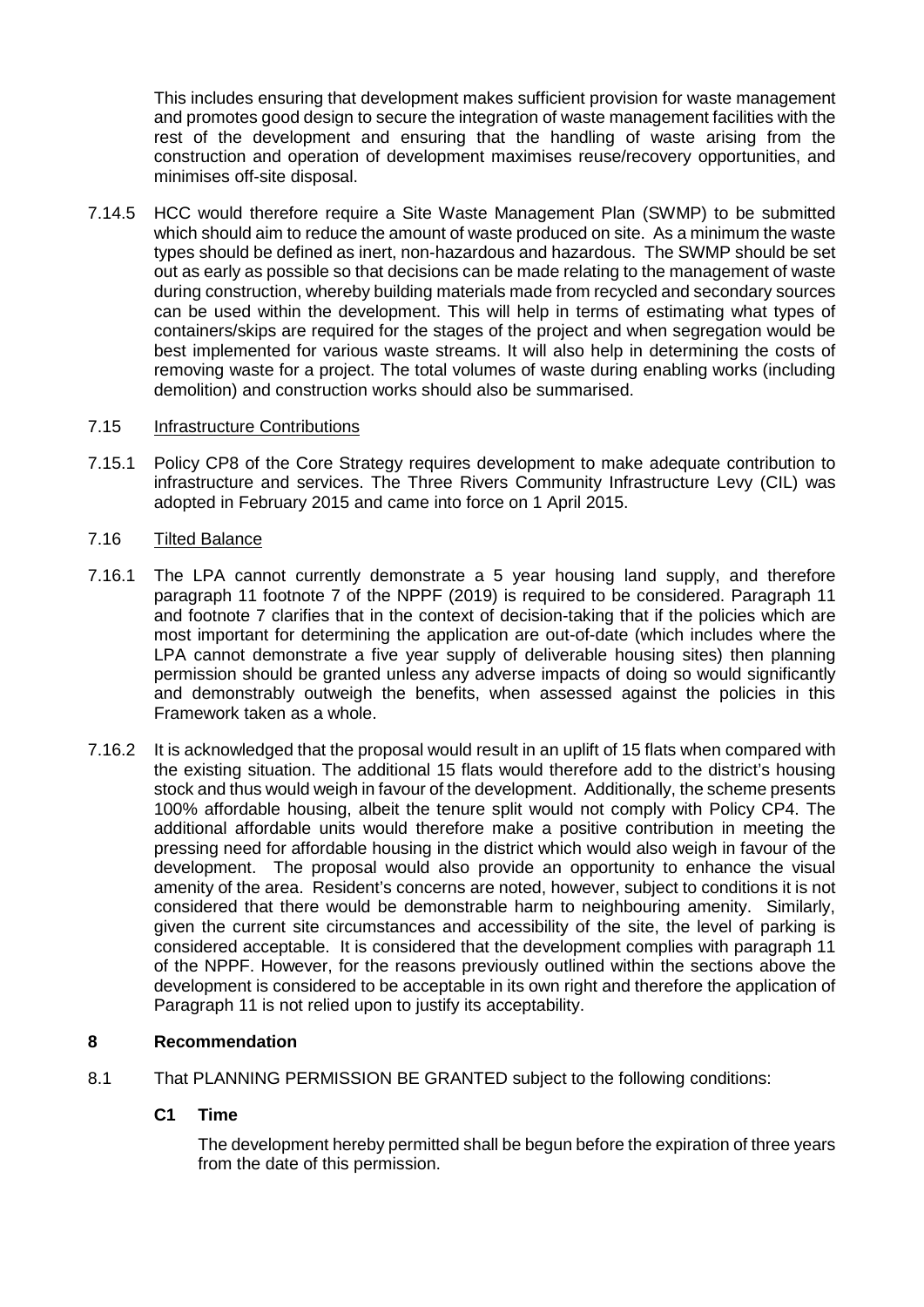Reason: In pursuance of Section 91(1) of the Town and Country Planning Act 1990 and as amended by the Planning and Compulsory Purchase Act 2004.

## **C2 Plans**

The development hereby permitted shall be carried out in accordance with the following approved plans:

001 P2 (Site Location Plan) 003 P1 (Existing Block Plan) 012 P5 (Site Sections) 100 P10 (Proposed Site Plan) 105 P3 (Block A – Ground & First Floor Plans) 107 P3 (Block A – First & Second Floor Plans) 108 P2 (Block A – Roof Plan) 109 P3 (Juxtaposition Diagram) 110 P3 (Block B – Ground Floor Plan) 111 P5 (Block B – First Floor Plan) 112 P4 (Block B – Second Floor Plan) 113 P4 (Block B – Third Floor Plan) 114 P3 (Block B – Roof Plan) 121 P3 (Block A – South & East Elevations) 122 P2 (Block A – North & West Elevations) 123 P5 (Block B – South & East Elevations) 124 P3 (Block B – North & West Elevations) 131 P2 (Sections) 133 P2 (Sections) 139 P3 (Demolition Drawing) 140 P5 (Landscape & External Works Plan) 045 (Balcony Detail) DS27061801.03-B (Arboricultural Impact Plan) DS27061801.04-B (Tree Protection Plan) TS18-405S\1 A (Topographical Survey) Y131‐PL‐DR‐200 P02 (Proposed Site Access) Y131‐PL‐DR‐201 P05 (Swept Path Analysis – Large Car) Y131‐PL‐DR‐202 P05 (Swept Path Analysis – 7.5t Box Van) Y131‐PL‐DR‐203 P05 (Swept Path Analysis – Fire Tender)

Reason: For the avoidance of doubt, in the proper interests of planning and in accordance with Policies PSP2, CP1, CP2, CP3, CP4, CP8, CP9, CP10 and CP12 of the Core Strategy (adopted October 2011), Policies DM1, DM4, DM6, DM8, DM9, DM10, DM11, DM13, Appendix 2 and Appendix 5 of the Development Management Policies LDD (adopted July 2013), Policy SA1 of the Site Allocations LDD (adopted November 2014) and Policies CA1, HO1, HO2, HO3 Appendix B of the Croxley Green Neighbourhood Plan Referendum Version (adopted December 2018).

### **C3 Construction Management Plan**

No development shall commence until a Construction Management Plan has been submitted to and approved in writing by the Local Planning Authority. Thereafter the construction of the development shall only be carried out in accordance with the approved Plan. The Construction Management Plan shall include details of:

a. Construction vehicle numbers, type, routing;

b. Access arrangements to the site;

c. Traffic management requirements

d. Construction and storage compounds (including areas designated for car parking, loading/unloading and turning areas);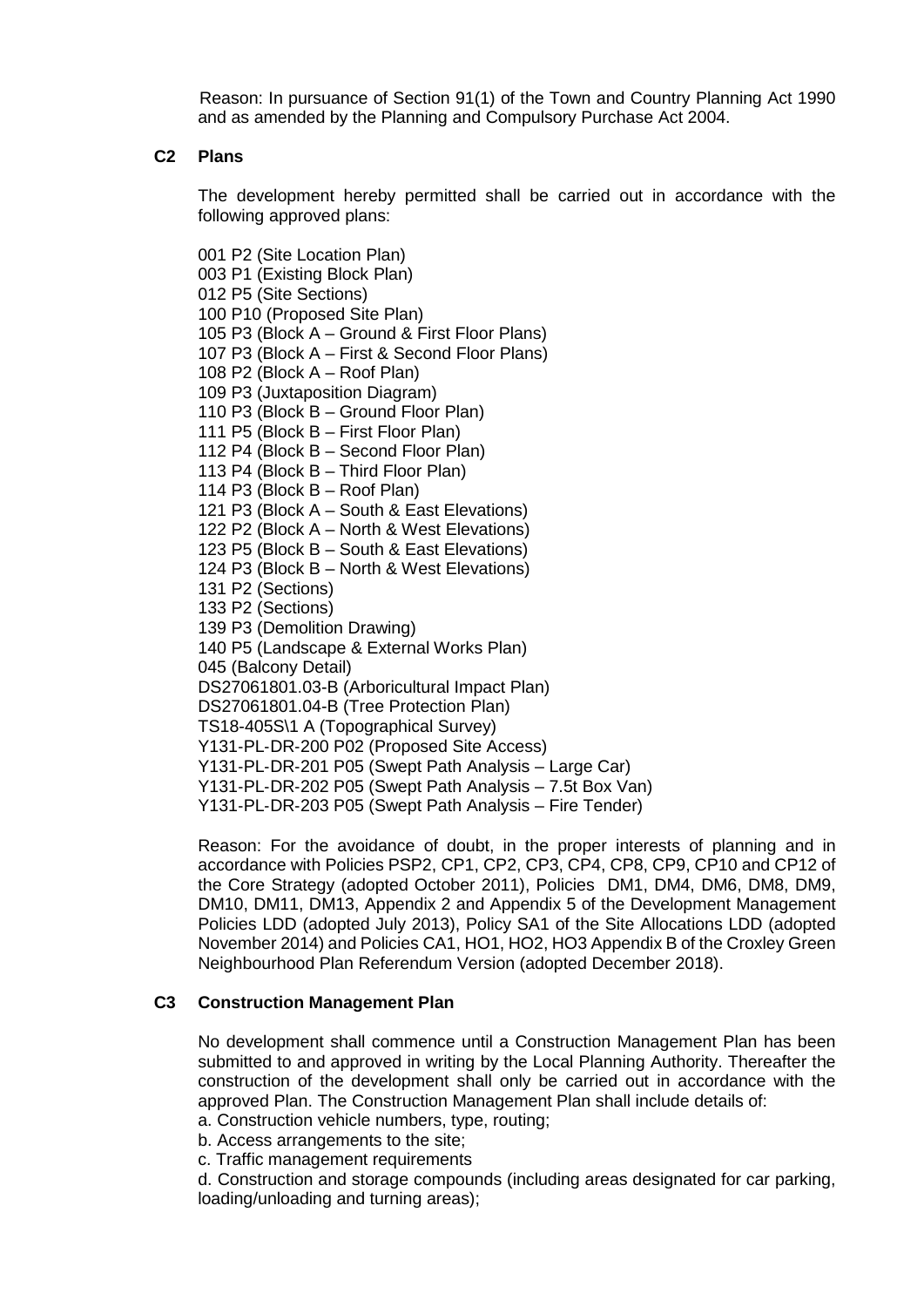e. Siting and details of wheel washing facilities;

f. Cleaning of site entrances, site tracks and the adjacent public highway;

g. Timing of construction activities (including delivery times and removal of waste);

h. Provision of sufficient on-site parking prior to commencement of construction activities;

i. Post construction restoration/reinstatement of the working areas and temporary access to the public highway;

Reason: This is a pre commencement condition to minimise danger, obstruction and inconvenience to users of the highway in accordance with Policies CP1 and CP10 of the Core Strategy (adopted October 2011).

## **C4 Site Waste Management Plan (SWMP)**

Prior to the commencement of development, including any demolition, a Site Waste Management Plan (SWMP) shall be submitted to and approved in writing by the Local Planning Authority. The SWMP should aim to reduce the amount of waste being produced on site and should contain information including types of waste removed from the site and where that waste is being taken to. The development shall be carried out in accordance with the approved SWMP.

Reason: This is a pre commencement condition to promote sustainable development and meet the requirements of Policy CP1 of the Core Strategy (adopted October 2011), Policy DM10 of the Development Management Policies LDD (adopted July 2013) and Policy 12 of the adopted Hertfordshire County Council Waste Core Strategy and Development Management Policies Development Plan Document (2012).

## **C5 Landscaping – Details**

No development shall take place until there has been submitted to and approved in writing by the Local Planning Authority a scheme of hard and soft landscaping, which shall include the location of all existing trees and hedgerows affected by the proposed development, and details of those to be retained, together with a scheme detailing measures for their protection in the course of development.

All hard landscaping works required by the approved scheme shall be carried out and completed prior to the first occupation of the development hereby permitted. All soft landscaping works required by the approved scheme shall be carried out in accordance with a programme to be agreed before development commences and shall be maintained including the replacement of any trees or plants which die are removed or become seriously damaged or diseased in the next planting season with others of a similar size or species, for a period for five years from the date of the approved scheme was completed.

Reason: This condition is a pre commencement condition in the interests of visual amenity in accordance with Policies CP1 and CP12 of the Core Strategy (adopted October 2011) and Policy DM6 of the Development Management Policies LDD (adopted July 2013).

### **C6 Landscape & Ecological Management Plan (LEMP)**

A Landscape and Ecological Management Plan (LEMP) shall be submitted to, and approved in writing by, the Local Planning Authority prior to the commencement of the development. The LEMP should include the following:

- a. A description and evaluation of the features to be managed.
- b. Ecological trends and constraints on site that might influence management.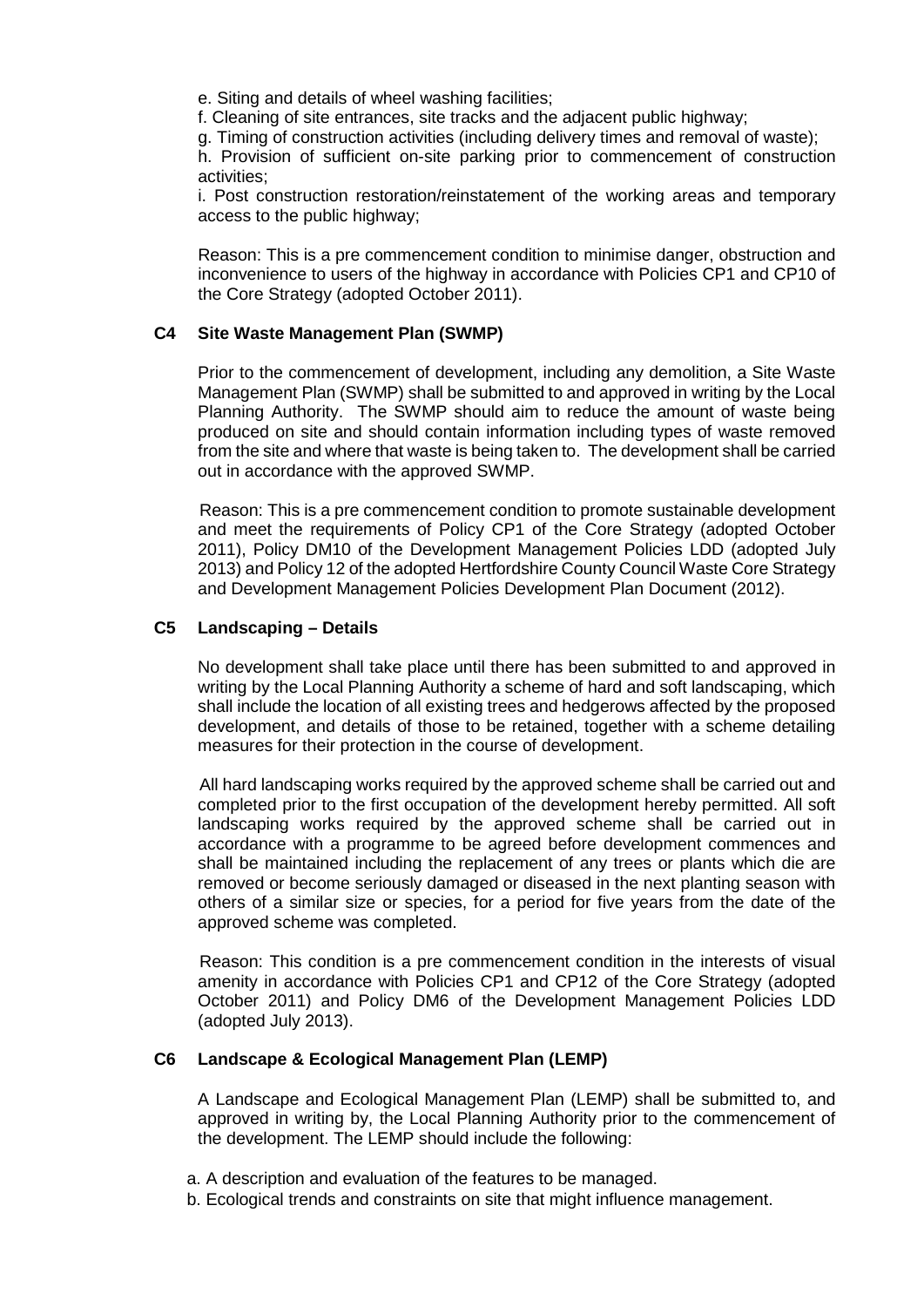- c. Aims and objectives of management.
- d. Appropriate management options for achieving aims and objectives.
- e. Prescriptions for management actions.

f. Preparation of a works schedule (including an annual work plan capable of being rolled forward over a five-year period).

- g. Details of the body or organisation responsible for the implementation of the plan.
- h. Ongoing monitoring and remedial measures.

The LEMP should also include details of the legal and funding mechanism(s) by which the long-term implementation of the plan will be secured by the developer with the management body(s) responsible for its delivery.

The LEMP shall be carried out as approved.

Reason: This is a pre commencement condition to maintain wildlife habitat and to meet the requirements of Policies CP1, CP9 and CP12 of the Core Strategy (adopted October 2011) and Policy DM6 of the Development Management Policies LDD (adopted July 2013).

# **C7 Drainage Scheme - Details**

No development, other than demolition, shall take place until a surface water drainage scheme for the site, based on sustainable drainage principles and an assessment of the hydrological and hydro geological context of the development, has been submitted to and approved in writing by the local planning authority. The drainage strategy should demonstrate the surface water run-off generated up to and including the 1 in 100 year + climate change critical storm will not exceed the run-off from the undeveloped site following the corresponding rainfall event. The scheme shall subsequently be implemented in accordance with the approved details before the development is completed.

The scheme shall specifically include:

- Infiltration testing in accordance with BRE Digest 365 to be undertaken at the location of the proposed infiltration tank as shown in the flood risk statement and surface water drainage assessment carried out by Earth Environmental and Geotechnical dated February 2020 Revision H to confirm the rates of infiltration which will determine the size and dimensions of the proposed infiltration tank.

Reason: This is a pre commencement condition to prevent pollution of the water environment and provide a sustainable system of water drainage and management to meet the requirements of Policy CP1 of the Core Strategy (adopted October 2011) and Policies DM8 and DM9 of the Development Management Policies LDD (adopted July 2013).

### **C8 Tree Protection**

No operations shall commence on site in connection with the development hereby approved (including tree felling, pruning, demolition works, soil moving, temporary access construction, or any other operation involving the use of motorised vehicles or construction machinery) until the tree protection as shown on drawing DS27061801.04-B are in place on site.

The fencing shall not be moved or removed, temporarily or otherwise, until all works including external works have been completed and all equipment, machinery and surplus materials removed from the site. Nothing shall be stored or placed within any area fenced in accordance with this condition and the ground levels within those areas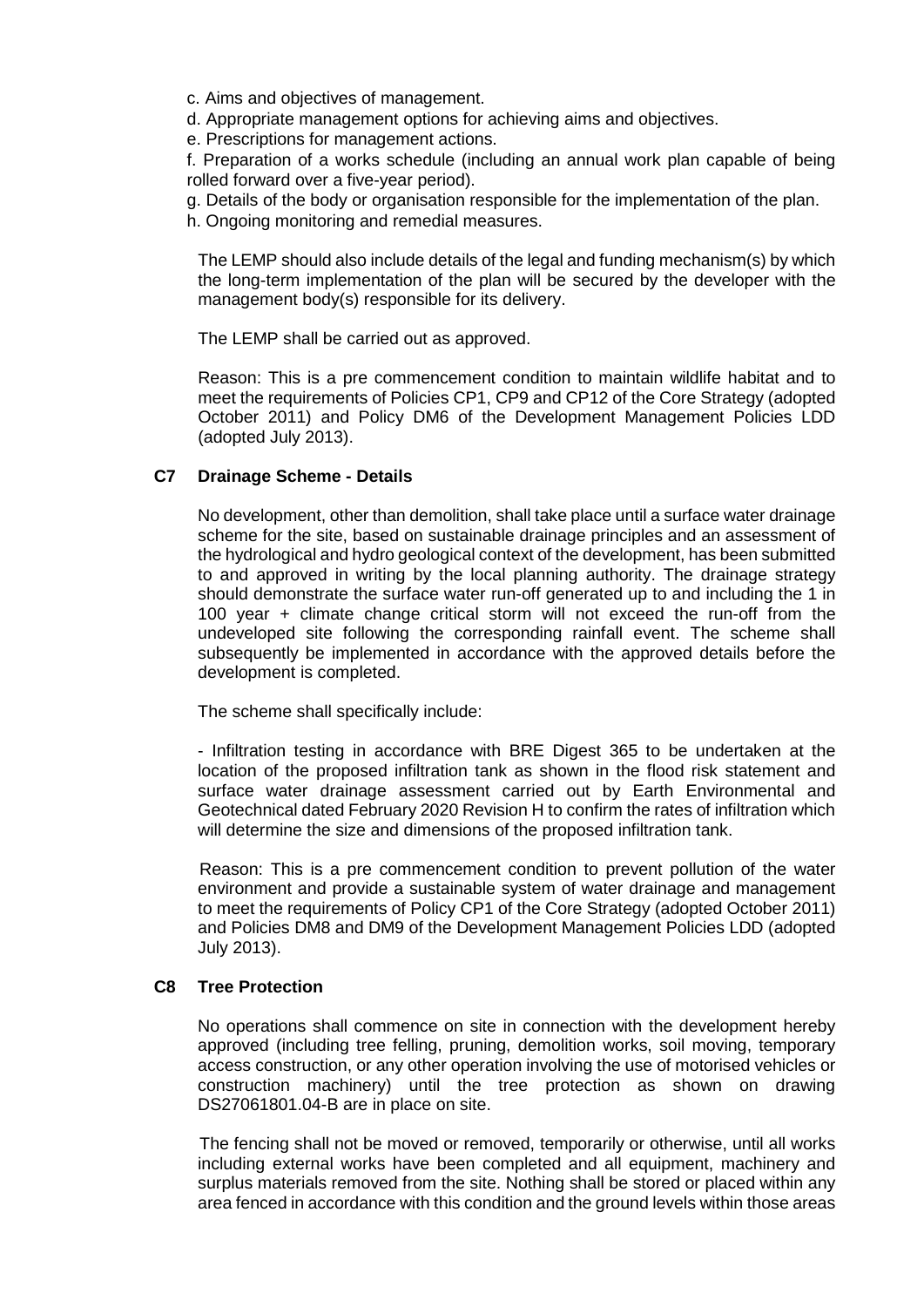shall not be altered, nor shall any excavation be made. No fires shall be lit or liquids disposed of within 10.0m of an area designated as being fenced off or otherwise protected in the approved scheme.

Reason: This is a pre commencement condition to ensure that no development takes place until appropriate measures are taken to prevent damage being caused to trees during construction of the development hereby permitted, in the interests of visual amenity and in accordance with Policies CP1 and CP12 of the Core Strategy (adopted October 2011) and Policy DM6 of the Development Management Policies LDD (adopted July 2013).

# **C9 Affordable Housing**

No development shall take place until a scheme for the provision of forty two dwellings to be constructed on the site pursuant to the planning permission as Affordable Housing has been submitted to and approved in writing by the Local Planning Authority. The Affordable Housing shall be provided in accordance with the approved scheme. The scheme shall include:

- i. the eleven x one-bed two person units and seven x two-bed three person units within Block A (identified on plans 105 P3 and 107 P3) which shall be constructed on the site and provided as Affordable Rented Dwellings.
- ii. The eight x one-bed two person units, two x two-bed three person units and fourteen x two-bed four person units within Block B (identified on plans 110 P3, 111 P5, 112 P4 and 113 P4) which shall be constructed on the site and provided as Shared Ownership Dwellings.
- iii. the arrangements for the transfer of the Affordable Housing to an Affordable Housing Provider or the arrangements for the management of the Affordable Housing if those dwellings are not to be transferred to a Affordable Housing Provider;
- iv. the arrangements to ensure that such provision is affordable for both first and subsequent occupiers of the Affordable Housing; and
- v. the occupancy criteria to be used for determining the identity of occupiers of the Affordable Housing and the means by which such occupancy criteria shall be enforced.
- vi. the timing of the completion of a Nominations Agreement to be entered into formalising the details to be agreed in respect of paragraphs (iv) and (v) above (in any event that Nominations Agreement to be completed prior to first Occupation of the Affordable Housing)
- vii. the arrangements for the use of any Net Proceeds following the sale of an interest in any of the Affordable Housing (in accordance where applicable with Homes England guidance)

The Affordable Housing shall be provided in accordance with the approved scheme. The dwellings constructed shall not be used for any other purpose than as Affordable Housing in accordance with that approved scheme, subject to:

- (A) any rights to acquire pursuant to the Housing Act 1996 or any equivalent statutory provision for the time being in force;
- (B) any right to buy pursuant to the Housing Act 1985 or any equivalent statutory provision for the time being in force;
- (C) where a tenant of a Shared Ownership Dwelling granted a Shared Ownership Lease has purchased the remaining shares so that the tenant owns the entire Shared Ownership Dwelling).
- (D) the restriction upon the use and disposal of the Affordable Housing shall cease to apply to the whole or any part of an Affordable Dwelling (hereafter referred to as the 'Affected Affordable Dwelling') where that whole or part is transferred or leased, pursuant to an event of default by any mortgagee or chargee of the Affordable Housing Provider or the successors in title to such mortgagee or chargee, or by any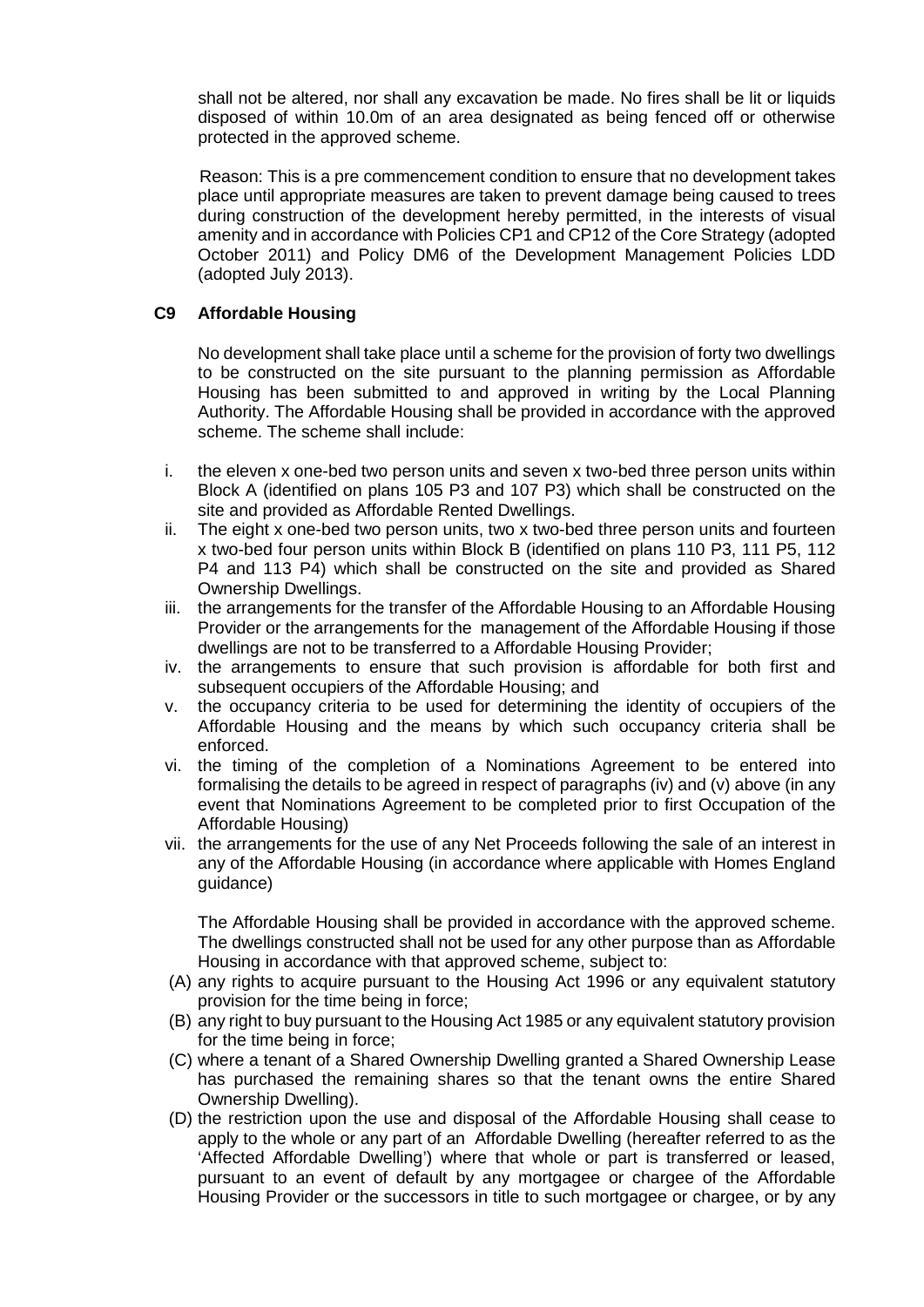receiver or manager (including an administrative receiver) appointed pursuant to the Law of Property Act 1925 (hereafter referred to as the "Chargee"), PROVIDED THAT:

- (i) the Chargee has first given the Council and the Affordable Housing Provider (as appropriate) 5 (five) months prior notice in writing (the "Chargee's Notice") of its intention to exercise any power of sale or lease in respect of any Affected Affordable Dwelling; and
- (ii)the Chargee has first given the Council or the Affordable Housing Provider the opportunity to complete a transfer of the Affected Affordable Dwelling in order to ensure that it continues to be used for the purposes of Affordable Housing. The Chargee's Notice shall not be a valid Chargee's Notice unless it is accompanied by a conveyancer's certificate signed and dated by the conveyancer and confirming that, at the date of the notice, the Chargee giving the notice is entitled to execute a transfer of the freehold of the Affected Affordable Dwelling and all land required to gain access to the Affected Affordable Dwelling from the public highway; and
- (iii) the price for the purchase of the Affected Affordable Dwelling by the Council or the Affordable Housing Provider demanded by the Chargee shall not be permitted to exceed the market value of the Affected Affordable Dwelling at the date of the transfer on the valuation assumption that it is to be retained in perpetuity as Affordable Housing.
- (iv) If the Council or the Affordable Housing Provider is unable to secure the transfer of the Affected Affordable Dwelling under the terms and in the circumstances described above within the said period of 5 (five) months in accordance with sub-paragraph (i) above then the Chargee shall be entitled to dispose of the Affected Affordable Dwelling on the open market not subject to the condition above that it shall not be used for any other purpose than as Affordable Housing.

Reason: This is a pre commencement condition to meet local housing need within the Three Rivers district and to comply with Policies CP1, CP2, CP3 and CP4 of the Core Strategy (adopted October 2011) and the Affordable Housing SPD (approved July 2011).

### **C10 Materials**

Before any building operations above ground level hereby permitted are commenced, samples and details of the proposed external materials shall be submitted to and approved in writing by the Local Planning Authority and no external materials shall be used other than those approved.

Reason: To prevent the building being constructed in inappropriate materials in accordance with Policies CP1 and CP12 of the Core Strategy (adopted October 2011) and Policy DM1 and Appendix 2 of the Development Management Policies LDD (adopted July 2013).

# **C11 SuDS Maintenance**

Upon completion of the drainage works a management and maintenance plan for the SuDS features and drainage network must be submitted to and approved in writing by the Local Planning Authority. The scheme shall include maintenance and operational activities; arrangements for adoption and any other measures to secure the operation of the scheme throughout its lifetime.

Reason: To prevent pollution of the water environment and provide a sustainable system of water drainage and management to meet the requirements of Policy CP1 of the Core Strategy (adopted October 2011) and Policies DM8 and DM9 of the Development Management Policies LDD (adopted July 2013).

# **C12 Provision of Parking & Servicing Areas**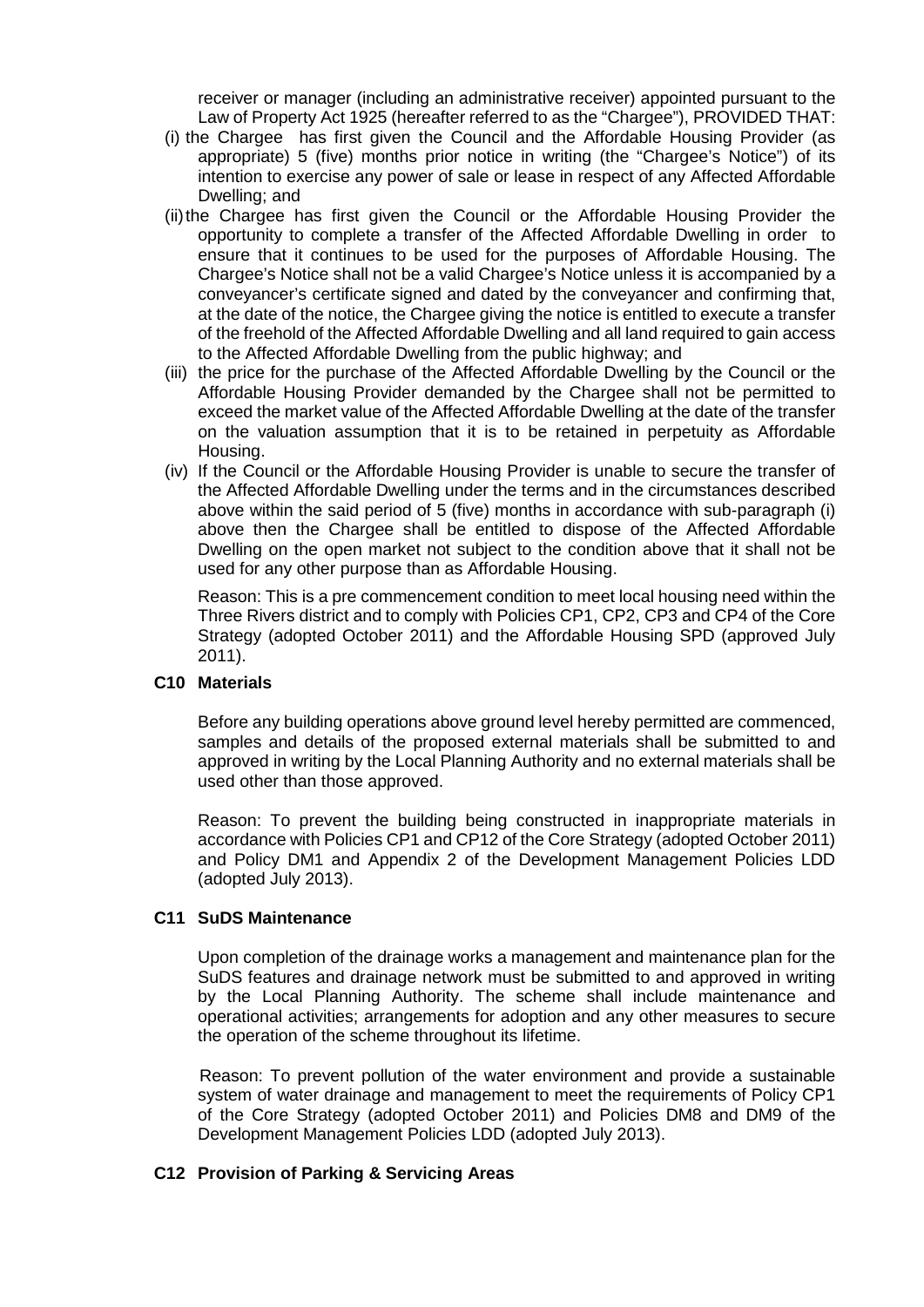Prior to the first occupation of the development hereby permitted the proposed access, on-site car parking and turning areas shall be laid out, demarcated, levelled, surfaced and drained in accordance with the approved plans and retained thereafter available for users of and visitors to the development only.

Reason: To ensure construction of a satisfactory development and in the interests of highway safety in accordance with Policy CP10 of the Core Strategy (adopted October 2011) and Policy DM13 and Appendix 5 of the Development Management Policies LDD (adopted July 2013).

# **C13 Refuse & Recycling**

The development shall not be occupied until a scheme for the separate storage and collection of domestic waste has been submitted to and approved in writing by the Local Planning Authority. Details shall include siting, size and appearance of refuse and recycling facilities on the premises. The development hereby permitted shall not be occupied until the approved scheme has been implemented and these facilities should be retained permanently thereafter.

Reason: To ensure that satisfactory provision is made, in the interests of amenity and to ensure that the visual appearance of such provision is satisfactory in compliance with Policies CP1 and CP12 of the Core Strategy (adopted October 2011) and Policies DM1, DM10 and Appendix 2 of the Development Management Policies document (adopted July 2013).

# **C14 Energy Saving Measures**

The development shall not be occupied until the energy saving and renewable energy measures detailed within the approved Energy and Sustainability Statement (18074 Version 4, Feb 20) are incorporated into the approved development.

Reason: To ensure that the development meets the requirements of Policies CP1 and CP12 of the Core Strategy (adopted October 2011) and Policies DM1, DM4 and Appendix 2 of the Development Management Policies LDD (adopted July 2013) and to ensure that the development makes as full a contribution to sustainable development as possible.

### **C15 Car Parking Management Plan**

A parking management plan, including details of the allocation of vehicle parking spaces and cycle storage spaces within the development; management and allocation of disabled parking spaces; and long term management responsibilities and maintenance schedules for all communal parking areas, shall be submitted to and approved in writing by the Local Planning Authority prior to the occupation of the development hereby permitted. The parking management plan shall be carried out in accordance with the approved details.

Reason: To ensure that adequate off-street parking and maneuvering space is provided within the development so as to not prejudice the free flow of traffic and in the interests of highway safety on neighbouring highways in accordance with Policies CP1, CP10 and CP12 of the Core Strategy (adopted October 2011) and Policy DM13 and Appendix 5 of the Development Management Policies LDD (adopted July 2013).

### **C16 Landscape Management**

A landscape management plan, including long term design objectives, management responsibilities, timescales and maintenance schedules for all landscape areas, shall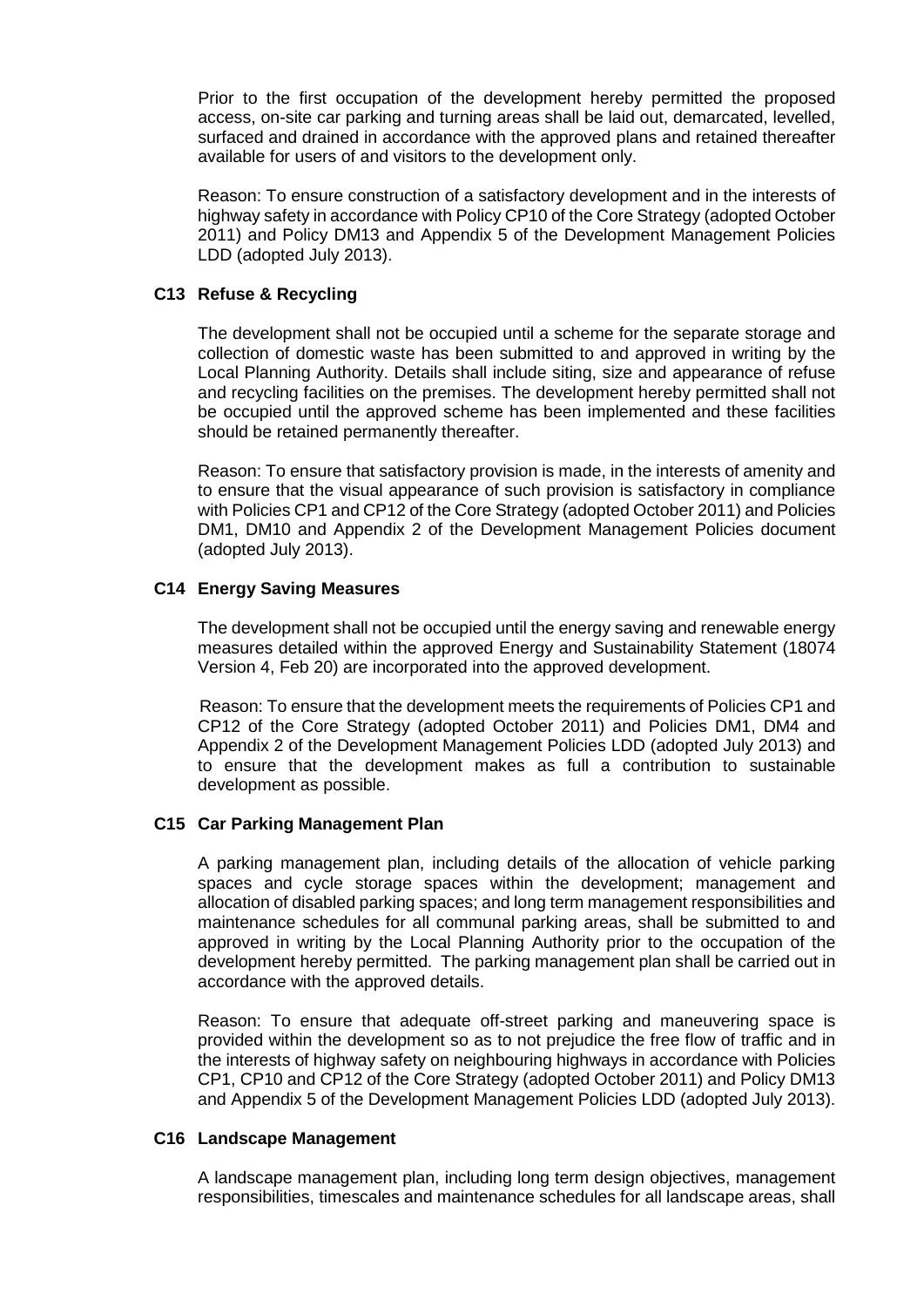be submitted to and approved in writing by the Local Planning Authority prior to the occupation of the development hereby approved. The landscape management plan shall be carried out as approved.

Reason: In order to ensure that the approved landscaping is satisfactorily maintained, in accordance with Policies CP1 and CP12 of the Core Strategy (adopted October 2011) and Policy DM6 of the Development Management Policies LDD (adopted July 2013).

# **C17 Travel Plan**

The approved Travel Plan (Y131/TPS/07 February 2020) shall be implemented in accordance with the timetable contained therein and shall continue to be implemented as long as any part of the development is occupied.

Reason: To ensure that sustainable travel options associated with the development are promoted and maximised to be in accordance with Policies CP1 and CP10 of the Core Strategy (adopted October 2011) and Hertfordshire's Local Transport Plan (adopted 2018).

## **C18 Obscure Glazing**

Before the first occupation of the buildings hereby permitted, the following windows shall be fitted with purpose made obscured glazing and shall be top level opening only at 1.7 metres above the floor level of the room in which the window is installed:

- All first and second floor flank windows to the east elevation of Block A.
- All first and second floor rear windows to the east elevation of Block B.
- All first floor windows to the south flank elevation of Block B.

The windows shall be permanently retained in that condition thereafter.

Reason: To safeguard the amenities of the occupiers of neighbouring residential properties in accordance with Policies CP1 and CP12 of the Core Strategy (adopted October 2011) and Policy DM1 and Appendix 2 of the Development Management Policies LDD (adopted July 2013).

### **C19 Privacy Screens**

Prior to the first occupation of the buildings hereby permitted, privacy screening shall be erected in accordance with the specification as indicated on approved plan 045 (Balcony Detail) to the eastern flank elevations of balconies to Blocks A and B as shown on approved plans 121 P3 and 123 P5 and to the third floor roof terraces as shown on approved plan 113 P4. The screening shall be retained and maintained as such thereafter.

Reason: To safeguard the amenities of the occupiers of neighbouring residential properties in accordance with Policies CP1 and CP12 of the Core Strategy (adopted October 2011) and Policy DM1 and Appendix 2 of the Development Management Policies LDD (adopted July 2013).

### **C20 Drainage Strategy – In Accordance With**

The development permitted by this planning permission shall be carried out in accordance with the approved the Flood Risk Statement and surface water drainage assessment carried out by Earth Environmental and Geotechnical dated February 2020 Revision H and the following mitigation measures detailed within the FRA: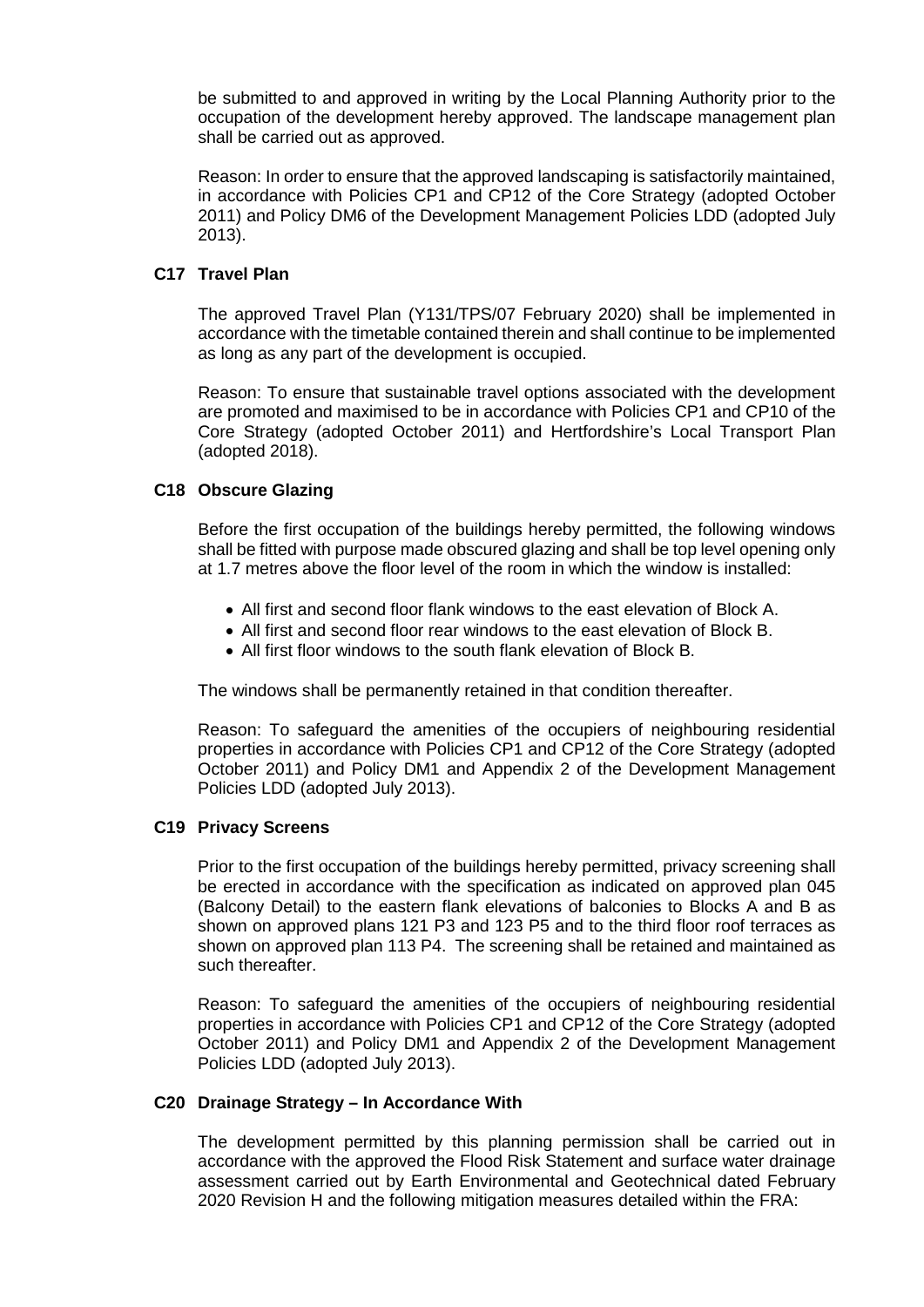1. Limiting the surface water run-off generated by the 1 in 100 year + climate change critical storm so that it will not exceed the run-off from the undeveloped site and not increase the risk of flooding off-site.

2. Provide a cascading SuDS scheme by implementing source control measures with permeable paving and rain gardens and an attenuation measure through the use of an infiltration tank.

3. Managing surface water exceedance through the use of above ground ponds and swales

The mitigation measures shall be fully implemented prior to occupation and subsequently in accordance with the timing / phasing arrangements embodied within the scheme.

Reason: To prevent pollution of the water environment and provide a sustainable system of water drainage and management to meet the requirements of Policy CP1 of the Core Strategy (adopted October 2011) and Policies DM8 and DM9 of the Development Management Policies LDD (adopted July 2013).

# **C21 Badgers**

Any excavations left open overnight should be covered or have mammal ramps (reinforced plywood board >60cm wide set at an angle of no greater than 30 degrees to the base of the pit) to ensure that any animals that enter can safely escape. Any open pipework with an outside diameter of greater than 120mm must be covered at the end of each working day to prevent animals entering / becoming trapped.

Reason: To protect wildlife and to meet the requirements of Policies CP1, CP9 and CP12 of the Core Strategy (adopted October 2011) and Policy DM6 of the Development Management Policies LDD (adopted July 2013).

### **C22 Ecology – Recommendations**

The development shall be carried out in accordance with the recommendations set out within the Preliminary Ecological Appraisal and Preliminary Roost Assessment Survey (prepared by Arbtech, Issue 2.1 7/2/20).

Reason: In the interests of biodiversity and to meet the requirements of Policies CP1, CP9 and CP12 of the Core Strategy (adopted October 2011) and Policy DM6 of the Development Management Policies LDD (adopted July 2013).

### **C23 Lighting**

No external lighting shall be installed on the site or affixed to any buildings on the site unless the Local Planning Authority has first approved in writing details of the position, height, design and intensity. The lighting shall be installed in accordance with the approved details before the use commences.

Reason: In the interests of visual amenity and biodiversity and to meet the requirements of Policies CP1, CP9 and CP12 of the Core Strategy (adopted October 2011) and Policies DM6 and DM9 of the Development Management Policies LDD (adopted July 2013).

### **C24 Fire Hydrants**

Should they be required, detailed proposals for fire hydrants serving the development as incorporated into the provision of the mains water services for the development, whether by means of existing water services or new mains or extension to or diversion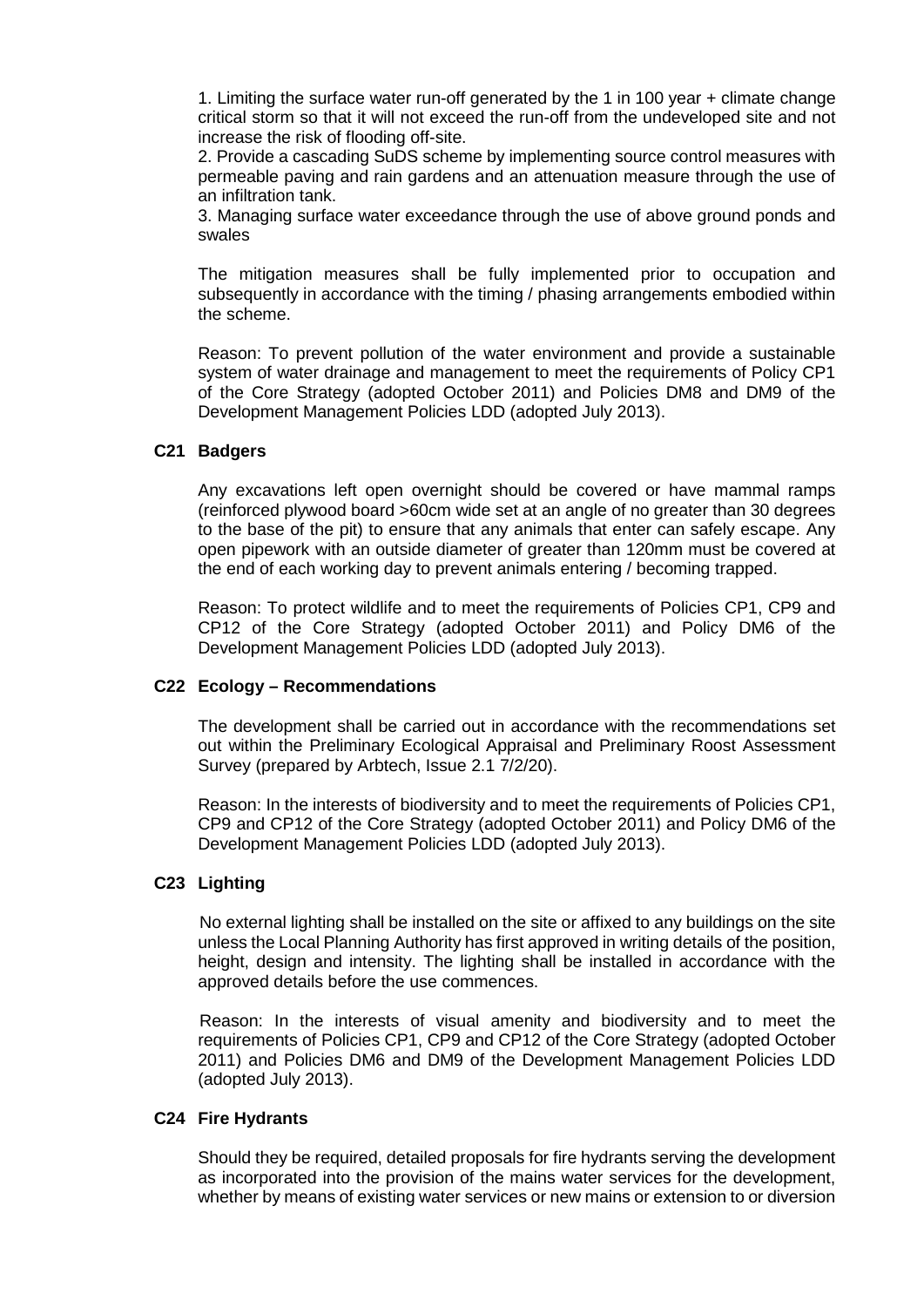of existing services or apparatus, shall be submitted to and approved in writing by the Local Planning Authority prior to the occupation of development. The development shall thereafter be implemented in accordance with the approved details prior to occupation of any building forming part of the development.

Reason: To ensure that there is adequate capacity for fire hydrants to be provided and to meet the requirements of Policies CP1 and CP8 of the Core Strategy (adopted October 2011).

### 8.2 **Informatives**:

I1 With regard to implementing this permission, the applicant is advised as follows:

All relevant planning conditions must be discharged prior to the commencement of work. Requests to discharge conditions must be made by formal application. Fees are £116 per request (or £34 where the related permission is for extending or altering a dwellinghouse or other development in the curtilage of a dwellinghouse). Please note that requests made without the appropriate fee will be returned unanswered.

There may be a requirement for the approved development to comply with the Building Regulations. Please contact Hertfordshire Building Control (HBC) on 0208 207 7456 or at buildingcontrol@hertfordshirebc.co.uk who will be happy to advise you on building control matters and will protect your interests throughout your build project by leading the compliance process. Further information is available at www.hertfordshirebc.co.uk.

Community Infrastructure Levy (CIL) - Your development may be liable for CIL payments and you are advised to contact the CIL Officer for clarification with regard to this. If your development is CIL liable, even if you have been granted exemption from the levy, please be advised that before commencement of any works It is a requirement under Regulation 67 of The Community Infrastructure Levy Regulations 2010 (As Amended) that CIL form 6 (Commencement Notice) must be completed, returned and acknowledged by Three Rivers District Council before building works start. Failure to do so will mean you lose the right to payment by instalments (where applicable), and a surcharge will be imposed. However, please note that a Commencement Notice is not required for residential extensions IF relief has been granted.

Care should be taken during the building works hereby approved to ensure no damage occurs to the verge or footpaths during construction. Vehicles delivering materials to this development shall not override or cause damage to the public footway. Any damage will require to be made good to the satisfaction of the Council and at the applicant's expense.

Where possible, energy saving and water harvesting measures should be incorporated. Any external changes to the building which may be subsequently required should be discussed with the Council's Development Management Section prior to the commencement of work.

I2 Construction Hours:

The applicant is reminded that the Control of Pollution Act 1974 allows local authorities to restrict construction activity (where work is audible at the site boundary). In Three Rivers such work audible at the site boundary, including deliveries to the site and running of equipment such as generators, should be restricted to 0800 to 1800 Monday to Friday, 0900 to 1300 on Saturdays and not at all on Sundays and Bank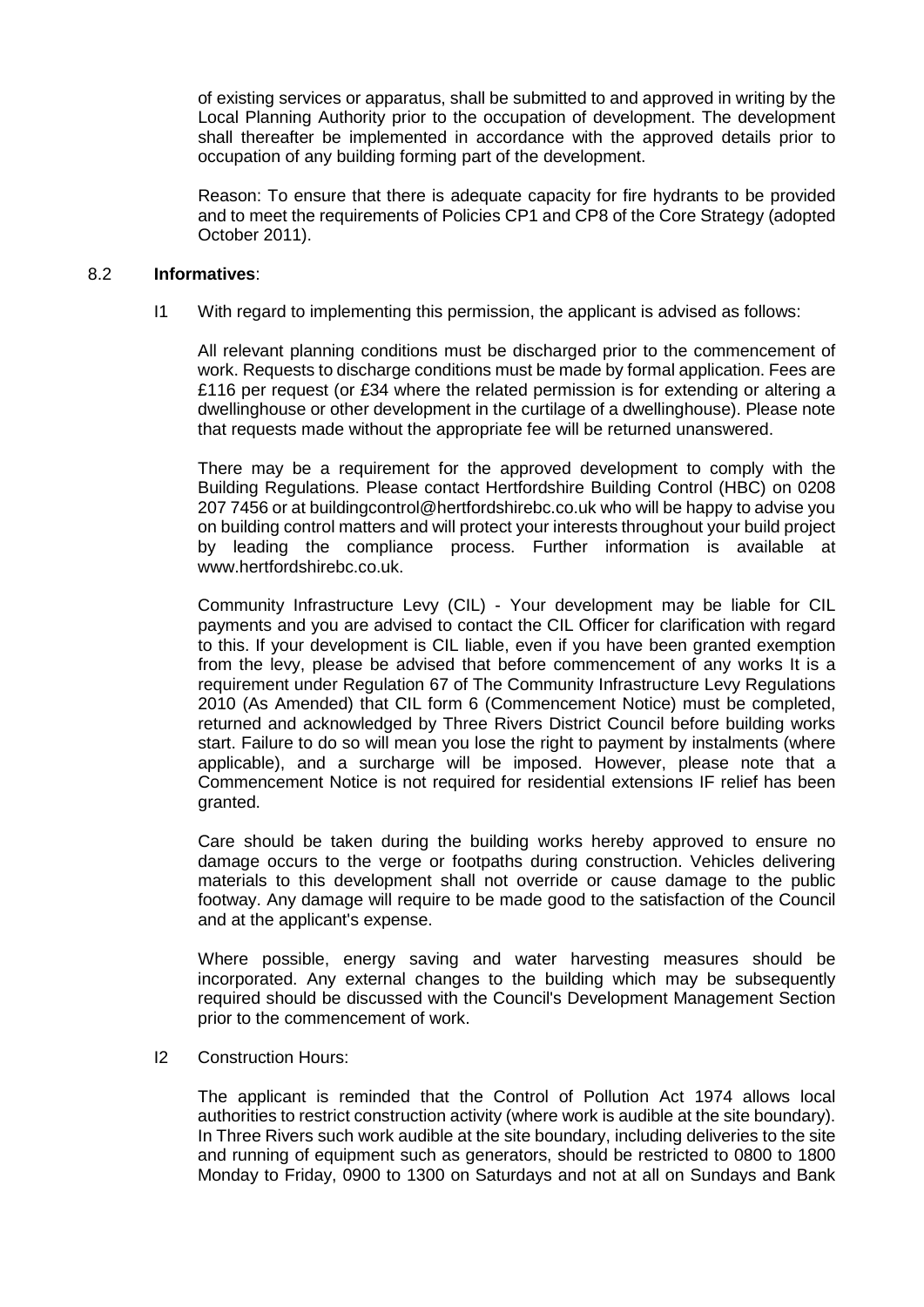Holidays.

I3 Positive & Proactive:

The Local Planning Authority has been positive and proactive in its consideration of this planning application, in line with the requirements of the National Planning Policy Framework and in accordance with the Town and Country Planning (Development Management Procedure) (England) Order 2015. The application follows preapplication discussions and a previously withdrawn application. The current amended scheme would result in a form of development that maintains/improves the economic, social and environmental conditions of the District.

I4 Bats:

Bats and their roosts are protected at all times under domestic and European law. Works should proceed with caution, and in the event of bats or evidence of them being found, work must stop immediately and advice taken on how to proceed lawfully from an appropriately qualified and experienced Ecologist or Natural England.

I5 Hedgehogs:

To avoid killing or injuring of hedgehogs it is best practice for any brash piles to be cleared by hand. Any trenches on site should be covered at night or have mammal ramps to ensure that any animals that enter can safely escape - this is particularly important if holes fill with water.

I6 Nesting Birds:

Any demolition of buildings or clearance of vegetation should be undertaken outside the nesting bird season (March to August inclusive) to protect breeding birds, their nests, eggs and young. If this is not practicable, a search of the area should be made no more than two days in advance of vegetation clearance by a competent Ecologist and if active nests are found, works should stop until the birds have left the nest.

I7 Obstruction of public highways land:

It is an offence under section 137 of the Highways Act 1980 for any person, without lawful authority or excuse, in any way to wilfully obstruct the free passage along a highway or public right of way. If this development is likely to result in the public highway or public right of way network becoming routinely blocked (fully or partly) the applicant must contact the Highway Authority to obtain their permission and requirements before construction works commence.

Further information is available via the website

http://www.hertfordshire.gov.uk/services/transtreets/highways/ or by telephoning 0300 1234047

I8 Affordable Housing – Definitions:

The following terms (and those related to them) referred to at Condition C9 shall be defined as set out below:

Affordable Housing means Affordable Rented Dwellings and Shared Ownership Dwellings meeting Scheme Design and Quality Standards at costs below those associated with open market housing and which is available to, affordable by and occupied only by those in Housing Need.

Affordable Rented Dwellings means a dwelling provided through an Affordable Housing Provider let to households who are in Housing Need subject to rent controls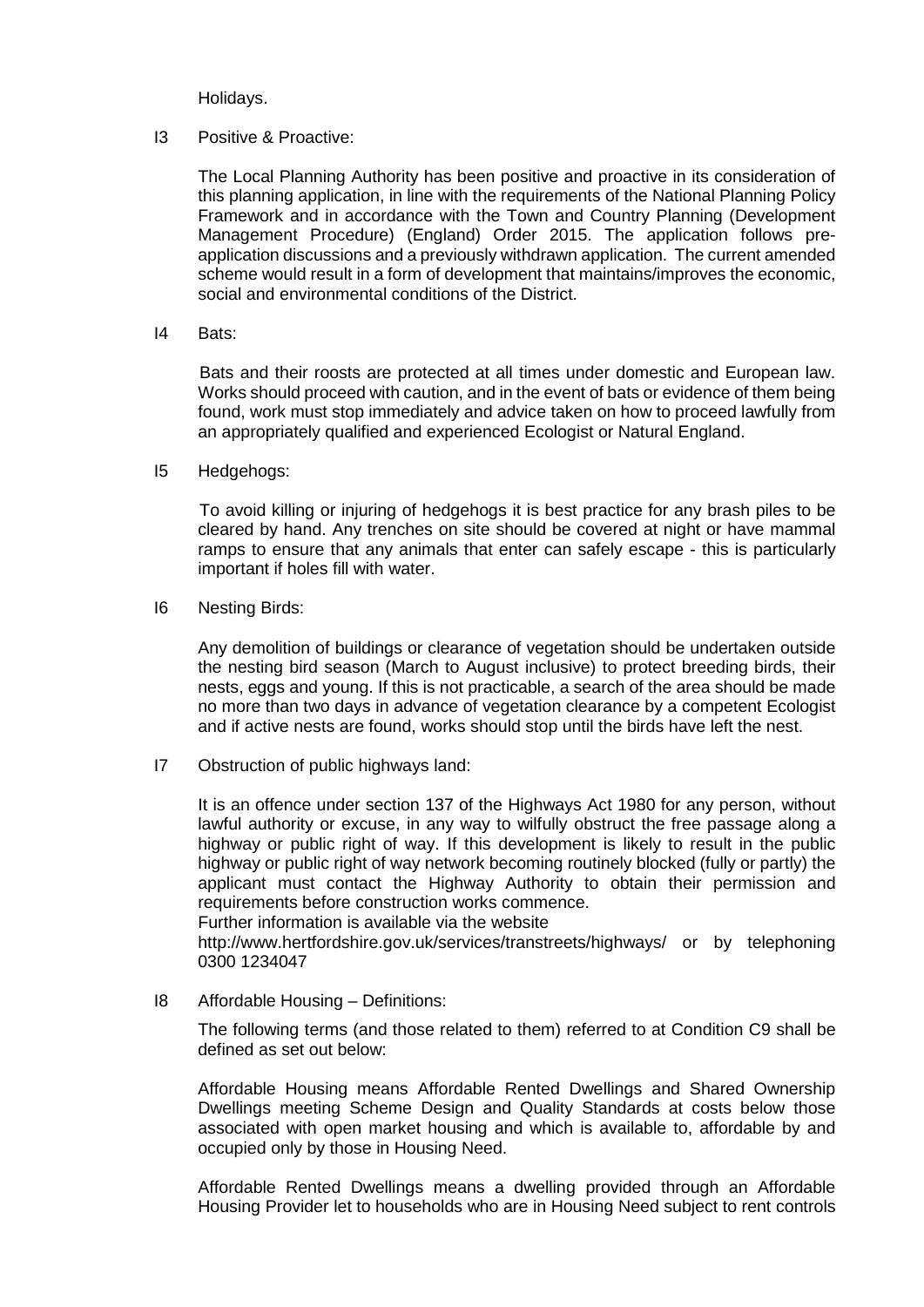that require a rent that does not exceed the South West Herts Local Housing Allowance (including any Reasonable Service Charge).

Affordable Housing Provider means a registered provider registered with the Homes England (HE) or other body registered with the HE under the relevant Housing Act or other body approved by the HE to receive social housing Grant such Affordable Housing Provider in any event to be approved by the Council.

Choice Based Lettings Scheme means the system which is used by TRDC which enables properties to be let to applicants.

Housing Allocations Policy is the Council's policy which determines the Council's priorities and procedures when allocating accommodation in accordance with the requirements of Section 167 of the Housing Act 1996.

Dwelling means a residential unit comprised in the development.

Homes England (HE) means the agency of that name established by the Government (pursuant to the Housing and Regeneration Act 2008) which exercises the function of the former Housing Corporation in relation to financial assistance for new affordable homes (or any successor body).

Housing Need means persons who are assessed by the Council as being unable to resolve their housing needs in the private sector market because of the relationship between housing costs and incomes in accordance with the Choice Based Lettings Scheme.

Net Proceeds means any receipts or consideration received by a Affordable Housing Provider from the sale of an interest in any of the Affordable Housing following its initial occupation after deduction of the Affordable Housing Provider's reasonable evidenced costs of acquisition, construction and sale of the relevant affordable dwelling and the deduction of any Grant repayable.

Nominations Agreement means a contract to be entered into between the Council and the owner of the Affordable Housing whereby the Council shall have 100% nomination rights in respect of the Affordable Housing on first Occupation and 75% thereafter on re-lets to enable the Council to nominate occupiers. It shall also secure the prioritisation of Shared Ownership Dwellings to persons who are TRDC residents (have resided in the District for 5 years) or who have a local connection (as per the TRDC Housing Allocations Policy).

Open Market Value means the value confirmed by a certificate (from a professionally qualified valuer and produced in accordance, where applicable, with the Homes and Communities Agency Capital Funding Guide or successor requirements) that the relevant interest in the dwelling would fetch if sold on the open market by a willing vendor to a willing purchaser

Provided means practically completed, ready for first occupation, fully serviced and subject to a contract with an Affordable Housing Provider for the acquisition of the freehold or no less than a 125 year leasehold interest.

Reasonable Service Charge means a sum that covers the contribution requested from time to time for those services and facilities which are of a nature and to a standard reasonably required in connection with and which directly benefit the relevant Affordable Housing, such sum to be set at a fair and reasonable proportion of the costs relating to the services provided.